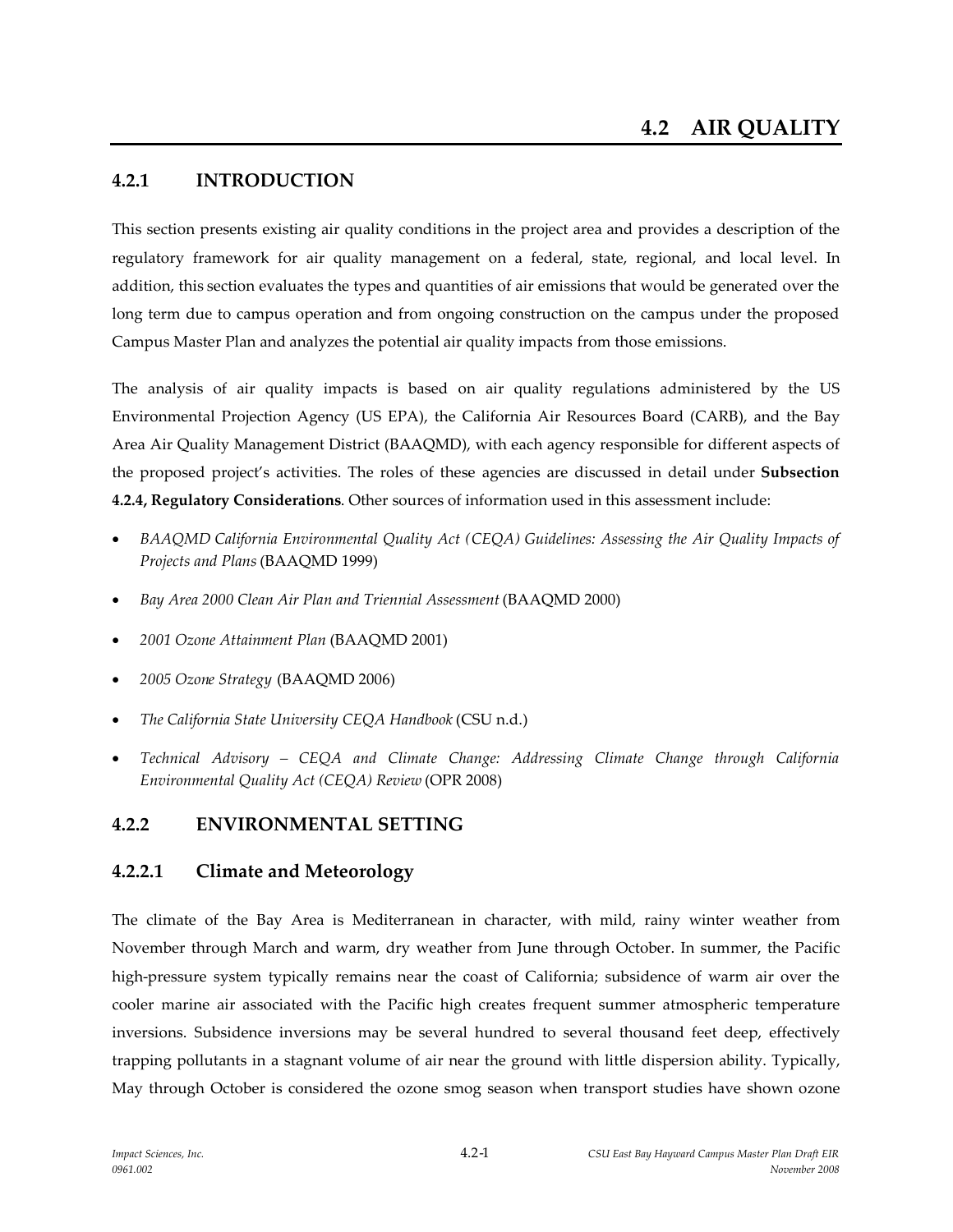precursor emissions generated in Hayward are often transported to other regions of the Bay Area and beyond (e.g., Central Valley) that are more conducive to the formation of ozone. In winter, the Pacific high-pressure system moves southward, allowing ocean-formed storms to move through the region. The frequent storms and infrequent periods of sustained sunny weather are not conducive to ozone formation. Radiational cooling during the evening, however, sometimes creates thin inversions and concentrates air pollutant emissions near the ground.

Mean minimum temperatures in the project area range from high 50s in the summer to the low 40s in the winter. The average temperature in the area is the mid 50s with mean maximum summer temperatures in the low 80s and winter temperatures in the low 60s. Annual and daily temperatures in the region have fairly small oscillations due to the moderating effects of the nearby ocean. In contrast to the steady temperature regime, rainfall is highly variable and confined almost exclusively to the "rainy" period from November through April. The area receives approximately 30 inches of rainfall annually, of which about 95 percent occurs during November to April. Precipitation may vary widely from year to year as a shift in the annual storm track of a few hundred miles can mean the difference between a very wet year and drought conditions. Winds in the project area typically vary diurnally. The usual pattern consists of daytime winds originating offshore from the west and northwest as air is funneled through the Golden Gate, and nighttime winds originating from the east and southeast due to the cooling of land areas. Summer afternoon sea breezes can often exceed 20 miles per hour. Peak annual winds occur during winter storms. South and southeast winds typically also precede weather systems passing through the region.

# **4.2.2.2 Regional Air Quality**

The project site is located within the San Francisco Bay Area Air Basin (SFBAAB or the Basin). The Basin includes all of Alameda, Contra Costa, Marin, Napa, San Francisco, San Mateo, and Santa Clara counties, as well as the southern half of Sonoma County and the southwestern portion of Solano County. The air pollutants within the Basin are generated by two categories of sources: stationary and mobile. Stationary sources are known as "point sources," which have one or more emission sources at a single facility, or "area sources," which are widely distributed and produce many small emissions. Point sources are usually associated with manufacturing and industrial uses, such as refinery boilers or combustion equipment that produce electricity or process heat. Examples of area sources include residential water heaters, painting operations, lawn mowers, agricultural fields, landfills, and consumer products, such as barbecue lighter fluid and hair spray. "Mobile sources" refer to operational and evaporative emissions from on- and off-road motor vehicles.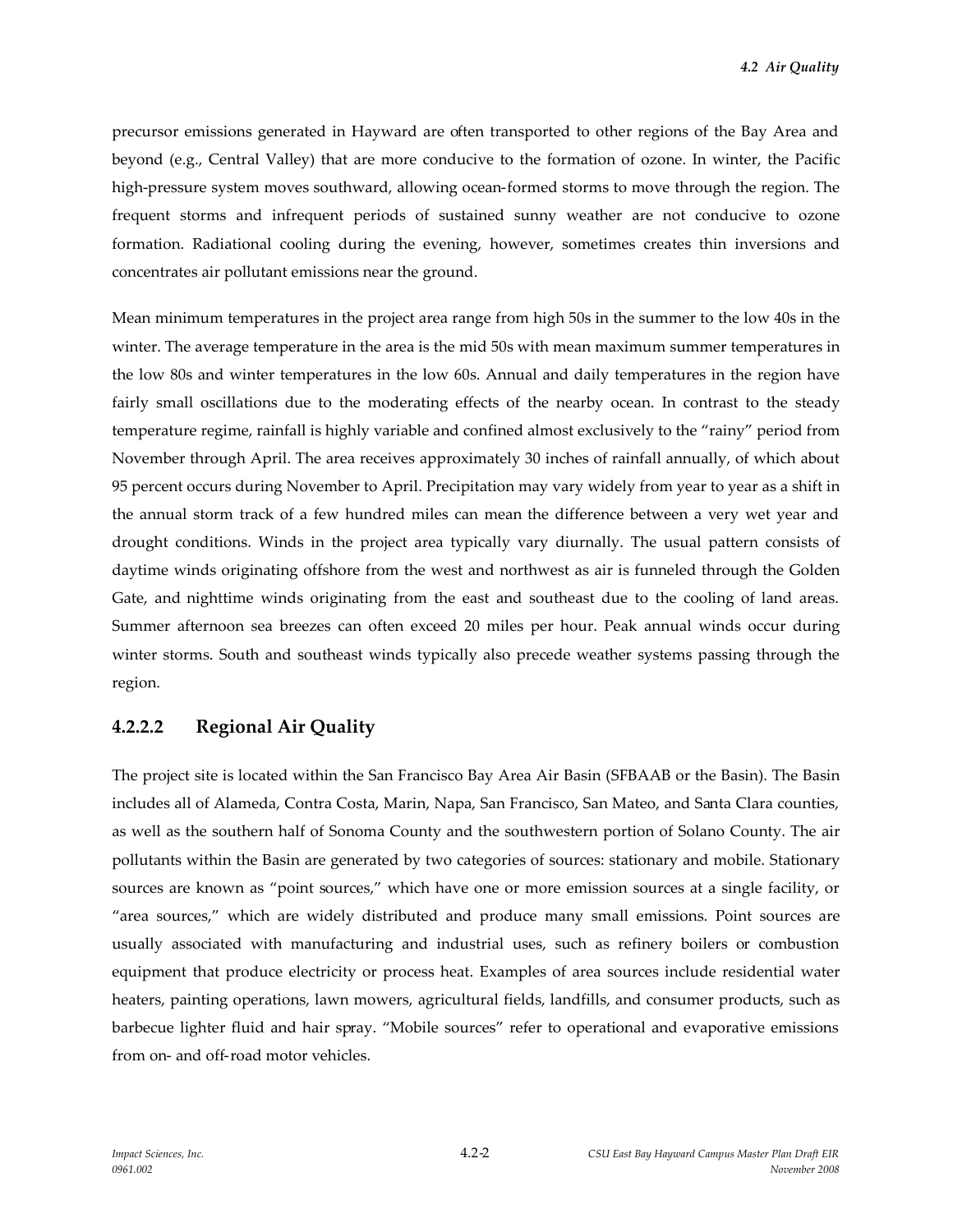The air quality of the Basin is affected by the pollutants generated within dense population centers of the Basin, heavy vehicular traffic, and industry; however, as discussed above, coastal sea breezes tend to transport pollutants generated within the Basin to inland locations.

## *Ambient Air Quality Standards*

The federal Clean Air Act (CAA) requires the US EPA to set ambient (outdoor) air quality standards for the nation for pollutants that are considered harmful to public health and the environment. These pollutants are referred to by the US EPA as "criteria pollutants," and they include: carbon monoxide (CO), nitrogen dioxide (NO<sub>2</sub>), ozone (O<sub>3</sub>), sulfur dioxide (SO<sub>2</sub>), respirable particulate matter (PM<sub>10</sub>), fine particulate matter ( $PM<sub>2.5</sub>$ ), and lead.<sup>1</sup>

The US EPA Office of Air Quality Planning and Standards has set primary and secondary National Ambient Air Quality Standards (NAAQS) for these pollutants. Primary standards are considered the maximum levels of ambient (outdoor) air pollutants considered safe, with an adequate margin of safety, to protect the public health and welfare. Secondary standards were set to protect against decreased visibility, damage to animals, crops, vegetation, and buildings. The secondary standards are the same as the primary standards, with the exception of CO and SO2. There is no secondary standard for CO and the secondary standard for  $(SO<sub>2</sub>)$  is less restrictive than is the primary standard.

California Health and Safety Code (Section 39606) authorizes CARB to set state ambient air quality standards to protect public health, safety, and welfare. The California Ambient Air Quality Standards (CAAQS) are for the federal criteria pollutants, as well as for sulfates, visibility-reducing particles, hydrogen sulfide, and vinyl chloride. In general, California standards are more restrictive than national standards. A summary of state and federal primary ambient air quality standards and the relevant health effects of the pollutants are shown in **Table 4.2-1, Ambient Air Quality Standards**.

 $1$  The term "criteria air pollutant" derives from the requirement that the US EPA must describe the characteristics and potential health and welfare effects of these pollutants. This term is used by both the US EPA and CARB.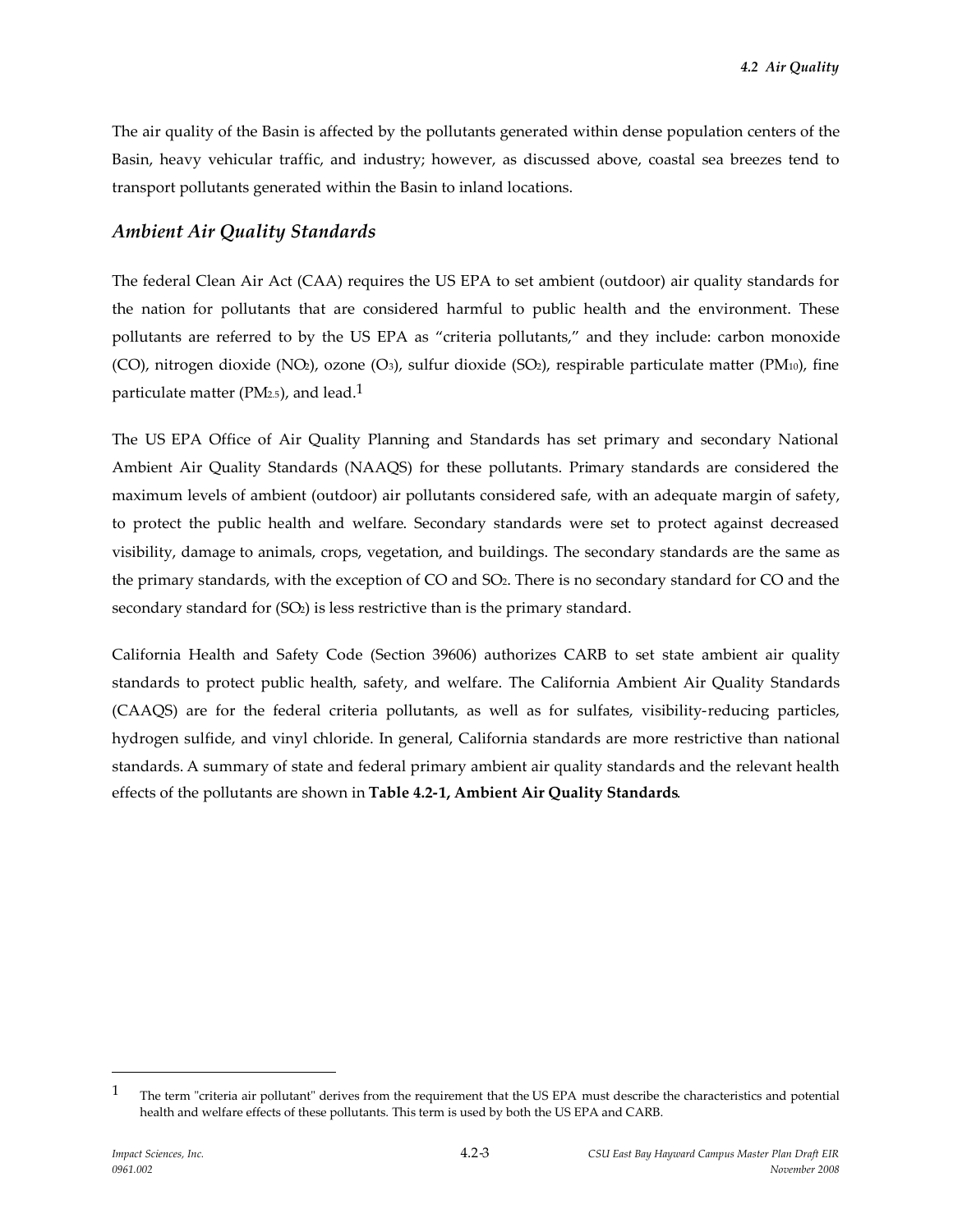| Air<br>Pollutant                                      | <b>State Standard</b>                                                           | <b>Federal Primary</b><br>Standard <sup>1</sup>                                                                                               | Most Relevant Health Effects <sup>2</sup>                                                                                                                                                                                                                                                                                                                                                                                                                                                                                       |
|-------------------------------------------------------|---------------------------------------------------------------------------------|-----------------------------------------------------------------------------------------------------------------------------------------------|---------------------------------------------------------------------------------------------------------------------------------------------------------------------------------------------------------------------------------------------------------------------------------------------------------------------------------------------------------------------------------------------------------------------------------------------------------------------------------------------------------------------------------|
| Ozone                                                 | 0.070 ppm, 8-hr avg.<br>0.09 ppm, 1-hr. avg.                                    | 0.075 ppm, 8-hr avg.<br>(3-year average of<br>annual 4th-highest<br>daily maximum)                                                            | (a) Pulmonary function decrements and localized<br>lung edema in humans and animals; (b) Risk to<br>public health implied by alterations<br>in<br>pulmonary morphology and host defense in<br>animals; (c) Increased mortality risk; (d) Risk to<br>public health implied by altered connective<br>tissue metabolism and altered pulmonary<br>morphology in<br>animals<br>after<br>long-term<br>exposures and pulmonary function decrements<br>in chronically exposed humans; (e) Vegetation<br>damage; and (f) Property damage |
| Carbon<br>Monoxide                                    | 9.0 ppm, 8-hr avg.<br>20 ppm, 1-hr avg.                                         | 9 ppm, 8-hr avg.<br>35 ppm, 1-hr avg.                                                                                                         | (a) Aggravation of angina pectoris and other<br>aspects of coronary heart disease; (b) Decreased<br>exercise tolerance in persons with peripheral<br>disease<br>disease;<br>vascular<br>and<br>lung<br>(c)<br>Impairment of central nervous system functions;<br>and (d) Possible increased risk to fetuses                                                                                                                                                                                                                     |
| Nitrogen<br>Dioxide <sup>3</sup>                      | 0.18 ppm, 1-hr avg.<br>0.030 ppm, annual<br>arithmetic mean                     | 0.053 ppm, annual<br>arithmetic mean                                                                                                          | (a) Potential to aggravate chronic respiratory<br>disease and respiratory symptoms in sensitive<br>groups; (b) Risk to public health implied by<br>pulmonary and extra-pulmonary biochemical<br>and cellular changes and pulmonary structural<br>changes; and (c) Contribution to atmospheric<br>discoloration                                                                                                                                                                                                                  |
| Sulfur<br>Dioxide                                     | 0.04 ppm, 24-hr avg.<br>0.25 ppm, 1-hr. avg.                                    | 0.030 ppm, annual<br>arithmetic mean<br>0.14 ppm, 24-hr avg.                                                                                  | Bronchoconstriction accompanied by symptoms<br>which may include wheezing, shortness of<br>breath and chest tightness, during exercise or<br>physical activity in person with asthma                                                                                                                                                                                                                                                                                                                                            |
| Respirable<br>Particulate<br>Matter<br>$(PM_{10})$    | $20 \mu g/m^3$ , annual<br>arithmetic mean<br>50 μg/m <sup>3</sup> , 24-hr avg. | 150 μg/m <sup>3</sup> , 24-hr avg.                                                                                                            | (a) Exacerbation of symptoms in sensitive<br>patients with respiratory or cardiovascular<br>disease; (b) Declines in pulmonary function<br>growth in children; and (c) Increased risk of<br>premature death from heart or lung diseases in<br>the elderly                                                                                                                                                                                                                                                                       |
| Fine<br>Particulate<br>Matter<br>(PM <sub>2.5</sub> ) | $12 \mu g/m^3$ , annual<br>arithmetic mean                                      | $15 \mu g/m^3$ , annual<br>arithmetic mean<br>(3-year average)<br>35 µg/m <sup>3</sup> , 24-hr avg.<br>(3-year average of 98th<br>percentile) | (a) Exacerbation of symptoms in sensitive<br>patients with respiratory or cardiovascular<br>disease; (b) Declines in pulmonary function<br>growth in children; and (c) Increased risk of<br>premature death from heart or lung diseases in<br>the elderly                                                                                                                                                                                                                                                                       |

**Table 4.2-1 Ambient Air Quality Standards**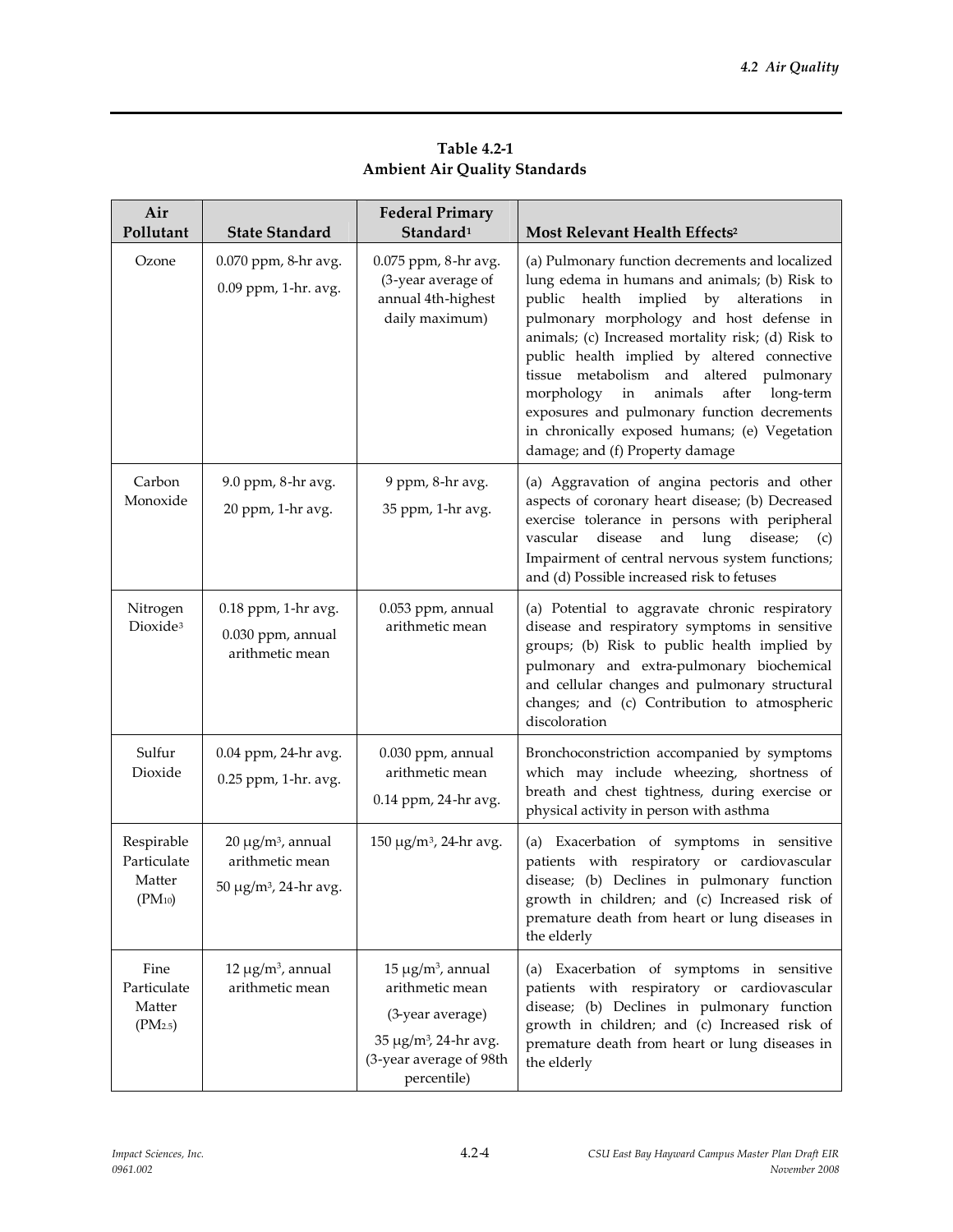| Air                                  |                                                                                                                                 | <b>Federal Primary</b>                          |                                                                                                                                                                                                                           |
|--------------------------------------|---------------------------------------------------------------------------------------------------------------------------------|-------------------------------------------------|---------------------------------------------------------------------------------------------------------------------------------------------------------------------------------------------------------------------------|
| Pollutant                            | <b>State Standard</b>                                                                                                           | Standard <sup>1</sup>                           | Most Relevant Health Effects <sup>2</sup>                                                                                                                                                                                 |
| Sulfates                             | $25 \mu g/m^3$ , 24-hr avg.                                                                                                     | None                                            | (a) Decrease in ventilatory function;<br>(b)<br>Aggravation of asthmatic symptoms;<br>(c)<br>Aggravation of cardio-pulmonary disease; (d)<br>Vegetation damage; (e) Degradation of visibility;<br>and (f) Property damage |
| Lead <sup>4</sup>                    | $1.5 \,\mu g/m^3$ , 30-day<br>avg.                                                                                              | $1.5 \mu g/m^3$ , calendar<br>quarterly average | (a) Increased body burden; and (b) Impairment<br>of blood formation and nerve conduction                                                                                                                                  |
| Visibility-<br>Reducing<br>Particles | Reduction of visual<br>range to less than 10<br>miles at relative<br>humidity less than<br>70%, 8-hour avg.<br>$(10 AM - 6 PM)$ | None                                            | Visibility impairment on days when relative<br>humidity is less than 70 percent                                                                                                                                           |
| Hydrogen<br>Sulfide                  | $0.03$ ppm, 1-hr avg.                                                                                                           | None                                            | Odor annoyance                                                                                                                                                                                                            |
| Vinyl<br>Chloride <sup>4</sup>       | 0.01 ppm, 24-hr avg.                                                                                                            | None                                            | Known carcinogen                                                                                                                                                                                                          |

*µg/m<sup>3</sup> = microgram per cubic meter.*

*ppm = parts per million by volume.*

*<sup>1</sup> The federal primary standard is the level of air quality deemed necessary by the federal government with an adequate margin of safety to protect the public health.*

*<sup>2</sup> South Coast Air Quality Management District.* Final Program Environmental Impact Report for the 2007 Air Quality Management Plan*, June 2007, Table 3.1-1, p. 3.1-3. July 2, 2007 http://www.aqmd.gov/ceqa/documents/2007/aqmd/finalEA/07aqmp/ch3.1\_FPEIR.pdf.*

*<sup>3</sup> The NO<sup>2</sup> state standard was amended on February 22, 2007 to lower the 1-hour state standard to 0.18 ppm and establish a new annual state standard of 0.030 ppm. These changes became effective on March 20, 2008.*

*<sup>4</sup> CARB has identified lead and vinyl chloride as "toxic air contaminants" with no threshold level of exposure for adverse health effects determined. These actions allow for the implementation of control measures at levels below the ambient concentrations specified for these pollutants.*

# *Air Quality Attainment Designations*

The US EPA is responsible for enforcing the federal CAA and the federal ambient air quality standards (i.e., the NAAQS). CARB is the state agency charged with coordinating efforts to attain and maintain the NAAQS and the CAAQS. Both agencies designate air basins as being in "attainment" or "nonattainment" for each of the criteria pollutants. The determination of whether an area meets the state and federal standards is based on long-term air quality monitoring data.

### **Attainment Areas**

Attainment areas are those with air quality that is better than the standards shown in **Table 4.2-1**. Under the CCAA, an area is in attainment for a particular pollutant if the CAAQS for that pollutant was not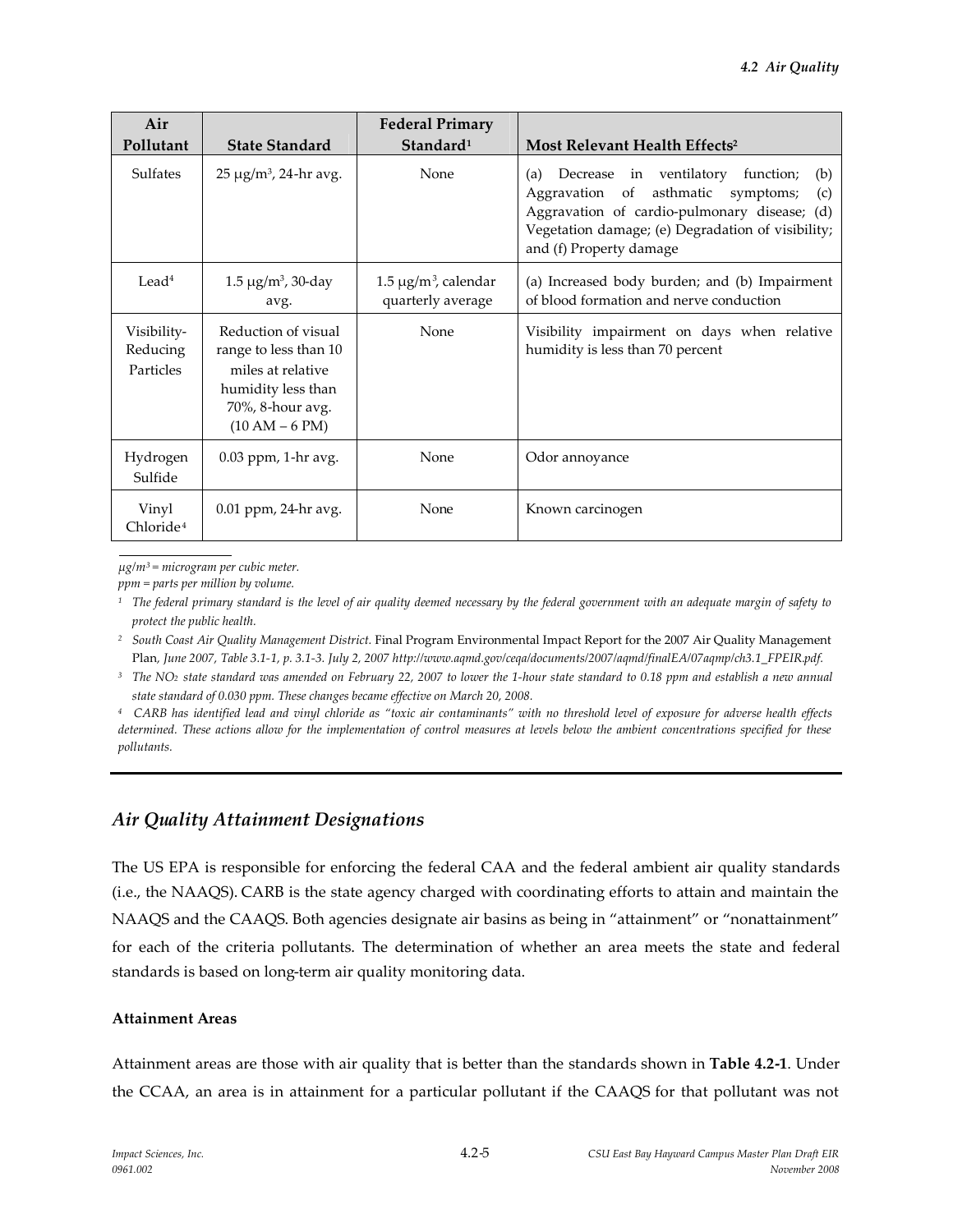violated at any site in the area during a three-year period (CARB 2003). Under the CAA, an area is in attainment for a particular pollutant if the area meets the national primary or secondary ambient air quality standard for that pollutant(US EPA 2008a).

#### **Nonttainment Areas**

Under the CCAA, an area is in nonattainment for a particular pollutant if there was at least one violation of the CAAQS for that pollutant in the area (CARB 2003). Under the CAA, a nonattainment area for a pollutant is any area that does not meet (or that contributes to ambient air quality in a nearby area that does not meet) the primary or secondary NAAQS for that pollutant (US EPA 2008a). Air basins designated as nonattainment for the ozone-8 hour NAAQS are ranked as marginal, moderate, serious, severe, or extreme depending on the area's 8-hour design value calculated using the most recent 3 years of data. Air basins designated as nonattainment for the CO NAAQS are ranked as not classified, moderate, or serious (US EPA 2008a). CARB has another subcategory referred to as nonattainment/transitional. This designation refers to nonattainment areas that are close to attaining the CAAQS for the pollutant in nonattainment (CARB 2003).

### **Unclassified Areas**

Some areas are unclassified, which means there is insufficient monitoring data for supporting an attainment or nonattainment designation. Unclassified areas are typically treated as being in attainment.

**Table 4.2-2, San Francisco Bay Area Air Basin Attainment Status**, identifies the Basin's attainment status relative to the primary NAAQS and the CAAQS. Because the attainment/nonattainment designation is pollutant specific, an area may be classified as nonattainment for one pollutant and attainment for another. Similarly, because the state and federal ambient air quality standards differ, an area could be classified as attainment under the federal standards and as nonattainment under the state standards for the same pollutant. As shown in **Table 4.2-2**, the SFBAAB is in nonattainment/marginal for the federal standard for ozone-8 hour, and is in nonattainment for the state standards of ozone-1 hour, ozone-8 hour, PM<sub>10</sub>, and PM<sub>2.5</sub>.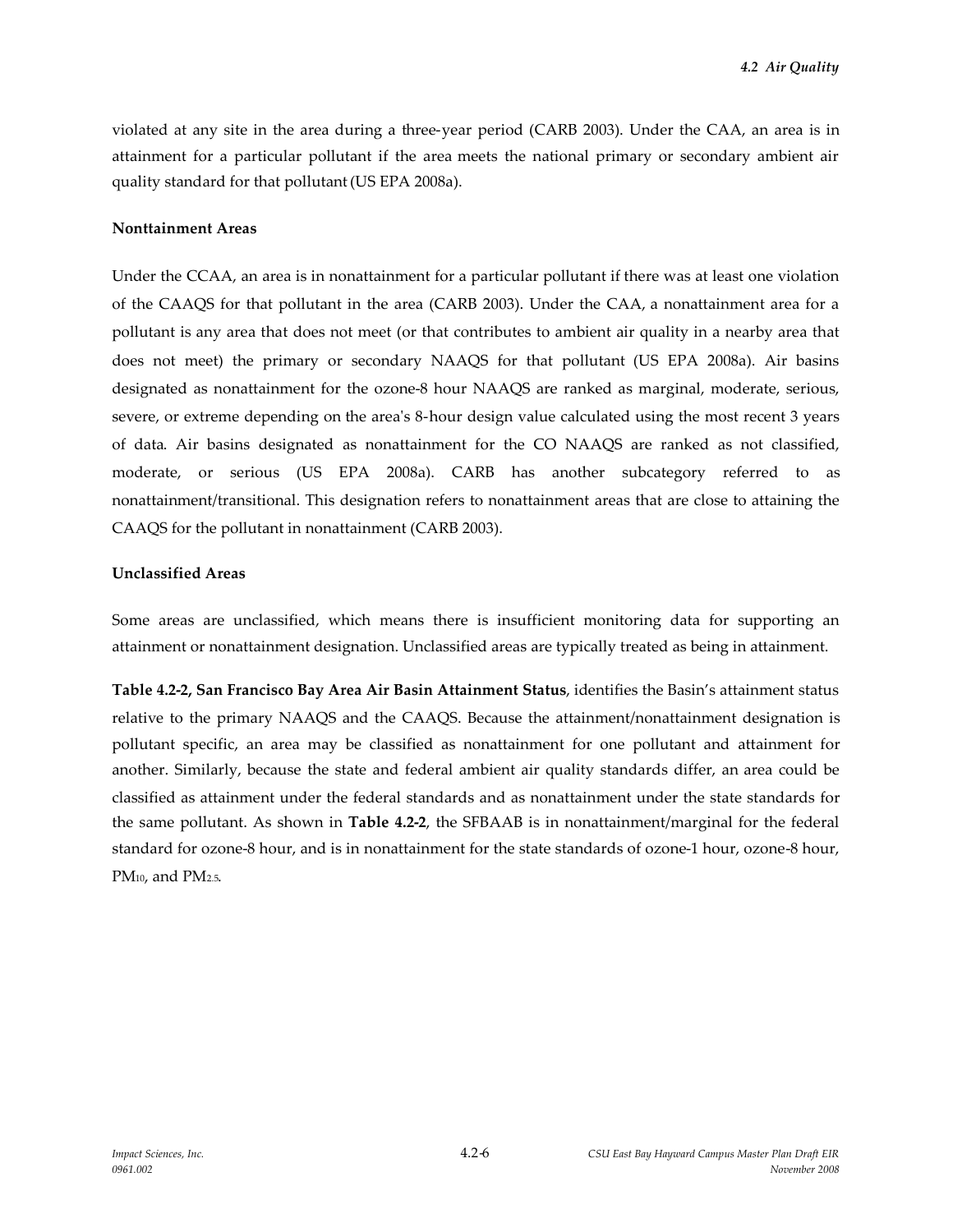| Pollutant                        | <b>Federal Standards</b>         | <b>State Standards</b>     |
|----------------------------------|----------------------------------|----------------------------|
| Ozone-1 hour                     | No federal standard <sup>1</sup> | Nonattainment <sup>2</sup> |
| Ozone-8 hour                     | Nonattainment/Marginal           | Nonattainment              |
| $PM_{10}$                        | Unclassifiable                   | Nonattainment              |
| PM <sub>2.5</sub>                | Attainment/Unclassifiable        | Nonattainment              |
| CO                               | Attainment/Unclassifiable        | Attainment                 |
| Nitrogen dioxide                 | Attainment/Unclassifiable        | Attainment <sup>3</sup>    |
| Sulfur dioxide                   | Attainment                       | Attainment                 |
| Lead                             | Attainment                       | Attainment                 |
| Hydrogen sulfide                 | No federal standards             | Unclassified               |
| <b>Sulfates</b>                  | No federal standards             | Attainment                 |
| Vinyl Chloride <sup>4</sup>      | No federal standards             | Unclassified               |
| Visibility-Reducing particulates | No federal standards             | Unclassified               |

**Table 4.2-2 San Francisco Bay Area Air Basin Attainment Status**

*Sources: California Air Resources Board. "Area Designations Maps/State and National." http://www.arb.ca.gov/ desig/adm/adm.htm. September 11, 2007.*

*United States Environmental Protection Agency. "Region 9: Air Programs – Air Quality Maps." http://www.epa.gov /region09/air/maps/maps\_top.html. August 8, 2008*

*<sup>1</sup> The 1-hour ozone NAAQS was revoked on June 15, 2005.*

*<sup>2</sup> CARB has not issued area classifications based on the new state 8-hour standard. The previous classification for the 1-hour ozone standard was Severe.*

*<sup>3</sup> CARB has not issued new area classifications based on the new state 1-hour and annual arithmetic mean NO<sup>2</sup> standards. The designation shown is based on the previous 0.25 ppm 1-hour standard.*

*<sup>4</sup> CARB has identified lead and vinyl chloride as "toxic air contaminants" with no threshold level of exposure for adverse health effects determined.*

# **4.2.2.3 Local Air Quality**

CARB has established and maintains a network of sampling stations in conjunction with local air pollution control districts (APCDs) and air quality management districts (AQMDs), private contractors, and the National Park Service. The air quality sampling stations are referred to as the State and Local Air Monitoring Stations (SLAMS) network. The SLAMS network provides air quality monitoring data, including real time meteorological data and ambient pollutant levels, as well as historical data. The SLAMS network in the SFBAAB consists of 29 monitoring stations.

The nearest monitoring station to the project site is located at 3466 La Mesa Drive in the City of Hayward, approximately 1 mile to the east. The only pollutant monitored at this station is  $O<sub>3</sub>$ . The next nearest monitoring station to the project site is located at 40733 Chapel Way in Fremont, approximately 8 miles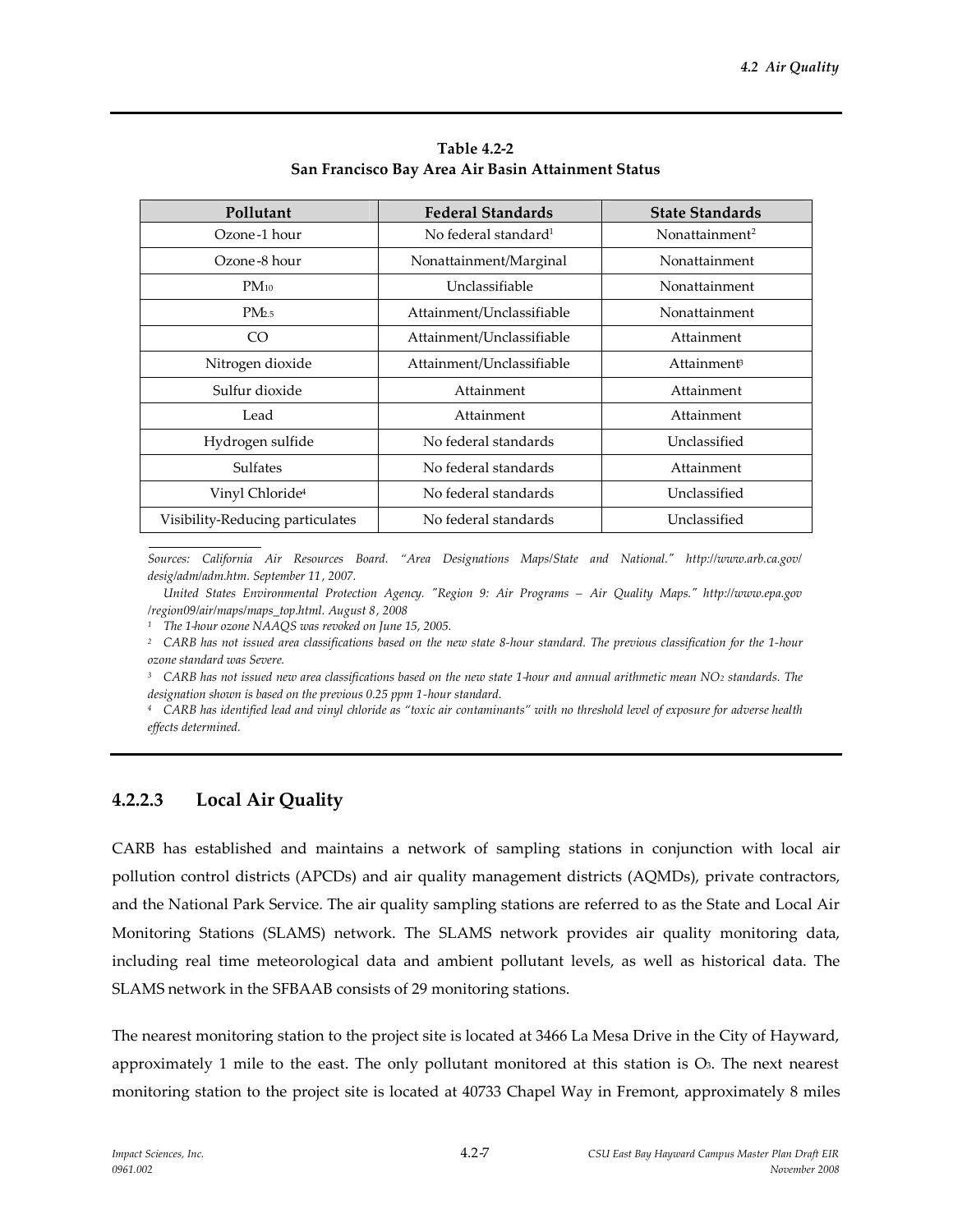southeast of the project site. Monitored pollutants from this station that are used in this impact analysis include PM10, PM2.5, CO, and NO2. Finally, the closest monitoring station to the project site that monitors SO<sup>2</sup> is located at 2956 Treat Boulevard in Concord, located approximately 14 miles north of the project site.

**Table 4.2-3, Ambient Pollutant Concentrations Registered Nearest to the Project Site**, lists the measured ambient pollutant concentrations and the violations of state and federal standards that have occurred at the abovementioned monitoring stations from 2003 through 2007, the most recent years in which data are available. As shown, the Hayward monitoring station registered values above state and federal standards for O3, although the federal standard has not been exceeded since 2003. The state standard for PM<sup>10</sup> at the Fremont monitoring station was exceeded from 2005 to 2007. The standards for CO, NO2, PM2.5, or SO<sup>2</sup> were not exceeded during 2003 through 2007. Concentrations of CO, NO2, lead and sulfate have not been exceeded anywhere within the Basin for several years. Values for lead and sulfate are not presented in the table below since ambient concentrations statewide are well below the state standards. Hydrogen sulfide, vinyl chloride and visibility reducing particles were not monitored by CARB or the BAAQMD in the SFBAAB during the period of 2003 to 2007.

|                                                             |                          |                  |                  | Year     |              |              |
|-------------------------------------------------------------|--------------------------|------------------|------------------|----------|--------------|--------------|
| Pollutant                                                   | Standards <sup>1,2</sup> | 2003             | 2004             | 2005     | 2006         | 2007         |
| OZONE (O <sub>3</sub> )                                     |                          |                  |                  |          |              |              |
| Maximum 1-hour concentration monitored (ppm)                |                          | 0.116            | 0.088            | 0.093    | 0.101        | 0.075        |
| Maximum 8-hour concentration monitored (ppm)                |                          | 0.092            | 0.070            | 0.070    | 0.071        | 0.065        |
| Number of days exceeding state 1-hour standard              | $0.09$ ppm               | 3                | $\mathbf{0}$     | $\theta$ | 2            | 1            |
| Number of days exceeding state 8-hour standard              | 0.070 ppm                | 3                | $\mathbf{1}$     | $\theta$ | 1            | 0            |
| Number of days exceeding federal 8-hour standard 3          | 0.075 ppm                | 1                | $\theta$         | $\theta$ | $\theta$     | $\mathbf{0}$ |
| <b>CARBON MONOXIDE (CO)</b>                                 |                          |                  |                  |          |              |              |
| Maximum 1-hour concentration monitored (ppm)                |                          | 3.2              | 3.0              | 3.2      | 2.9          | 2.5          |
| Maximum 8-hour concentration monitored (ppm)                |                          | 1.87             | 1.66             | 1.96     | 1.81         | 1.57         |
| Number of days exceeding state 8-hour standard              | 9.0 ppm                  | $\theta$         | $\theta$         | $\Omega$ | $\theta$     | $\mathbf{0}$ |
| Number of days exceeding federal 8-hour standard            | 9 ppm                    | $\boldsymbol{0}$ | $\mathbf{0}$     | $\theta$ | $\mathbf{0}$ | $\theta$     |
| NITROGEN DIOXIDE (NO2)                                      |                          |                  |                  |          |              |              |
| Maximum 1-hour concentration monitored (ppm)                |                          | 0.076            | 0.060            | 0.069    | 0.063        | 0.058        |
| Annual average concentration monitored (ppm)                |                          | 0.017            | 0.015            | 0.015    | 0.015        | 0.014        |
| Number of days exceeding state 1-hour standard <sup>4</sup> | $0.18$ ppm               | $\boldsymbol{0}$ | $\boldsymbol{0}$ | $\theta$ | $\theta$     | 0            |

**Table 4.2-3 Ambient Pollutant Concentrations Registered Nearest to the Project Site**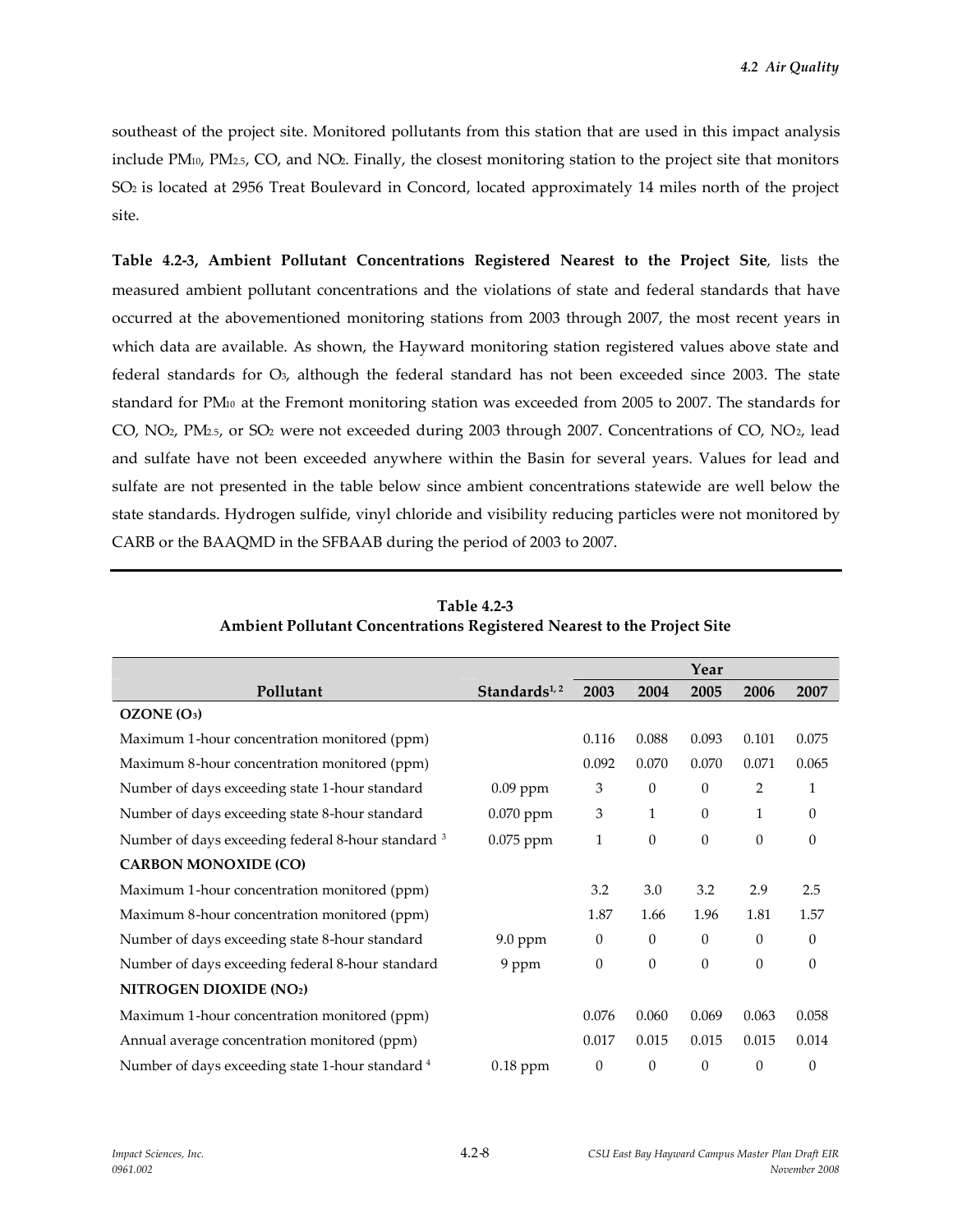|                                                                    |                          |              |                  | Year         |          |          |
|--------------------------------------------------------------------|--------------------------|--------------|------------------|--------------|----------|----------|
| Pollutant                                                          | Standards <sup>1,2</sup> | 2003         | 2004             | 2005         | 2006     | 2007     |
| PARTICULATE MATTER (PM10)                                          |                          |              |                  |              |          |          |
| Maximum 24-hour concentration monitored ( $\mu$ g/m <sup>3</sup> ) |                          | 37.1         | 46.3             | 51.7         | 54.0     | 57.5     |
| Annual average concentration monitored ( $\mu$ g/m <sup>3</sup> )  |                          | 18.2         | 18.6             | 17.8         | 20.0     | 19.6     |
| Number of samples exceeding state standard                         | $50 \mu g/m^3$           | $\mathbf{0}$ | $\boldsymbol{0}$ | $\mathbf{1}$ | 1        | 1        |
| Number of samples exceeding federal standard                       | $150 \mu g/m^3$          | $\theta$     | $\theta$         | $\theta$     | $\theta$ | $\theta$ |
| <b>PARTICULATE MATTER (PM2.5)</b>                                  |                          |              |                  |              |          |          |
| Maximum 24-hour concentration monitored ( $\mu$ g/m <sup>3</sup> ) |                          | 33.5         | 39.9             | 33.4         | 43.9     | 51.2     |
| Annual average concentration monitored $(\mu g/m^3)$               |                          |              | 9.4              | 9.0          |          | 8.7      |
| Number of samples exceeding federal standard <sup>5</sup>          | $35 \mu g/m^3$           | $\theta$     | $\theta$         | $\theta$     | $\theta$ | $\theta$ |
| <b>SULFUR DIOXIDE (SO2)</b>                                        |                          |              |                  |              |          |          |
| Maximum 24-hour concentration monitored (ppm)                      |                          | 0.003        | 0.010            | 0.008        | 0.006    | 0.005    |
| Number of samples exceeding 24 hour state standard                 | $0.04$ ppm               | $\theta$     | $\theta$         | $\theta$     | $\theta$ | $\theta$ |
| Number of samples exceeding federal 24-hour<br>standard            | $0.14$ ppm               | $\theta$     | $\theta$         | $\mathbf{0}$ | $\theta$ | $\theta$ |

*Sources: California Air Resource Board, "Air Quality Data Statistics," http://www.arb.ca.gov/adam/welcome.html.*

*US Environmental Protection Agency, "Air Data: Access to Air Pollution Data," http://www.epa.gov/air/data/.*

*— Insufficient data to determine average annual value.*

*<sup>1</sup> Parts by volume per million of air (ppm), micrograms per cubic meter of air (µg/m3), or annual arithmetic mean (aam).*

*<sup>2</sup> Federal and state standards are for the same time period as the maximum concentration measurement unless otherwise indicated.*

*<sup>3</sup> US EPA revised the 8-hour standard effective May 27, 2008. The statistics are based on the previous standard of 0.08 ppm.*

*<sup>5</sup> CARB revised the 1-hour standard effective March 20, 2008. The statistics are based on the previous standard of 0.25 ppm. In addition,*

*CARB adopted an annual standard of 0.030 ppm, which is more stringent than the federal standard of 0.053 ppm.*

*<sup>6</sup> The federal standard for PM2.5 was changed to 35 µg/m<sup>3</sup> in 2006. Statistics shown are based on the 65 µg/m<sup>3</sup> standard.*

# **4.2.2.4 Sensitive Receptors**

According to the *BAAQMD CEQA Guidelines*, "sensitive receptors are facilities that house or attract children, the elderly, and persons with illnesses, or others who are especially sensitive to the effects of air pollutants." Schools, hospitals, and convalescent homes are sensitive receptors because infants, children, the elderly, and people with health afflictions (especially respiratory ailments) are more susceptible to respiratory infections and other air-quality-related health problems than the general public.

Residential areas are also considered sensitive to air pollution because residents (including children and the elderly) tend to be at home for extended periods of time, resulting in sustained exposure to any pollutants present. Recreational areas for children are also considered sensitive locations due to vigorous exercise associated with these types of land uses (exercise causes an increased breathing rate that will lead to greater exposure to ambient air pollutants).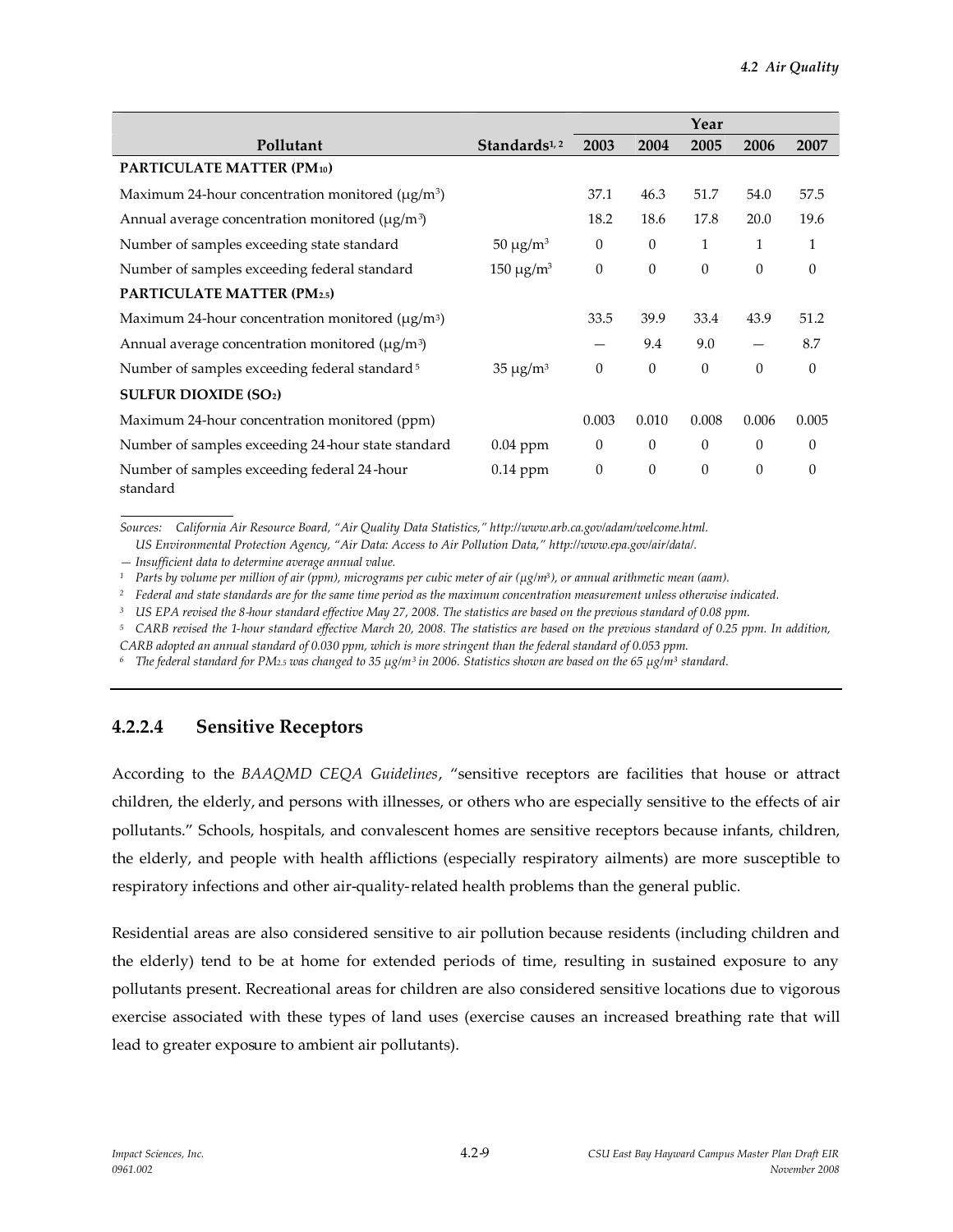Existing sensitive land uses on the campus include the Pioneer Heights I, II, and III student housing complexes. Sensitive land uses in the vicinity of the campus include multi-family residential developments to the north and east, single-family residences to the east, Garin Regional Park to the south, and a limited number of residences to the west.

# **4.2.2.5 Localized Carbon Monoxide Concentrations**

Traffic congestion along roadways and at intersections has the potential to generate localized high levels of CO. The BAAQMD monitoring stations have not recorded exceedances of the state or federal CO standards since 1991. However, because elevated CO concentrations are generally localized, heavy traffic volumes and congestion at specific intersections or roadway segments can lead to high levels of CO (referred to as "hotspots") although concentrations at the nearest air quality monitoring station may be below state and federal standards.

# **4.2.2.6 Surrounding Sources of Air Emissions**

Land uses surrounding the campus include single- and multi-family residential developments, open space, public and quasi-public uses, and commercial uses. To the west of the campus a mix of residential, retail and commercial, and auto-oriented and auto-serving uses adjoin Mission Boulevard, a major northsouth arterial in the City. Major sources of air pollutants associated with these uses include motor vehicle emissions, natural gas combustion for water and space heating, and periodic landscape maintenance. It is anticipated that surrounding land uses result in emissions that do not have an adverse effect on campus students, employees, and visitors.

# **4.2.2.7 Global Climate Change**

Global climate change refers to any significant change in climate measurements, such as temperature, precipitation, or wind, lasting for an extended period (i.e., decades or longer). Climate change may result from:

- Natural factors, such as changes in the sun's intensity or slow changes in the Earth's orbit around the sun;
- Natural processes within the climate system (e.g., changes in ocean circulation, reduction in sunlight from the addition of GHG and other gases to the atmosphere from volcanic eruptions); and
- Human activities that change the atmosphere's composition (e.g., through burning fossil fuels) and the land surface (e.g., deforestation, reforestation, urbanization, desertification).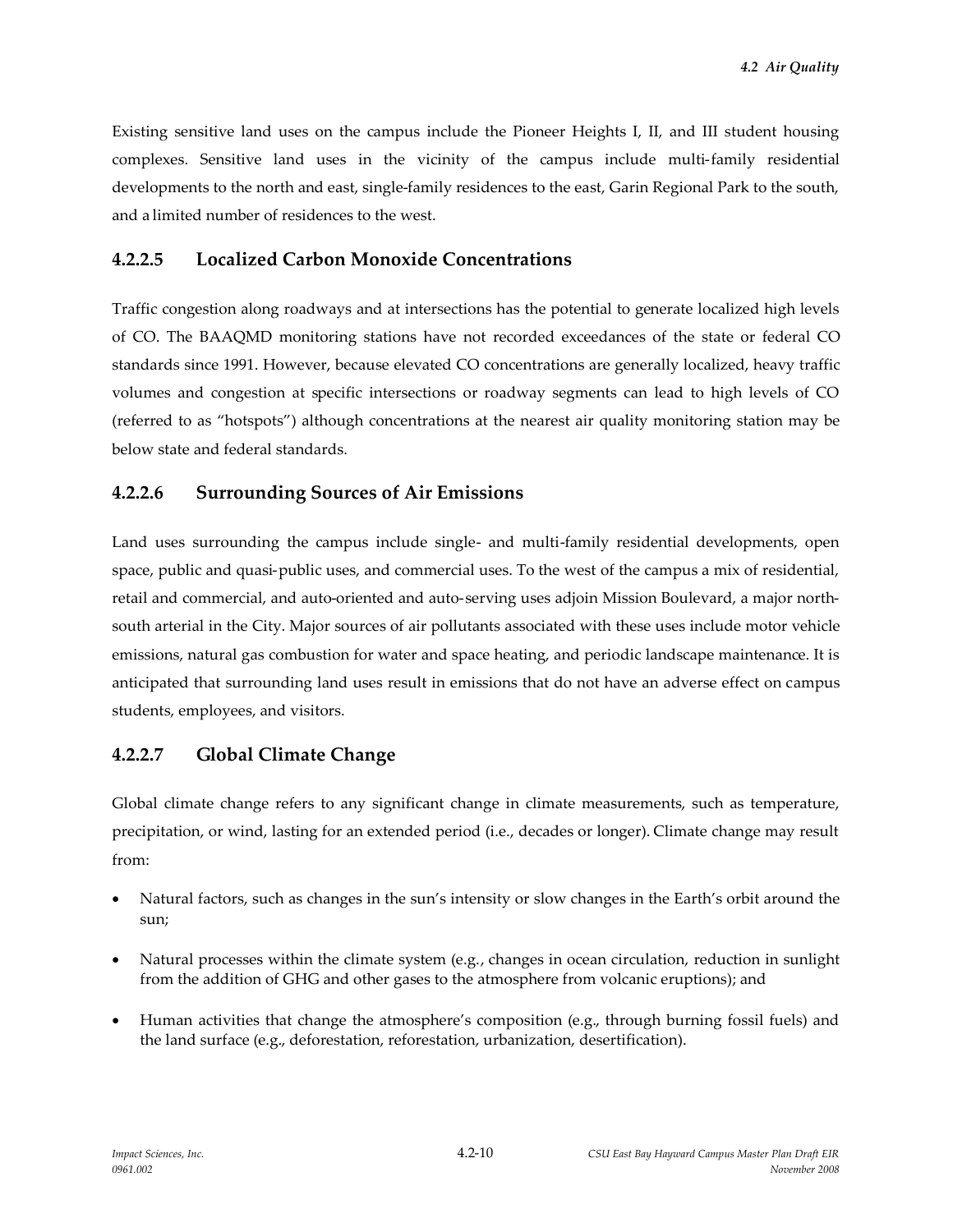*4.2 Air Quality*

# *Greenhouse Effect*

Heat retention within the atmosphere is an essential process to sustain life on Earth. The natural process through which heat is retained in the troposphere2 is called the "greenhouse effect." The greenhouse effect traps heat in the troposphere through a three-fold process as follows: Short-wave radiation emitted by the Sun is absorbed by the Earth; the Earth emits a portion of this energy in the form of long-wave radiation; and greenhouse gases (GHGs) in the upper atmosphere absorb this long-wave radiation and emit this long-wave radiation into space and toward the Earth. This "trapping" of the long-wave (thermal) radiation emitted back toward the Earth is the underlying process of the greenhouse effect. Without the greenhouse effect, the Earth's average temperature would be approximately -18 degrees Celsius (°C) (0° Fahrenheit [°F]) instead of its present 14 °C (57 °F) (National Climatic Data Center 2008). The most abundant GHGs are water vapor and carbon dioxide. Many other trace gases have greater ability to absorb and re-radiate long-wave radiation; however, these gases are not as plentiful. For this reason, and to gauge the potency of GHGs, scientists have established a Global Warming Potential (GWP) for each GHG based on its ability to absorb and re-radiate long-wave radiation. The GWP of a gas is determined using carbon dioxide as the reference gas with a GWP of 1. The Intergovernmental Panel on Climate Change (IPCC) sets the GWPs and regularly updates them in its assessment reports.

### *Greenhouse Gases*

### **Primary Greenhouse Gases**

The following gases are considered to be the primary GHGs and are regulated under the Kyoto Protocol, with the exception of water vapor (IPCC 1996):

- Carbon dioxide. Carbon dioxide is primarily generated by fossil fuel combustion in stationary and mobile sources. Due to the emergence of industrial facilities and mobile sources in the past 250 years, the concentration of CO<sub>2</sub> in the atmosphere has increased 35 percent (US EPA 2008b). Carbon dioxide is the most widely emitted GHG and is the reference gas (GWP of 1) for determining GWPs for other GHGs. In 2004, 83.8 percent of California's GHG emissions were carbon dioxide (CEC 2006).
- Methane (CH4). Methane is emitted from biogenic sources, incomplete combustion in forest fires, landfills, manure management, and leaks in natural gas pipelines. In the United States, the top three sources of methane come from landfills, natural gas systems, and enteric fermentation (US. EPA 2006a). Methane is the primary component of natural gas, which is used for space and water heating, steam production, and power generation. The GWP of methane is 21.

<sup>&</sup>lt;sup>2</sup> The troposphere is the bottom layer of the atmosphere, which varies in height from the Earth's surface to 10 to 12 kilometers).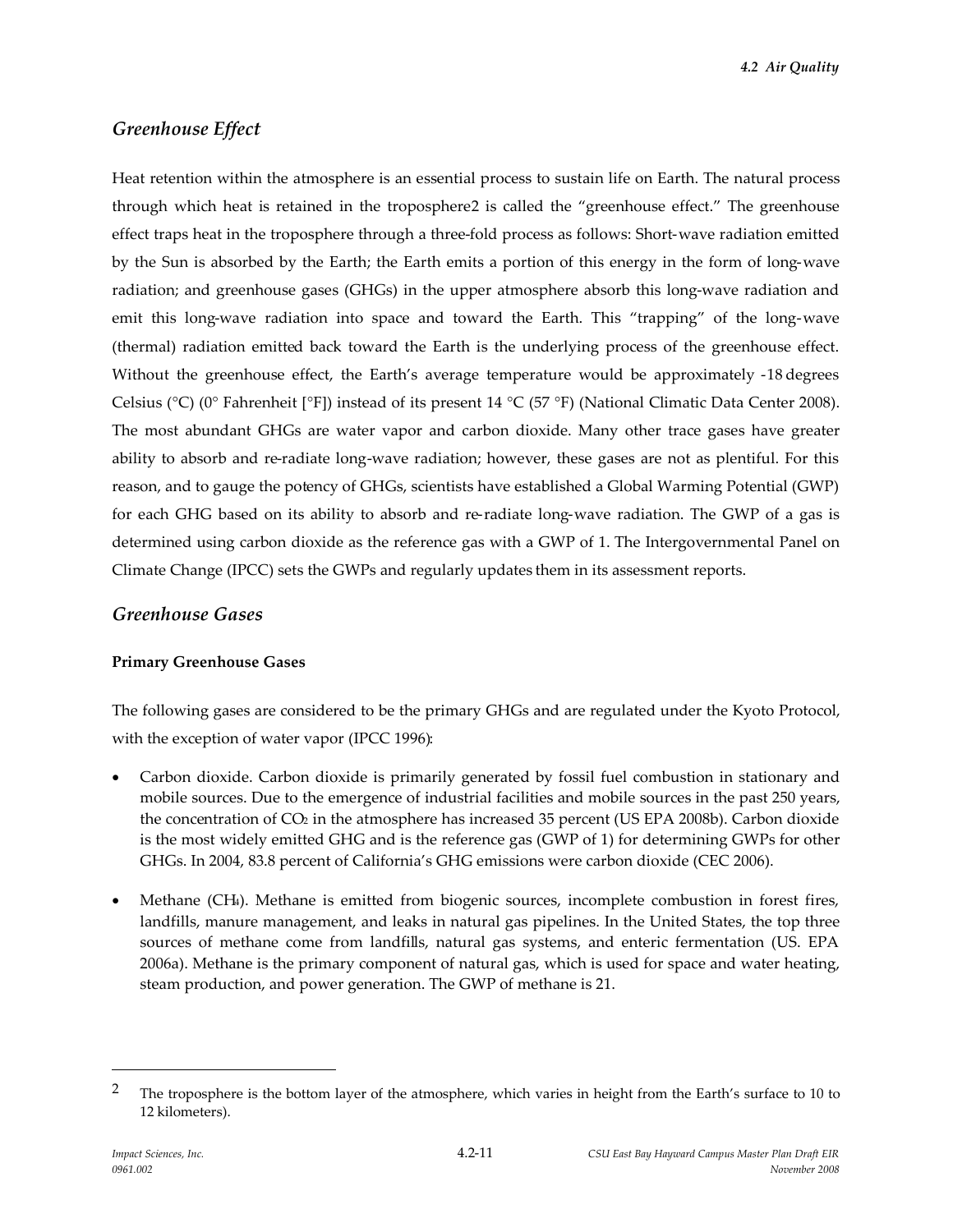- Nitrous oxide (N2O). Nitrous oxide is produced by both natural and human-related sources. Primary human-related sources include agricultural soil management, animal manure management, sewage treatment, mobile and stationary combustion of fossil fuel, adipic acid production, and nitric acid production. The GWP of nitrous oxide is 310.
- Hydrofluorocarbons (HFCs). HFCs are typically used as refrigerants for both stationary refrigeration and mobile air conditioning. The use of HFCs for cooling and foam blowing is growing as the continued phase-out of chlorofluorocarbons (CFCs) and hydrochlorofluorocarbons (HCFCs) gains momentum. The GWP of HFCs range from 140 for HFC-152a to 6,300 for HFC-236fa.
- Perfluorocarbons (PFCs). Perfluorocarbons are compounds consisting of carbon and fluorine. They are primarily created as a byproduct of aluminum production and semiconductor manufacturing. PFCs are potent GHGs with a GWP several thousand times that of carbon dioxide, depending on the specific PFC. Another area of concern regarding PFCs is their long atmospheric lifetime (up to 50,000 years). The GWPs of PFCs range from 5,700 to 11,900.
- Sulfur hexafluoride (SF6). Sulfur hexafluoride is a colorless, odorless, nontoxic, nonflammable gas. It is most commonly used as an electrical insulator in high voltage equipment that transmits and distributes electricity. SF<sup>6</sup> is the most potent GHG that has been evaluated by the IPCC with a GWP of 23,900. However, its global warming contribution is not as high as the GWP would indicate due to its low mixing ratio compared to carbon dioxide (4 parts per trillion [ppt] in 1990 versus 365 parts per million [ppm]) (US EPA 2006b).
- Water vapor. Although water vapor has not received the scrutiny of other GHGs, it is the primary contributor to the greenhouse effect. Water vapor and clouds contribute 66 to 85 percent of the greenhouse effect (water vapor alone contributes 36 to 66 percent) (Real Climate 2005). Natural processes, such as evaporation from oceans and rivers, and transpiration from plants contribute 90 percent and 10 percent of the water vapor in our atmosphere, respectively (US Geological Survey 2008). The primary human-related source of water vapor comes from fuel combustion in motor vehicles; however, this is not believed to contribute a significant amount to atmospheric concentrations of water vapor (Energy Information Administration 2008). Therefore, the control and reduction of water vapor emissions is not within reach of human actions. The IPCC has not determined a GWP for water vapor.

### **Other Greenhouse Gases**

In addition to the six major GHGs discussed above (excluding water vapor), many other compounds have the potential to contribute to the greenhouse effect. Some of these substances were previously identified as stratospheric ozone depletors; therefore, their gradual phase-out is currently in effect. A few of these compounds are discussed below:

 Hydrochlorofluorocarbons (HCFCs). HCFCs are solvents, similar in use and chemical composition to CFCs. The main uses of HCFCs are for refrigerant products and air conditioning systems. As part of the Montreal Protocol, all developed countries that adhere to the protocol are subject to a consumption cap and gradual phase-out of HCFCs. The United States is scheduled to achieve a 100 percent reduction to the cap by 2030. The GWPs of HCFCs range from 93 for HCFC-123 to 2,000 for HCFC-142b (US EPA 1996).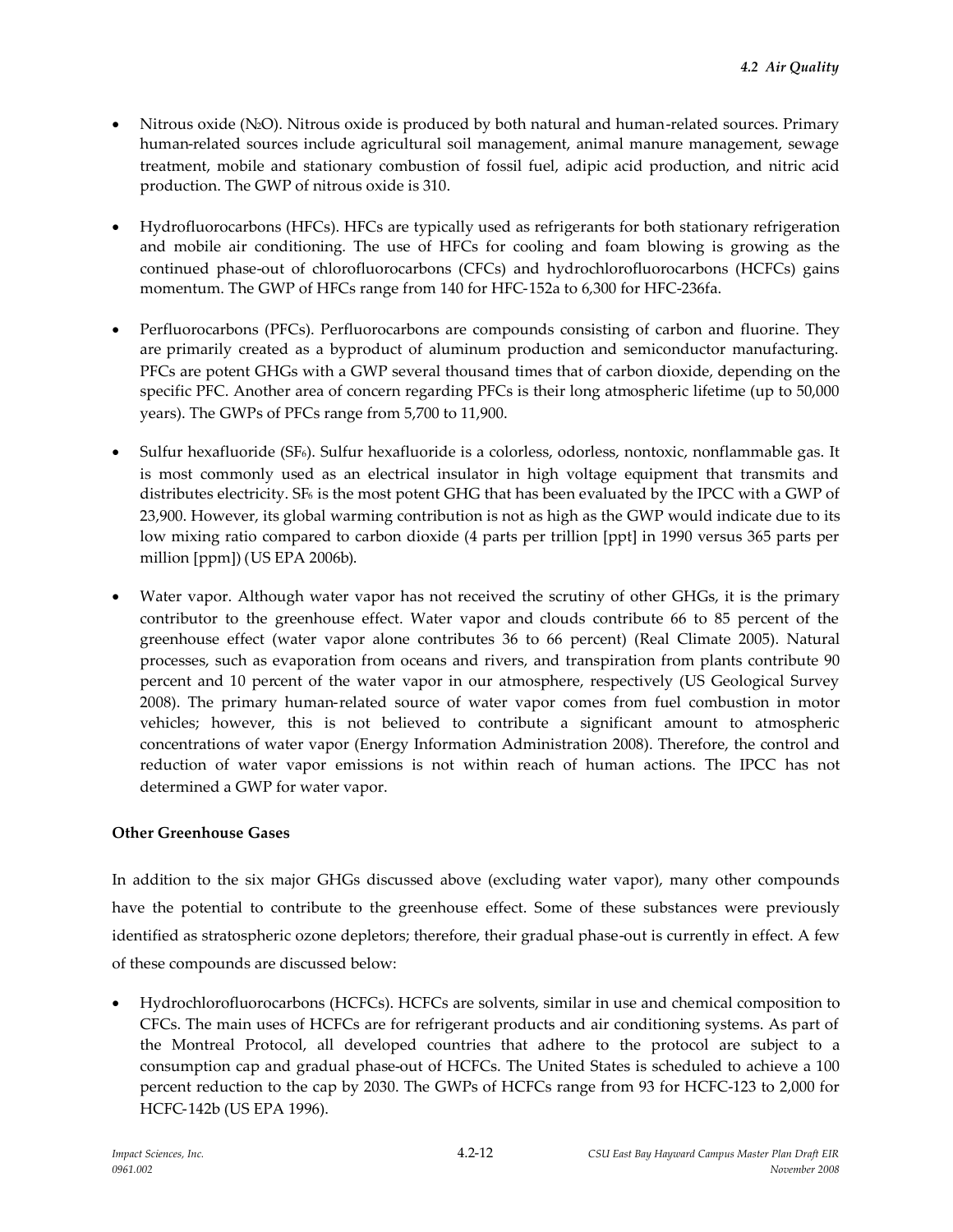- 1,1,1-trichloroethane. 1,1,1-trichloroethane or methyl chloroform is a solvent and degreasing agent commonly used by manufacturers. In 1992, the US EPA issued Final Rule 57 FR 33754 scheduling the phase-out of methyl chloroform by 2002 (US EPA 2008c). Therefore, the threat posed by methyl chloroform as a GHG will diminish. Nevertheless, the GWP of methyl chloroform is 110 times that of carbon dioxide (US EPA 1996).
- Chlorofluorocarbons (CFCs). CFCs are used as refrigerants, cleaning solvents, and aerosol spray propellants. CFCs were also part of the US EPA's Final Rule 57 FR 3374 for the phase-out of ozone depleting substances. CFCs have been replaced by HFCs in cooling systems and a variety of alternatives for cleaning solvents. Nevertheless, CFCs remain suspended in the atmosphere, contributing to the greenhouse effect. CFCs are potent GHGs with GWPs ranging from 4,000 for CFC-11 to 11,700 for CFC-13 (US EPA 2008d).
- Ozone. Ozone occurs naturally in the stratosphere where it is largely responsible for filtering harmful ultraviolet (UV) radiation. In the troposphere, ozone acts as a GHG by absorbing and re-radiating the infrared energy emitted by the earth. As a result of the industrial revolution and rising emissions of oxides of nitrogen  $(NOx)$  and volatile organic compounds  $(VOCs)$  (ozone precursors), the concentrations of ozone in the troposphere have increased (IPCC 2008). Due to the short life span of ozone in the troposphere, its concentration and contribution as a GHG is not well established. However, the greenhouse effect of tropospheric ozone is considered small, as the radiative forcing<sup>3</sup> of ozone is 25 percent of that of carbon dioxide (IPCC 2007, Figure TS.5)

# *Contributions to Greenhouse Gas Emissions*

### **Global**

Anthropogenic GHG emissions worldwide as of 2005 (the latest year for which data are available for Annex 1 countries) totaled approximately 30,800 CO<sub>2</sub> equivalent million metric tons (MMTCO<sub>2</sub>E).<sup>4</sup> The global emissions inventory data are not all from the same year and may vary depending on the source of the emissions inventory data (UNFCCC 2008a and UNFCCC 2008b).<sup>5</sup> Six countries and the European Community accounted for approximately 70 percent of the total global emissions (See **Table 4.2-4, Six Top GHG Producer Countries and the European Community**). The GHG emissions in more recent years may be substantially different than those shown in **Table 4.2-4**.

<sup>3</sup> Radiative forcing, measured in Watts/m<sup>2</sup>, is an externally imposed perturbation (e.g., stimulated by greenhouse gases) in the radiative energy budget of the Earth's climate system (i.e., energy and heat retained in the troposphere minus energy passed to the stratosphere).

 $4$  The CO<sub>2</sub> equivalent emissions are commonly expressed as "million metric tons of carbon dioxide equivalent (MMTCO2E)" The carbon dioxide equivalent for a gas is derived by multiplying the tons of the gas by the associated GWP, such that MMTCO $E =$  (million metric tons of a GHG) x (GWP of the GHG). For example, the GWP for methane is 21. This means that emissions of one million metric tons of methane are equivalent to emissions of 21 million metric tons of CO2.

<sup>5</sup> The global emissions are the sum of Annex I and non-Annex I countries without counting Land-Use, Land-Use Change and Forestry (LULUCF). For countries that 2004 data were unavailable, the UNFCCC data for the most recent year were used.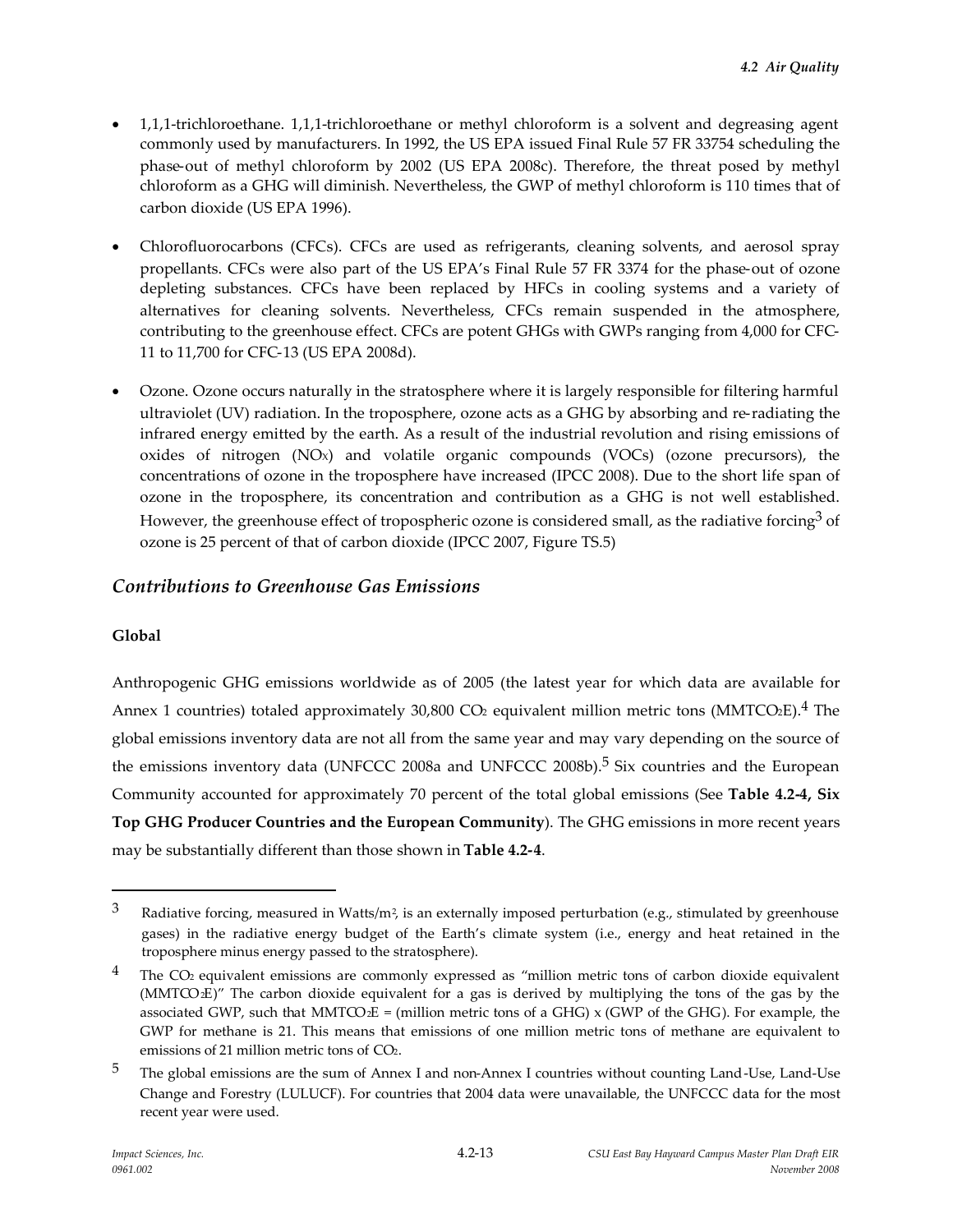| <b>Emitting Countries</b> | <b>GHG</b> Emissions<br>$(MMTCO2E)*$ |
|---------------------------|--------------------------------------|
| <b>United States</b>      | 7,241.5 <sup>1</sup>                 |
| China                     | 4,882.72                             |
| <b>European Community</b> | 4,192.61                             |
| <b>Russian Federation</b> | 2,132.5 <sup>1</sup>                 |
| India                     | 1,606.52                             |
| Japan                     | 1,359.91                             |
| Germany <sup>3</sup>      | 1,001.5 <sup>1</sup>                 |
| Total                     | 21,415.7                             |

**Table 4.2-4 Six Top GHG Producer Countries and the European Community**

*Sources:*

*<sup>1</sup> United Nations Framework Convention on Climate Change "Annex I Parties – GHG total without LULUCF." http://unfccc.int/ghg\_emissions\_data/ghg\_data\_from\_unfccc/time\_series\_annex\_i/items/3841.php. Online Review August 2008.*

*<sup>2</sup> GHG emissions for China and India (Calendar Year 2000) were obtained from World Resources Institute. Climate Analysis Indicators Tool 5.0 (CAIT), August 2008.*

*<sup>3</sup> Germany's GHG emissions are included in the European Community.*

*\* Excludes emissions/removals from land use, land-use change and forestry (LULUCF)*

#### **United States**

As noted in **Table 4.2-4**, the United States was the top producer of greenhouse gas emissions as of 2005. The primary greenhouse gas emitted by human activities in the United States was  $CO<sub>2</sub>$ , representing approximately 84 percent of total greenhouse gas emissions. Carbon dioxide from fossil fuel combustion, the largest source of US greenhouse gas emissions, accounted for approximately 80 percent of US GHG emissions (US EPA 2008e).

#### **State of California**

Based upon the 2004 GHG inventory data (the latest year available) compiled by CARB for the California 1990 greenhouse gas emissions inventory, California emitted 484 MMTCO2E, including emissions resulting from out-of-state electrical generation (CARB 2007). Based on the CARB inventory and GHG inventories for countries contributing to the worldwide GHG emissions inventory compiled by the United Nations Framework Convention on Climate Change (UNFCCC) for 2005, California's GHG emissions rank second in the United States (Texas is number one) with emissions of 423 MMTCO2E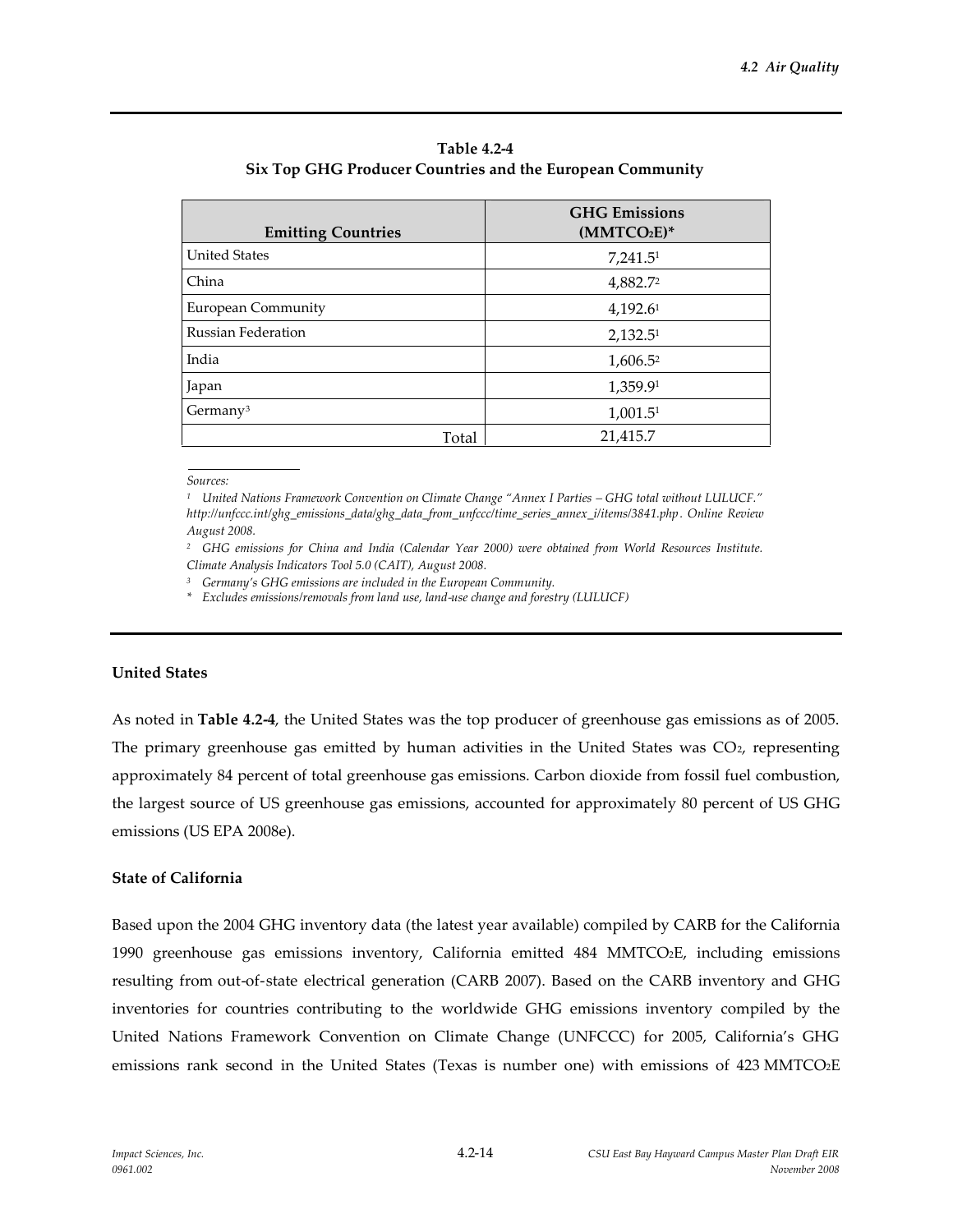(excluding emissions related to imported power) and internationally between Ukraine (418.9 MMTCO2E) and Spain (440.6 MMTCO2E) (UNFCCC 2008a).

A California Energy Commission (CEC) emissions inventory report placed CO<sup>2</sup> produced by fossil fuel combustion in California as the largest source of GHG emissions in 2004, accounting for 81 percent of the total GHG emissions. CO<sup>2</sup> emissions from other sources contributed 2.8 percent of the total GHG emissions, methane emissions 5.7 percent, nitrous oxide emissions 6.8 percent, and the remaining 2.9 percent was composed of emissions of high-GWP gases (CEC 2006). These high GWP gases are largely composed of refrigerants and a small contribution of sulfur hexafluoride (SF6) used as insulating materials in electricity transmission and distribution.

The primary contributors to GHG emissions in California are transportation, electric power production from both in-state and out-of-state sources, industry, agriculture and forestry, and other sources, which include commercial and residential activities. These primary contributors to California's GHG emissions and their relative contributions are presented in **Table 4.2-5, California GHG Emissions by Sector in 2004**.

|                               | <b>Emissions Including Imported</b><br>Electricity <sup>1</sup> |              | <b>Emissions Excluding Imported</b><br>Electricity |              |  |
|-------------------------------|-----------------------------------------------------------------|--------------|----------------------------------------------------|--------------|--|
|                               | GHG<br>Emissions<br>Percent of                                  |              | <b>GHG</b><br>Emissions                            | Percent of   |  |
| <b>Source Category</b>        | (MMTCO <sub>2</sub> E)                                          | <b>Total</b> | (MMTCO <sub>2</sub> E)                             | <b>Total</b> |  |
| Agriculture                   | 27.9                                                            | 5.8%         | 27.9                                               | $6.6\%$      |  |
| <b>Commercial Uses</b>        | 12.8                                                            | 2.6%         | 12.8                                               | $3.0\%$      |  |
| <b>Electricity Generation</b> | 119.8                                                           | 24.7%        | 58.5                                               | 13.8%        |  |
| Forestry (excluding sinks)    | 0.2                                                             | $0.0\%$      | 0.2                                                | $0.0\%$      |  |
| <b>Industrial Uses</b>        | 96.2                                                            | 19.9%        | 96.2                                               | 22.7%        |  |
| <b>Residential Uses</b>       | 29.1                                                            | $6.0\%$      | 29.1                                               | $6.9\%$      |  |
| Transportation                | 182.4                                                           | 37.7%        | 182.4                                              | 43.1%        |  |
| Other                         | 16.0                                                            | $3.3\%$      | 16.0                                               | 3.8%         |  |
| Totals                        | 484.4                                                           | 100.0%       | 423.1                                              | 100.0%       |  |

**Table 4.2-5 California GHG Emissions by Sector in 2004**

*Source: California Air Resources Board. Staff Report: California 1990 Greenhouse Gas Emissions Level and 2020 Emissions Limit. November 16, 2007.*

*<sup>1</sup> Emissions from imported electricity account for 61.3 MMTCO2E.*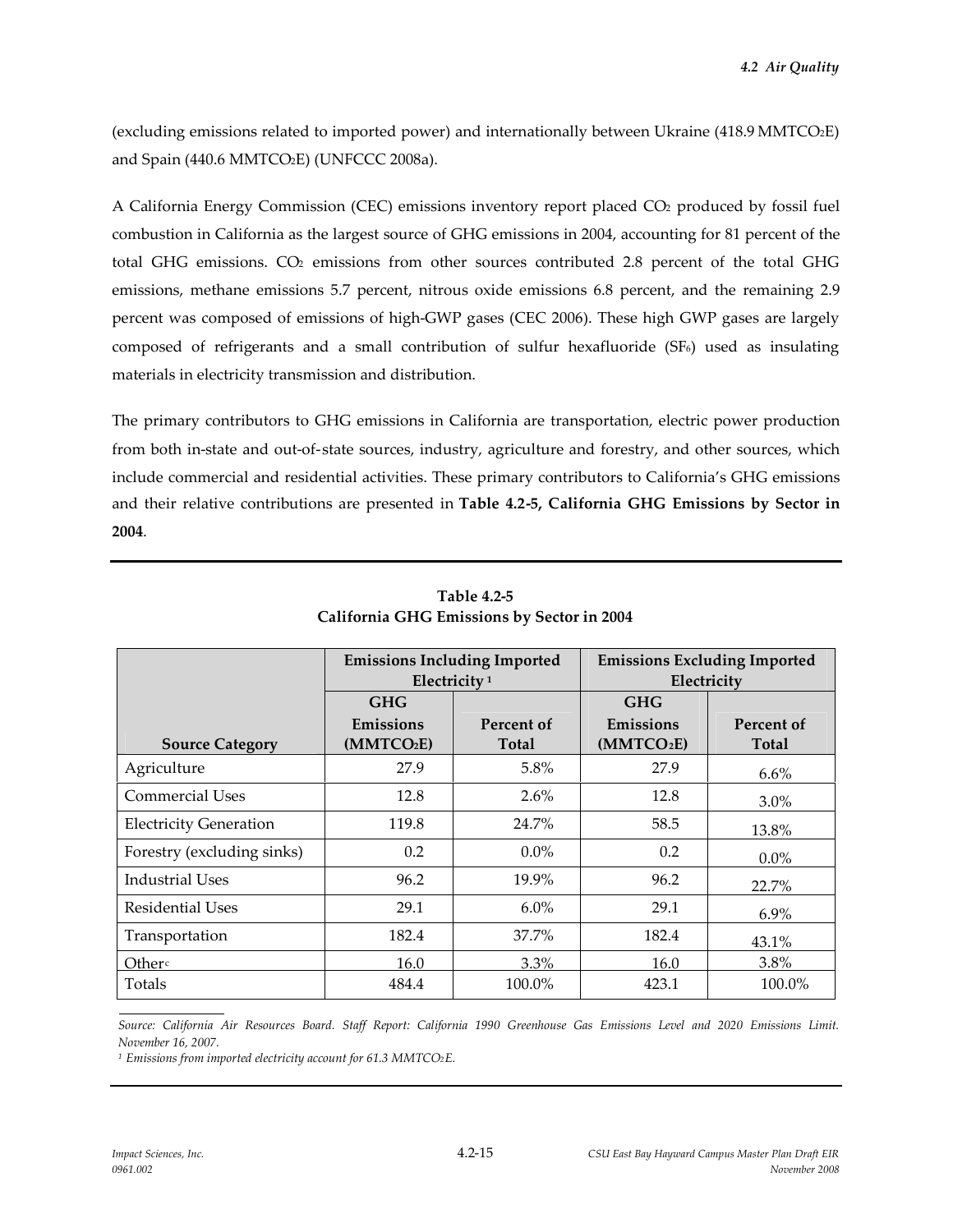Emissions from each of these economic sectors are not confined to emissions from a single process, since there is crossover with other sectors. For example, the GHG emissions from cement production places clinker manufacturing in its own category and the fuel used to heat the cement production process within another category (the industrial fuel category). In the case of landfills, methane emissions and  $CO<sub>2</sub>$ emissions and sinks are reported in their respective portions of the inventory. Taken together, the  $CO<sub>2</sub>$ sinks approximately offset the landfill methane emissions. Additionally, fuel-related GHG emissions from transporting wastes to landfills are included in transportation fuels.

# *Indications of Anthropogenic Influences*

The impact of anthropogenic activities on global climate change is readily apparent in the observational record. For example, surface temperature data shows that 11 of the 12 years from 1995 to 2006 rank among the 12 warmest since 1850, the beginning of the instrumental record for global surface temperature. In addition, the atmospheric water vapor content has increased since at least the 1980s over land, sea, and in the upper atmosphere, consistent with the capacity of warmer air to hold more water vapor; ocean temperatures are warmer to depths of 3,000 feet; and a marked decline has occurred in mountain glaciers and snowpack in both hemispheres, and in polar ice and ice sheets in both the arctic and Antarctic regions (IPCC 2007).

# *Influence of Industrialization*

Air trapped by ice has been extracted from core samples taken from polar ice sheets to determine the global atmospheric variation of carbon dioxide, methane, and nitrous oxide from before the start of the industrialization, around 1750, to over 650,000 years ago. For that period, it was found that carbon dioxide concentrations ranged from 180 ppm to 300 ppm. For the period from around 1750 to the present, global carbon dioxide concentrations increased from a pre-industrialization period concentration of 280 ppm to 379 ppm in 2005, with the 2005 value far exceeding the upper end of the pre-industrial period range (IPCC 2007). Global methane and nitrous oxide concentrations show similar increases for the same period (see **Table 4.2-6, Comparison of Global Pre-Industrial and Current GHG Concentrations**).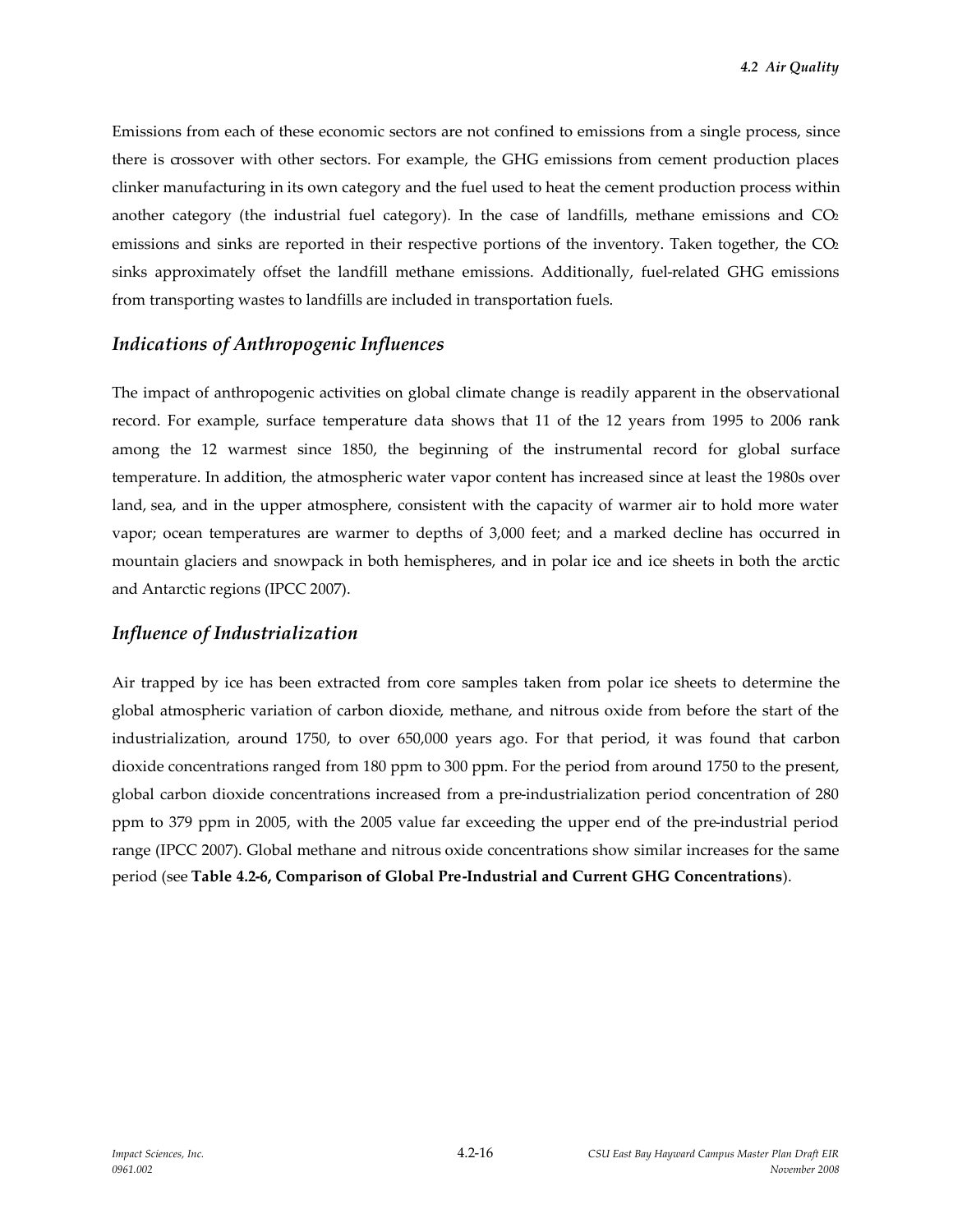| <b>Greenhouse Gas</b> | <b>Early Industrial Period</b><br>Concentrations<br>(ppm) | <b>Natural Range for</b><br><b>Last 650,000 Years</b><br>(ppm) | <b>2005 Concentrations</b><br>(ppm) |
|-----------------------|-----------------------------------------------------------|----------------------------------------------------------------|-------------------------------------|
| Carbon Monoxide       | 280                                                       | 180 to 300                                                     | 379                                 |
| Methane               | 715                                                       | 320 to 790                                                     | 1774                                |
| Nitrous Oxide         | 270                                                       | <b>NA</b>                                                      | 319                                 |

**Table 4.2-6 Comparison of Global Pre-Industrial and Current GHG Concentrations**

*Source: Intergovernmental Panel on Climate Change*. Climate Change 2007: The Physical Science Basis, Technical Summary*. Cambridge: Cambridge University Press, 2007.*

# *Effects of Global Climate Change*

The primary effect of global climate change has been a rise in the average global tropospheric temperature of 0.2° Celsius per decade, determined from meteorological measurements world-wide between 1990 and 2005. Climate change modeling using 2000 emission rates shows that further warming would occur, which would induce further changes in the global climate system during the current century (IPCC 2007). Changes to the global climate system and ecosystems and to California would include, but would not be limited to:

- Declining sea ice and mountain snowpack levels, thereby increasing sea levels and sea surface evaporation rates with a corresponding increase in tropospheric water vapor due to the atmosphere's ability to hold more water vapor at higher temperatures (IPCC 2007);
- Rising average global sea levels primarily due to thermal expansion and the melting of glaciers, ice caps, and the Greenland and Antarctic ice sheets (IPCC 2007);
- Changing weather patterns, including changes to precipitation, ocean salinity, and wind patterns, and more energetic aspects of extreme weather including droughts, heavy precipitation, heat waves, extreme cold, and the intensity of tropical cyclones (IPCC 2007);
- Declining Sierra snowpack levels, which account for approximately half of the surface water storage in California, by 70 percent to as much as 90 percent over the next 100 years (CalEPA 2006);
- Increasing the number of days conducive to ozone formation by 25 to 85 percent (depending on the future temperature scenario) in high ozone areas located in the Southern California area and the San Joaquin Valley by the end of the 21st century (CalEPA 2006); and
- Increasing the potential for erosion of California's coastlines and sea water intrusion into the Delta and associated levee systems due to the rise in sea level (CalEPA 2006).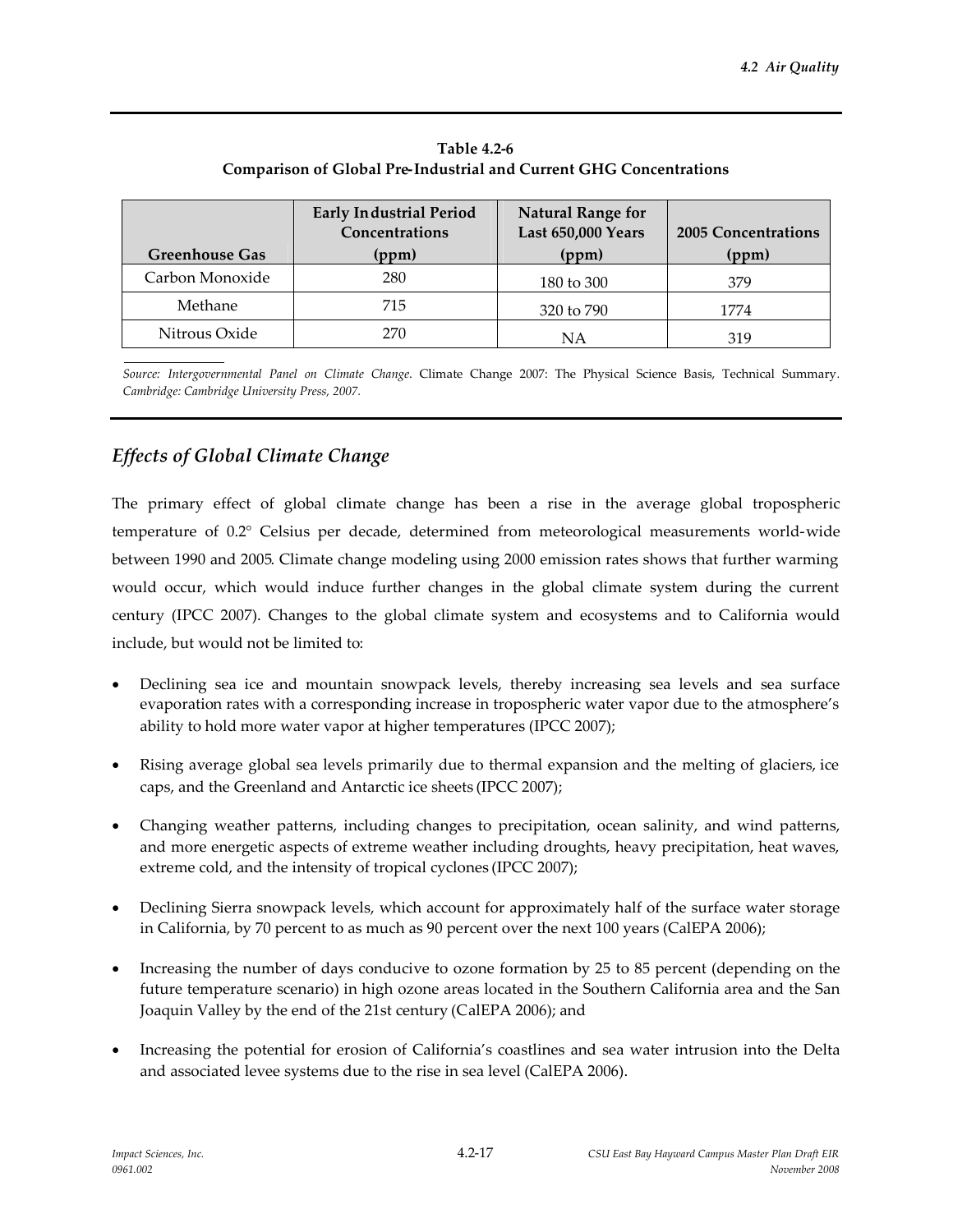# **4.2.3 REGULATORY CONSIDERATIONS**

Air quality within the SFBAAB is addressed through the efforts of various federal, state, regional and local government agencies. These agencies work jointly, as well as individually, to improve air quality through legislation, regulations, planning, policymaking, education, and a variety of programs. Regulations governing global climate change are addressed through international, federal, and state agencies. The BAAQMD would administer most of the air quality requirements of the proposed project.

The agencies primarily responsible for improving the air quality within the Basin and for regulating greenhouse gas emissions are discussed below along with their individual responsibilities.

### **4.2.3.1 Federal Laws and Regulations**

The US EPA is responsible for enforcing the Clean Air Act (CAA) and the NAAQS that the act establishes. This agency also has regulatory and enforcement jurisdiction over emission sources beyond state waters (outer continental shelf), and those that are under the exclusive authority of the federal government, such as aircraft, locomotives, and interstate trucking.

The CAA was originally adopted in 1970, but was amended most recently in 1990 with regulations that better protect the public's health and create more efficient methods of lowering pollutant emissions. The major areas of improvement resulting from the amendments include air basin designations (previously discussed), automobile/heavy-duty engine emissions, and toxic air pollutants. The amendments established more stringent standards for hydrocarbons, oxides of nitrogen (NOx), and CO emissions in order to reduce O<sub>3</sub> and CO levels in heavily populated areas. Fuels became more strictly regulated, requiring new fuels to be less volatile, contain less sulfur (regarding diesel fuels), and have higher levels of oxygenates (oxygen-containing substances to improve fuel combustion).

States with basins that are not in attainment with the NAAQS are required to submit a State Implementation Plan (SIP) that describes how the air basin will achieve the federal standards by specified dates. The SIP includes strategies and control measures to attain the NAAQS by deadlines established by the CAA. The CAA amendments dictate that states containing areas violating the NAAQS revise their SIP to include extra control measures to reduce air pollution.

SIPs are not single documents, but are a compilation of state regulations, air quality management/attainment plans, programs, and air district rules that are continuously revised to meet CAA amendment requirements.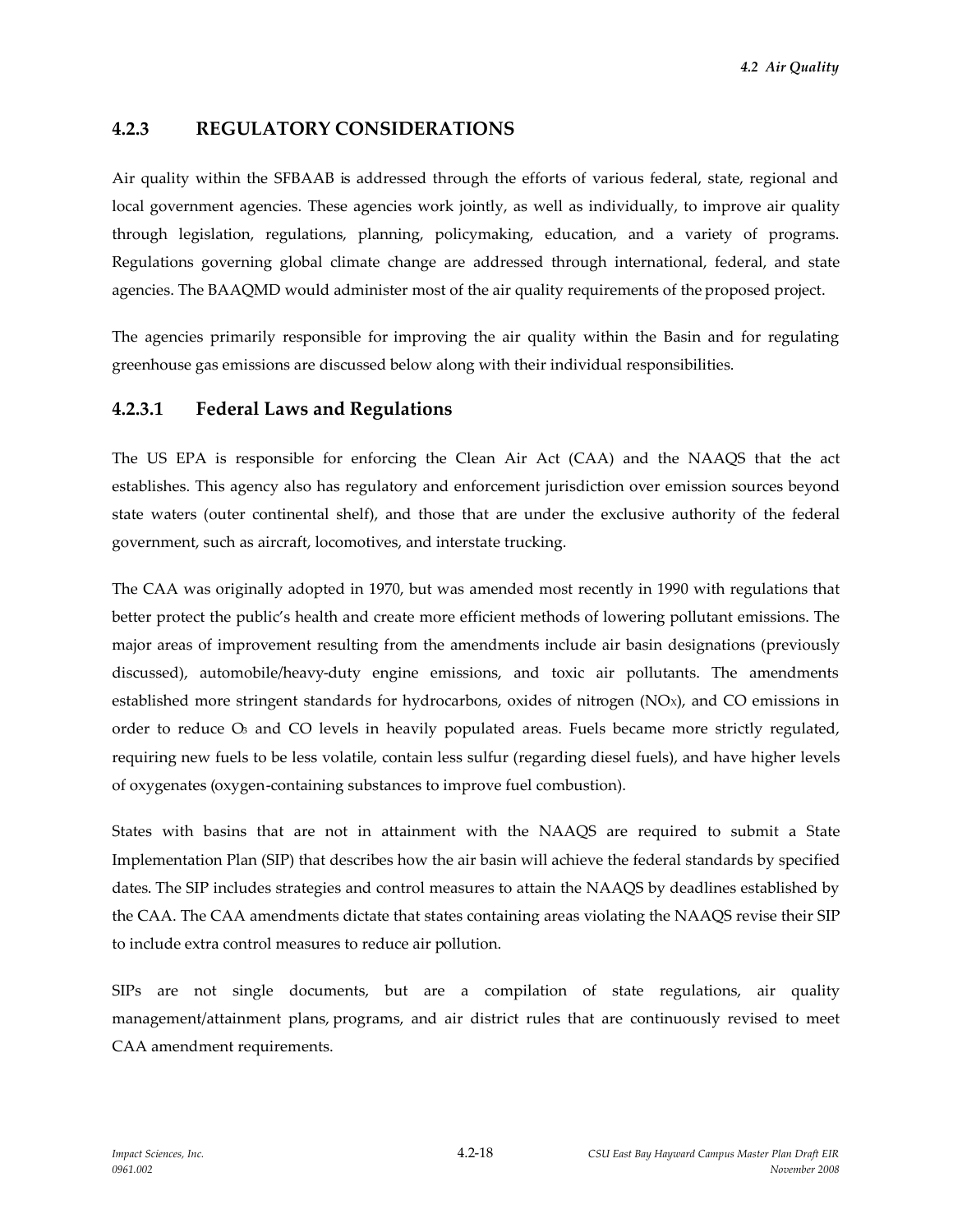Local air districts, such as the BAAQMD, and other agencies prepare air quality management/attainment plans and submit them to CARB for review and approval. Once a plan is approved, CARB forwards the plan to the US EPA as a SIP revision. The US EPA reviews the plan to determine if it conforms to the 1990 amendments and would achieve that air basin's air quality goals. Upon a satisfactory review, approval of the plan is published in the *Federal Register*.

In general, air quality management/attainment plans contain a discussion of ambient air data and trends; a baseline emissions inventory; future-year projections of emissions, which account for growth projections and already adopted control measures; a comprehensive control strategy of additional measures needed to reach attainment; attainment demonstration, which generally involves complex modeling; and contingency measures. Plans may also include interim milestones for progress toward attainment. The status of the SFBAAB with respect to attainment with the NAAQS is summarized above in **Table 4.2-2**.

The 1990 amendments also list 189 hazardous air pollutants (HAPs), which are carcinogenic, mutagenic, and/or reproductive toxicants, to be reduced. The air toxics program under the CAA involves locating all major (greater than 10 tons per year [tpy]) and area emission sources in order to implement Maximum Achievable Control Technology (MACT) to reduce HAP emissions and their associated health impacts.

# **4.2.3.2 State Laws and Regulations**

The California Clean Air Act (CCAA) established a legal mandate for air basins to achieve the CAAQS by the earliest practical date. The CAAQS, established by CARB, apply to the same seven NAAQS, as well as for sulfates, visibility-reducing particles, hydrogen sulfide, and vinyl chloride. CAAQS are more stringent than the NAAQS, and in the case of PM<sup>10</sup> and SO2, far more stringent.

As a branch of the California Environmental Protection Agency (Cal/EPA), CARB oversees air quality monitoring, planning, and control throughout California. It is primarily responsible for implementing the CCAA, ensuring conformance with CAA requirements, and for regulating emissions from motor vehicles and consumer products within the state. In addition, CARB sets the CAAQS and control measures for toxic air contaminants (TACs). CARB approves the regional air quality management/attainment plans for incorporation into the SIP and is responsible for preparing those portions of the SIP related to mobile source emissions. CARB establishes new standards for vehicles sold in California and for various types of commercially available equipment. It also sets fuel specifications to further reduce vehicular emissions.

CARB also makes area designations for O<sub>3</sub>, CO, NO<sub>2</sub>, SO<sub>2</sub>, PM<sub>10</sub>, PM<sub>2.5</sub>, sulfates, lead, hydrogen sulfide, and visibility-reducing particles. Health and Safety Code Section 39607(e) requires CARB to establish and periodically review area designation criteria. These designation criteria provide the basis for CARB to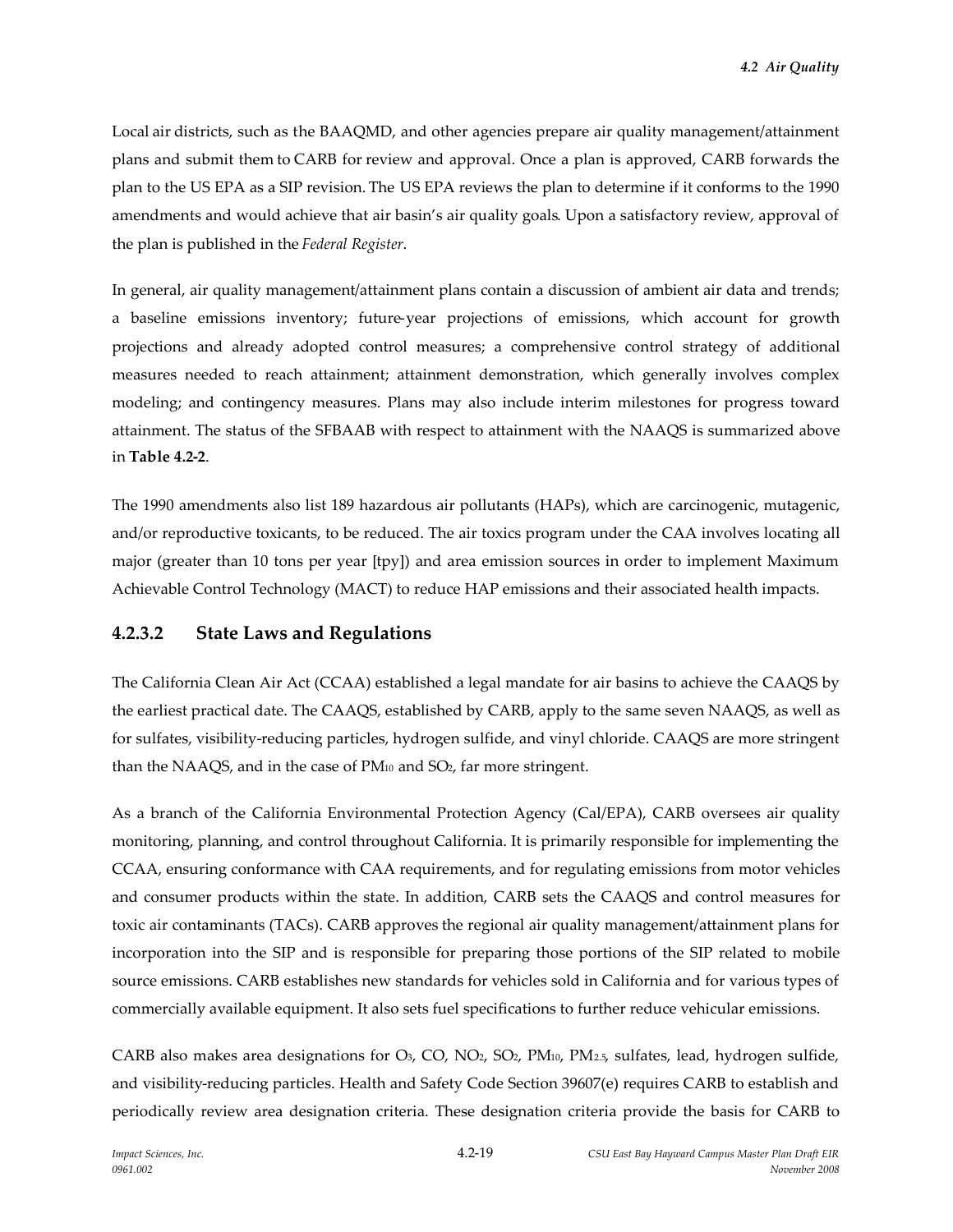designate areas of the state as "attainment," "nonattainment," or "unclassified" according to state standards. In addition, Health and Safety Code Section 39608 requires CARB to use the designation criteria to classify areas of the state and to annually review those area designations. The status of the SFBAAB with respect to attainment with the CAAQS is also summarized above in **Table 4.2-2**.

## **4.2.3.3 Regional Regulations**

### *Association of Bay Area Governments*

The Association of Bay Area Governments (ABAG) is a council of governments for the Counties of Alameda, Contra Costa, Marin, Napa, San Francisco, San Mateo, Santa Clara, Sonoma, and Solano. ABAG is a regional planning agency and serves as a forum for regional issues relating to transportation, the economy, community development, and the environment. ABAG also serves as the regional clearinghouse for projects requiring environmental documentation under federal and state law. In this role, ABAG reviews proposed projects to analyze their impacts on its regional planning efforts.

Although ABAG is not an air quality management agency, it is responsible for several air quality planning issues. Specifically, as the designated Metropolitan Planning Organization for the nine counties, it is responsible, pursuant to Section 176(c) of the 1990 Amendments to the federal CAA, for providing current population, employment, travel and congestion projections for regional air quality planning efforts. ABAG is required to quantify and document the demographic and employment factors influencing expected transportation demand, including land-use forecasts. ABAG is also responsible for preparing and approving the portions of the Basin's clean air plan (CAP) relating to demographic projections and integrated regional land use, housing and employment, as well as transportation programs, measures, and strategies.

### *Bay Area Air Quality Management District*

Management of air quality in the Basin is the responsibility of the BAAQMD. The BAAQMD is responsible for monitoring ambient air pollutant levels throughout the Basin and developing and implementing attainment strategies, and rules and regulations to ensure that future emissions will be within federal and state standards. The SFBAAB is currently in nonattainment/marginal for the federal standard for ozone-8 hour, and in nonattainment for the state standards of ozone-1 hour, ozone-8 hour, PM10, and PM2.5 (see **Table 4.2-2**). Therefore, the BAAQMD, in cooperation with ABAG and the Metropolitan Transportation Commission (MTC), prepared the following plans that include strategies to attain the federal and state standards:

*Bay Area 2000 Clean Air Plan and Triennial Assessment*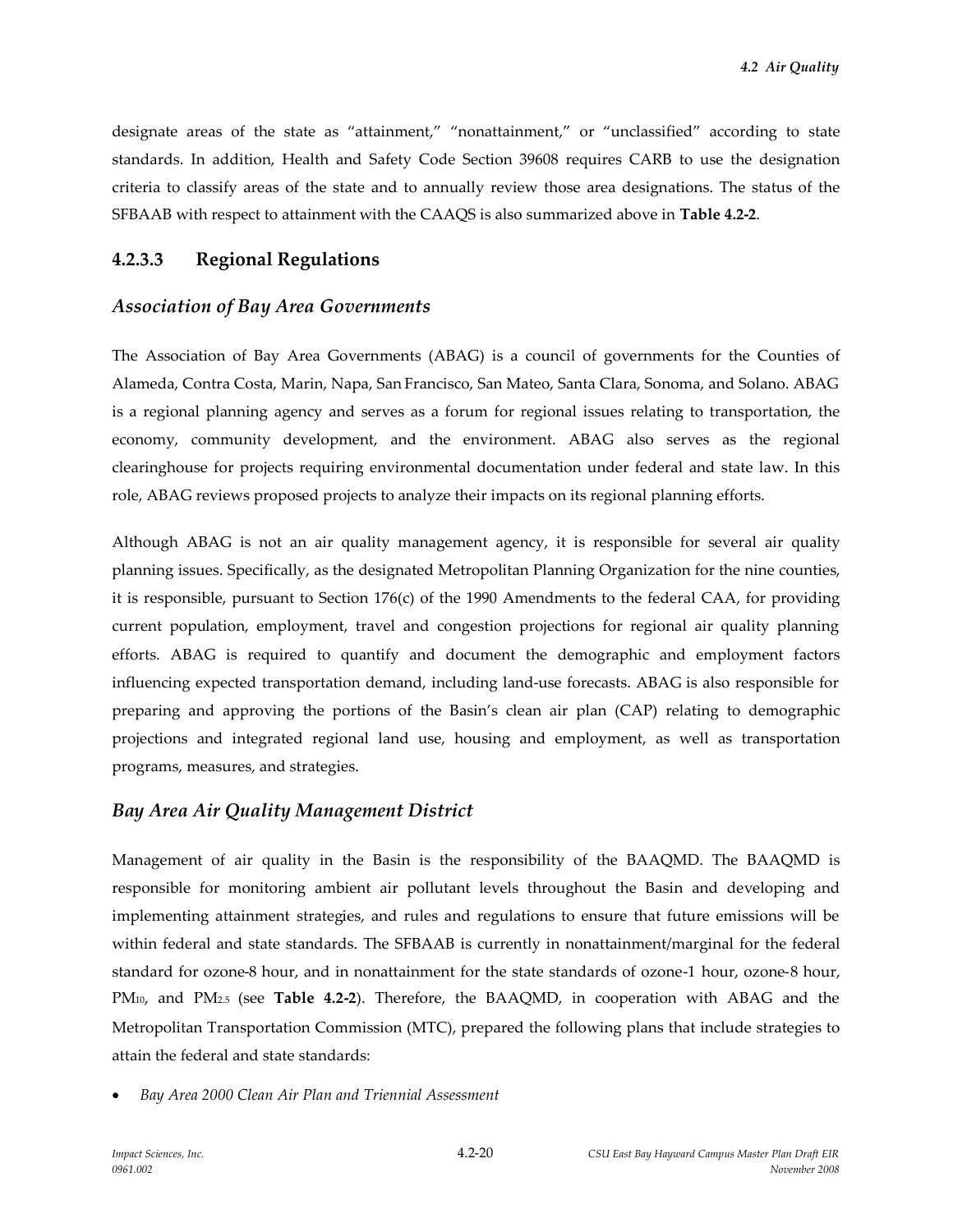*4.2 Air Quality*

- *2001 Ozone Attainment Plan*
- *2005 Ozone Strategy*

The *Bay Area 2000 Clean Air Plan* and the *2005 Ozone Strategy* fulfill the planning requirements of the CCAA, while the *2001 Ozone Attainment Plan* fulfills the federal CAA requirements.

The BAAQMD also adopted specific rules and regulations that limit emissions generated by various uses and/or activities, as well as identify specific pollution reduction measures that must be implemented in association with various uses and activities.

The BAAQMD is not required to develop a PM plan because the Basin is currently unclassifiable for the federal standard for PM<sup>10</sup> and in attainment for the federal standard for PM2.5. However, the US EPA lowered the 24-hour PM<sub>2.5</sub> standard from 65  $\mu$ g/m<sup>3</sup> to 35  $\mu$ g/m<sup>3</sup> in 2006 and is required to designate the Basin's attainment status for the new standard by December of 2009 (BAAQMD 2008a). If the Basin is found to be in nonattainment for the new national standard, the BAAQMD would be required to prepare a PM plan.

The BAAQMD reviewed the list of 103 potential particulate matter control measures prepared by CARB in compliance with SB 656, and prepared and adopted the *SB656 Particulate Matter Implementation Schedule*. The schedule was adopted by the District's Board of Directors on November 16, 2005 (BAAQMD 2005).

### **Bay Area 2000 Clean Air Plan and Triennial Assessment**

The CCAA requires areas not complying with the one-hour average ozone standard to prepare plans to reduce ozone. The first clean air plan (CAP) adopted by the BAAQMD to achieve this standard was in 1991. The CAP was subsequently updated in 1994 and 1997. The most recent update was in December 2000 when the *Bay Area 2000 Clean Air Plan and Triennial Assessment* was adopted (BAAQMD 2000). The 2000 CAP represents the third triennial update to the 1991 CAP.

The goal of each of the CAPs is to reduce emissions of ROG and NOx, which are precursors to the formation of ozone in the lower atmosphere. The CAPs are intended to focus on the near-term actions through amendments of existing regulations and promulgation of new district regulations. The 2000 CAP continues the air pollution reduction strategies established by the 1991 CAP and prior updates.

Like the 1997 CAP, the 2000 CAP continues to discourage urban sprawl while strongly endorsing highdensity mixed-use developments near transit centers in order to reduce the need for commuting by personal vehicles. The transportation control measures (TCMs) in the 2000 CAP also remain unchanged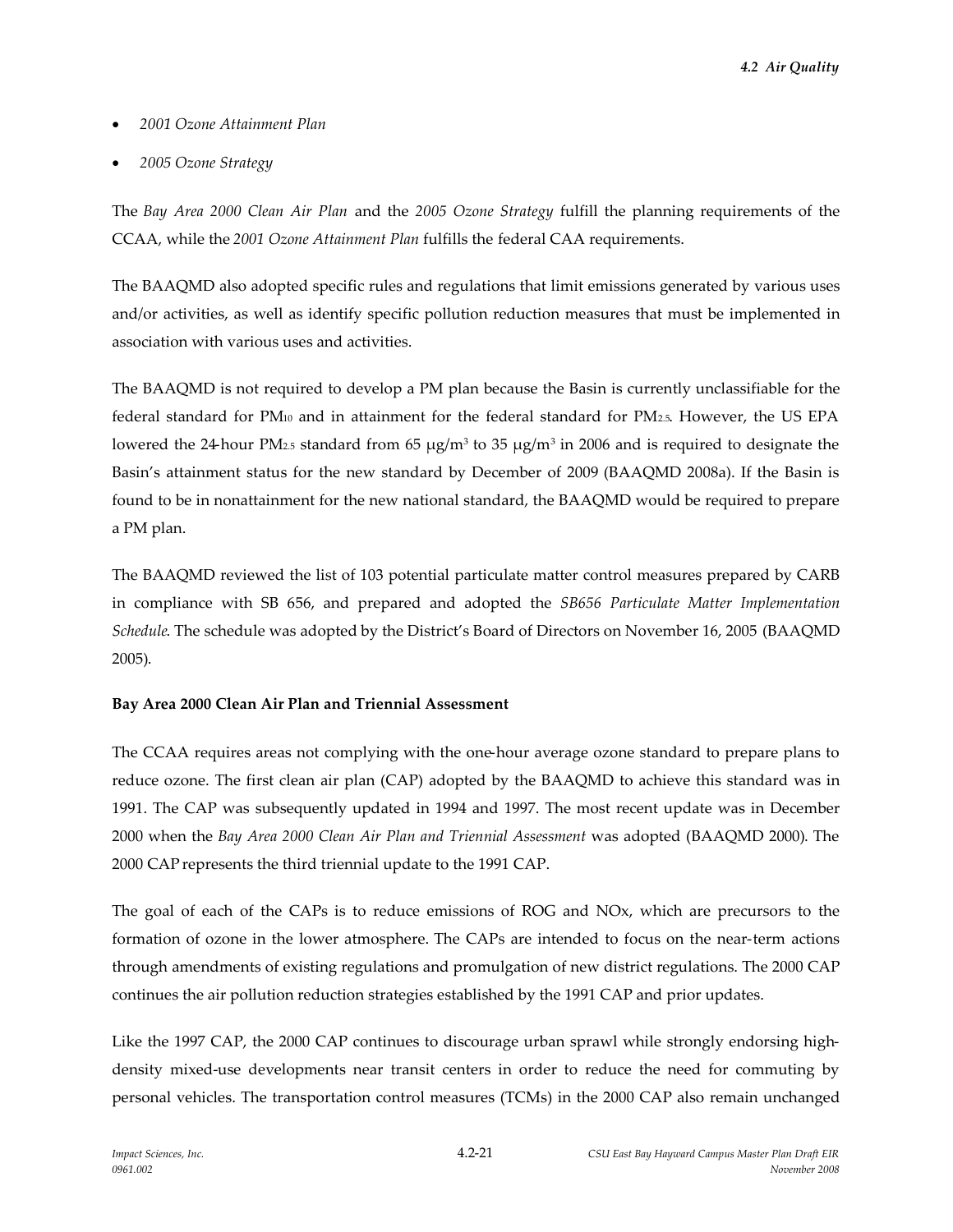from the 1997 CAP. Updates to the 1997 CAP include changes in the organization and scheduling of some existing control measures, new stationary source control measures, revisions to previous stationary source measures, and deletion of some control measures deemed no longer feasible by BAAQMD staff.

The BAAQMD is in the process of preparing the 2009 Bay Area Clean Air Plan, which will update the 2000 CAP and the *Bay Area 2005 Ozone Strategy* (discussed below) in accordance with the requirements of the CCAA to implement "all feasible measures" to reduce ozone. It will also consider the impacts of ozone control measures on particulate matter, air toxics, and greenhouse gases in a single, integrated plan; review progress in improving air quality in recent years; and establish emission control measures to be adopted or implemented in the 2009 -2012 timeframe (BAAQMD 2008b).

#### **Ozone Attainment Plan**

On October 24, 2001, the BAAQMD, ABAG, and MTC adopted *Revised San Francisco Bay Area Ozone Attainment Plan for the 1-Hour National Ozone Standard* (*Revised Ozone Attainment Plan*) as a guideline to achieve the then federal 1-hour ozone standard of 12 ppm that was in effect at that time (BAAQMD 2001). The plan was approved by CARB on November 1, 2001 and submitted to the US EPA on November 30, 2001. In April 2004, the US EPA determined that the Basin had attained the federal 1-hour ozone standard and the status of the Basin for the federal 1-hour ozone standard was changed to attainment. Due to the attainment status of the Basin, the 1-hour ozone requirements set forth in the *Revised Ozone Attainment Plan* were no longer required.

A year later, in 2005, the federal 1-hour ozone standard was revoked by the US EPA for a new and more health-protective 8-hour standard. The SFBAAB is presently designated nonattainment/marginal for the federal ozone-8 hour standard. Although designated as nonattainment, areas designated as marginal nonattainment or less were not required to submit new attainment plans. Nonetheless, the control measures and strategies described in the *Revised Ozone Attainment Plan* for the 1-hour standard will also help achieve attainment with the 8-hour standard.

#### **2005 Ozone Strategy**

On January 4, 2006, the BAAQMD, ABAG, and MTC adopted the *Bay Area 2005 Ozone Strategy* in order to meet CCAA standards. The 2005 Ozone Strategy is a comprehensive document mapping how the SFBAAB will achieve attainment of the state 1-hour ozone standard as expeditiously as possible and how the Basin will reduce transport of ozone and ozone precursors to neighboring air basins (BAAQMD 2006). The 2005 Ozone Strategy outlines how the Basin will meet the CCAA planning requirements and transport mitigation requirements through implementation of control measures and strategies. The document describes plans to implement stationary source control measures through district regulations;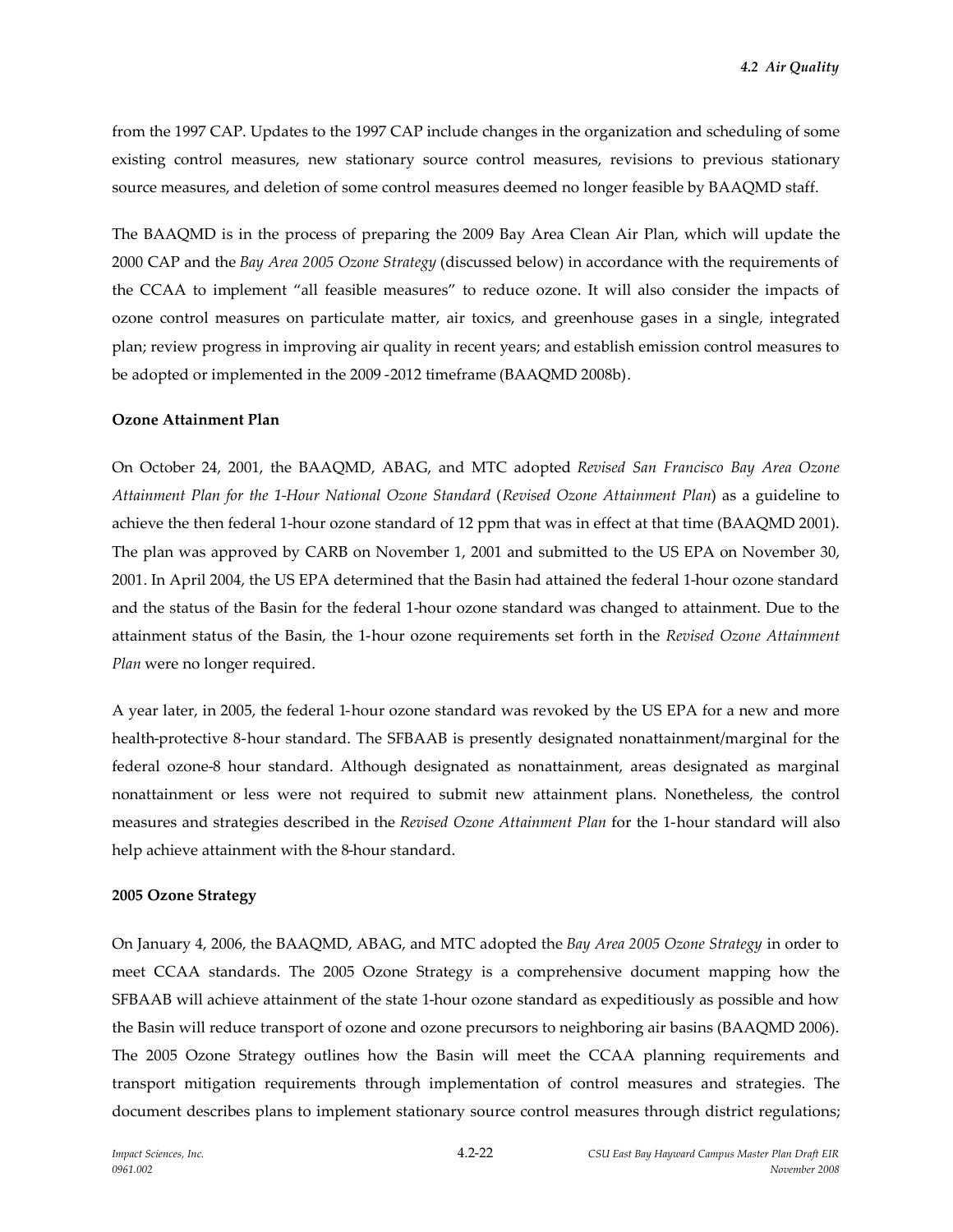mobile source control measures through incentive programs; and transportation control measures through transportation programs in cooperation with MTC, transit agencies, and local governments.

The district has begun a process to update the *2005 Ozone Strategy* in cooperation with ABAG and MTC. The 2007 Ozone Strategy will address achieving attainment for both the state 1-hour and 8-hour ozone standard, and will continue to focus on reducing transport of ozone and ozone precursors to neighboring air basins. In addition, a review of the progress achieved from 2004 to 2006 will be evaluated and used to establish meaningful and effective control measures for 2007 to 2009.

#### **BAAQMD Rules and Regulations**

The BAAQMD is responsible for limiting the amount of emissions that can be generated throughout the Basin by stationary sources. Specific rules and regulations have been adopted that limit emissions that can be generated by various uses and/or activities and identify specific pollution reduction measures that must be implemented in association with various uses and activities. These rules regulate not only the emissions of pollutants regulated under the NAAQS and the CAAQS, but also the emissions of toxic air contaminants. The rules are also subject to ongoing refinement by the BAAQMD.

In general, all stationary sources with air emissions are subject to BAAQMD's rules governing their operational emissions. Some emissions sources are further subject to regulation through the BAAQMD's permitting process. Through this permitting process, the BAAQMD also monitors the amount of stationary emissions being generated and uses this information in developing the CAP. Some of the stationary emission sources that would be constructed as part of the project (e.g., boilers) will be subject to the BAAQMD's permitting requirements. The primary BAAQMD rules that are applicable to the proposed project are as follows:

**Regulation 2, Rule 1 (General Requirements):** This rule requires new and modified sources of air pollution to acquire permits (e.g., Authority to Construct, Permit to Operate) in order to monitor stationary source emissions under BAAQMD's jurisdiction. The rule also includes a list of equipment and processes that would be exempt from permitting requirements. Among others, these include cooling towers and boilers with a heat input rating less than 10 million British thermal units (BTU) per hour fired exclusively with natural gas, liquefied petroleum gas, or a combination; and laboratories located in a building where the total number of fume hoods within the building is fewer than 50 or the total laboratory space is less than 25,000 square feet, provided that responsible laboratory management practices are used.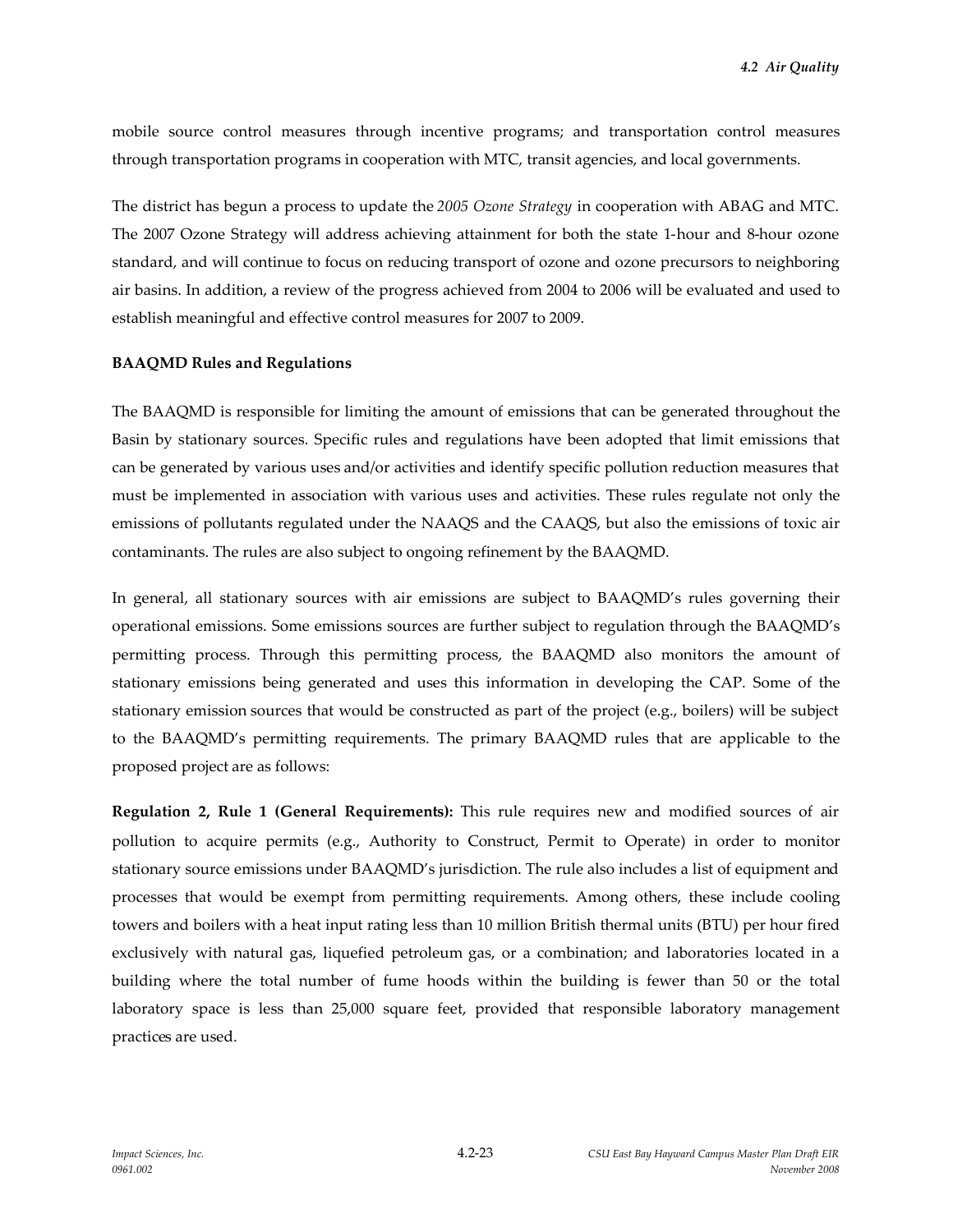**Regulation 2, Rule 2 (New Source Review):** For new and modified stationary sources subject to permitting requirements (see Regulation 2, Rule 1), this series of rules prescribes the use of Best Available Control Technology (BACT) and the provision of emission offsets (i.e., mitigation) for equipment with emissions that exceed specified thresholds. The applicability of these requirements would be determined upon submittal of an application for an Authority to Construct under Regulation 2, Rule 1.

**Regulation 2, Rule 5 (New Source Review for Toxic Air Contaminants):** For new and modified stationary sources of toxic air contaminants subject to permitting requirements (see Regulation 2, Rule 1), this rule evaluates potential public exposure and health risk and provides measures for mitigating potentially significant health risks from these exposures, including the use of Maximum Available Control Technology (MACT).

**Regulation 8, Rule 3 (Architectural Coatings):** This rule sets limits on the VOC content in architectural coatings sold, supplied, offered for sale, or manufactured within the BAAQMD's jurisdiction. The rule also includes time schedules that specify when more stringent VOC standards are to be enforced. The rule applies during the construction phase of a project. In addition, any periodic architectural coating maintenance operations are required to comply with this rule.

**Regulation 8, Rule 15 (Emulsified and Liquid Asphalts):** This rule sets limits on the VOC content in emulsified and liquid asphalt used for maintenance and paving operations. The rule includes specific VOC content requirements for various types of asphalt (e.g., emulsified asphalt, rapid-cure liquid asphalt, slow-cure liquid asphalt). This rule applies during the construction phase of a project. In addition, any future asphalt maintenance of a project's roads would be required to comply with the VOC standards set in Rule 15.

**Regulation 9, Rule 6 (Nitrogen Oxide Emission from Natural Gas-Fired Water Heaters):** This rule sets a limit on the  $NOx$  emissions from natural gas-fired water heaters. The rule applies to natural gas-fired water heaters manufactured after July 1, 1992 with a heat input rating of less than 75,000 BTU/hr. Water heaters subject to the rule must not emit more than 40 nanograms of NO<sub>x</sub> per joule of heat output.

**Regulation 9, Rule 7 (Nitrogen Oxide and Carbon Monoxide from Industrial, Institutional, and Commercial Boilers, Steam Generators, and Process Heaters):** This rule limits the NO<sup>X</sup> and CO emissions from industrial, institutional, and commercial boilers, steam generators, and process heaters. The rule applies to boilers with a heat input rating greater than 10 million BTU/hr fired exclusively with natural gas, liquefied petroleum gas, or a combination or boilers with a heat input rating greater than 1 million BTU/hr fired with other fuels.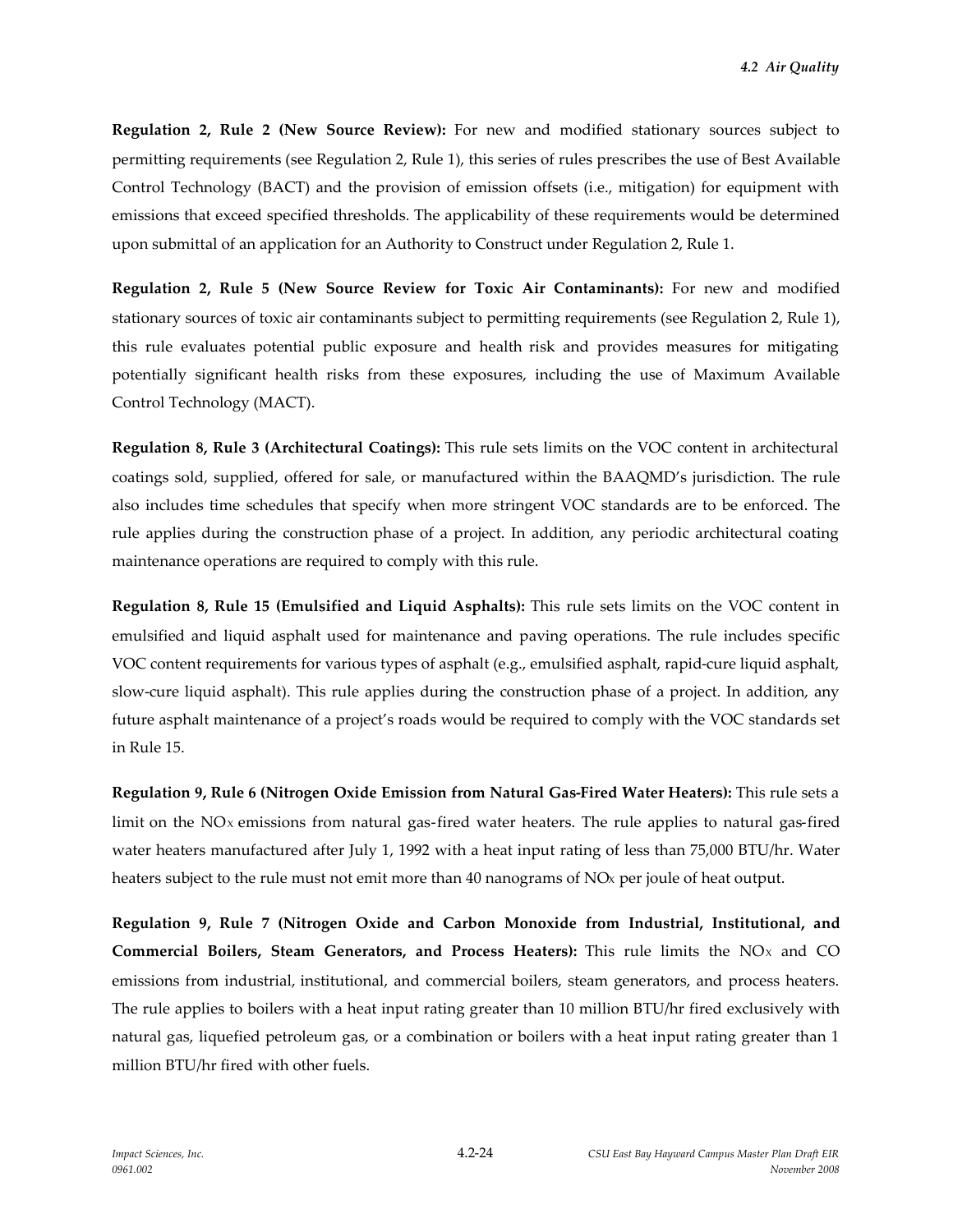**Regulation 9, Rule 8 (Nitrogen Oxides and Carbon Monoxide from Stationary Internal Combustion Engines):** This rule limits the NO<sub>x</sub> and CO emissions from stationary internal combustion engines. The rule applies to engines rated at greater than 50 brake horsepower, but it exempts emergency generators that would not run for more than 100 hours per year.

## **BAAQMD CEQA Guidelines**

In April 1996, the BAAQMD prepared *BAAQMD CEQA Guidelines [for] Assessing the Air Quality Impacts of Projects and Plans* (BAAQMD CEQA Guidelines) as a guidance document to provide lead government agencies, consultants and project proponents with uniform procedures for assessing air quality impacts and preparing the air quality sections of environmental documents for projects subject to CEQA. The BAAQMD CEQA Guidelines were last revised by the BAAQMD in December 1999. This document describes the criteria that the BAAQMD uses when reviewing and commenting on the adequacy of environmental documents, such as this EIR. The BAAQMD CEQA Guidelines recommend thresholds for use in determining whether projects would have significant adverse environmental impacts, identify methodologies for predicting project emissions and impacts, and identify measures that can be used to avoid or reduce air quality impacts. This EIR section was prepared following these recommendations.

# **4.2.3.4 Local Plans and Policies**

The following sections summarize elements from *Cal State East Bay/Hayward Campus Master Plan*, and objectives and policies the*City of Hayward General Plan* that relate to air quality.

# *Cal State East Bay/Hayward Campus Master Plan*

Elements of the Access, Circulation and Parking Framework of the Campus Master Plan that would have a direct effect on air emissions from the proposed project include:

### **Improved Transit Service**

 Enhanced AC Transit Route 92 service to the Downtown Hayward BART station, ensuring 15-minute headways from 6 AM to 10 PM; or continued and enhanced campus shuttle service providing a direct connection between campus and Downtown Hayward BART.

### **Alternative Mode Use Incentives**

- Discounted or free AC Transit passes for all students, faculty and staff
- Discounted BART tickets for students, faculty and staff through the Commuter Check program or a similar program; or a 'Clean Air Cash' program where those choosing to commute by BART receive a cash payment and are not allowed to purchase a normal parking permit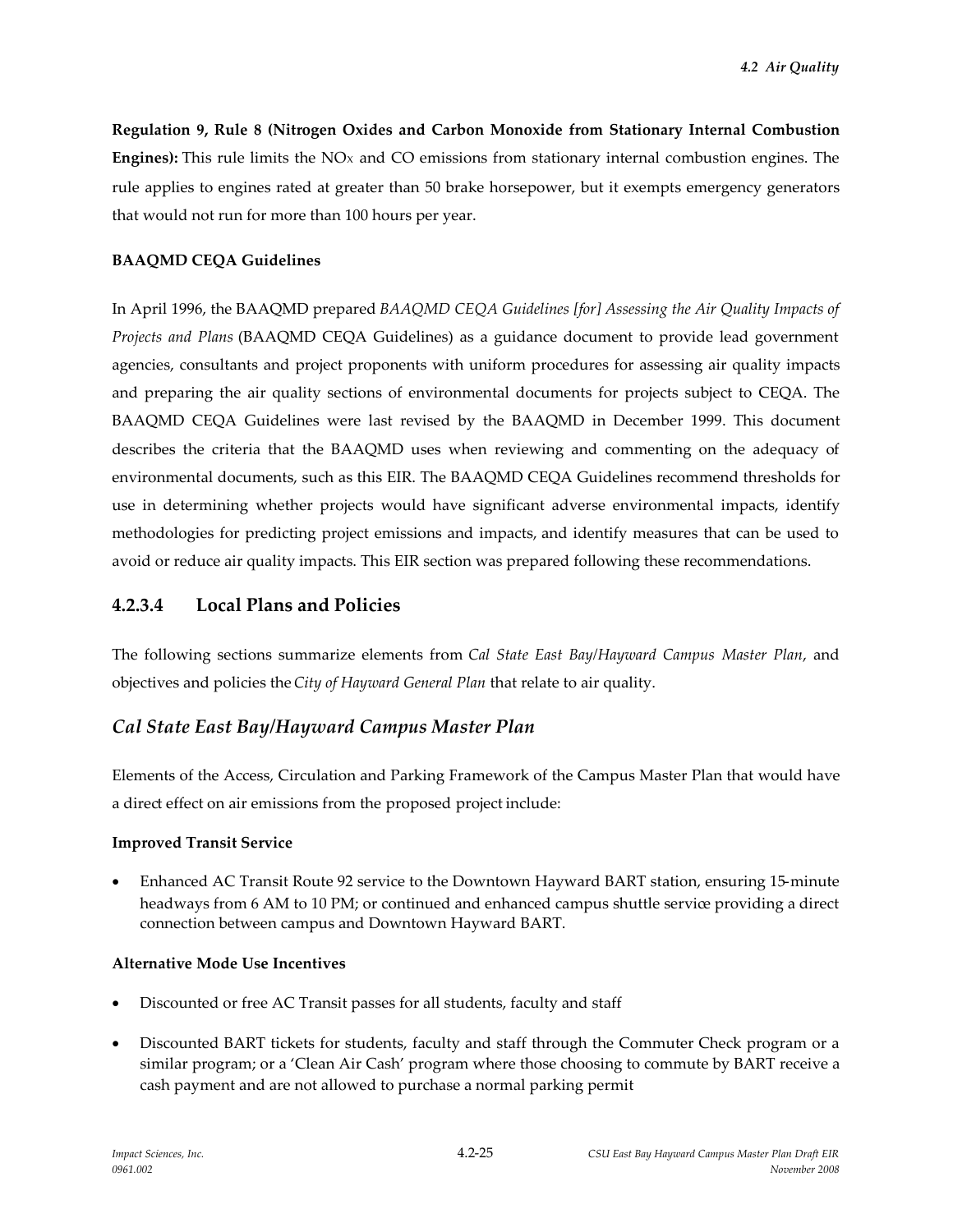- Carpool matching service and vanpool program
- Preferential parking for carpools and vanpools
- Continued participation in the Alameda County Congestion Management Agency's Guaranteed Ride Home program for alternative mode users
- Provision of a flexible car rental service program (carsharing) on campus to provide access to vehicles for those who choose not to commute to campus by car or residents who do not maintain a car on campus
- Provision for participants in alternative mode programs to purchase a certain number of single-day parking permits to allow for commute flexibility and promote alternative mode use for those who may occasionally need to use a car.

### **Parking Management**

- Provide a scaled parking permit pricing structure that ties the cost of parking to the level of use and location, and that provides the funding needed to maintain and operate the parking system, including provision of new parking lots/structures
- Discourage on-campus residents from bringing cars to campus, and encourage the use of transit service(s) and the flexible rental car service (when instituted) for travel off-campus.

# *City of Hayward General Plan*

The following conservation and environmental protection policies and strategies that pertain to air quality are contained in the Conservation Element of the *City of Hayward General Plan*.

- **Policy 10: Incorporate measures to improve air quality in the siting and design of new development.**
- Strategy 1: Provide adequate buffers between sources of toxic air contaminants or odors and existing or potential sensitive receptors.
- Strategy 2: Evaluate hazardous air pollutant emissions in review of proposed land uses that may handle, store or transport hazardous materials.
- Strategy 3: Consider measures, including a local ordinance, which would reduce  $PM_{10}$  emissions from fireplaces and wood stoves.
- **Policy 11: Maintain improved air quality by creating efficient relationships between transportation and land use.**
- Strategy 1: Guide development into patterns that reduce dependency on automobile usage.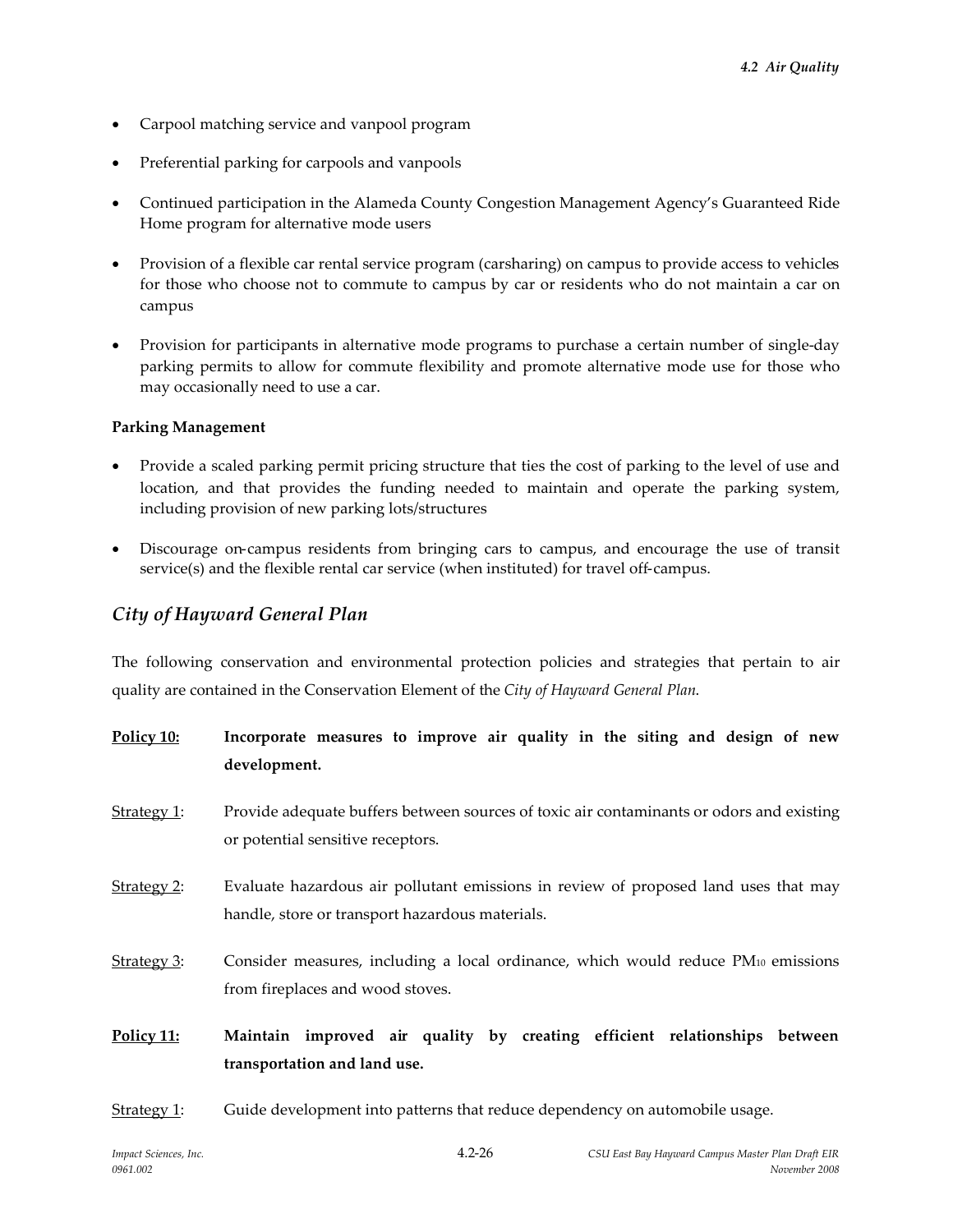- Strategy 2: Require pedestrian-, bicycle-, and transit-oriented features in new development projects.
- Strategy 3: Encourage compact development featuring a mix of uses that locates residences near jobs and services.

**Policy 12: Support implementation of Transportation Control Measures adopted by the Bay Area Air Quality Management District.**

- Strategy 1: Work with regional and local organization to promote ridesharing opportunities.
- Strategy 2: Review and evaluate the Bicycle Facilities Master Plan to determine if revisions are necessary to promote bicycle usage.
- Strategy 3: Encourage employers and developers to provide bicycle access and facilities.
- Strategy 4: Continue ongoing local signal timing programs.
- Strategy 5: Incorporate subdivision, zoning and site design measures that reduce the number and length of single-occupant automobile trips.
- Strategy 6: Promote demonstration projects to develop new strategies to reduce motor vehicle emissions, such as projects that include Low Emission Vehicle (LEV) fleets and refueling infrastructure.
- Strategy 7: Emphasize pedestrian travel through establishment of pedestrian-friendly design standards and inclusion of pedestrian improvements in capital improvement programs.

Strategy 8: Consider traffic calming strategies in capital improvement program.

# **4.2.3.5 Global Climate Change Regulations**

### *International Activities*

### **Kyoto Protocol**

The original Kyoto Protocol was negotiated in December 1997 and came into force on February 16, 2005. As of May 13 2008, 181 countries and the European Economic Community have ratified the agreement (UNFCCC 2008c). Notably, however, the United States has not ratified the protocol. Participating nations are separated into Annex 1 (i.e., industrialized countries) and Non-Annex 1 (i.e., developing countries) countries that have differing requirements for GHG reductions. The goal of the protocol is to achieve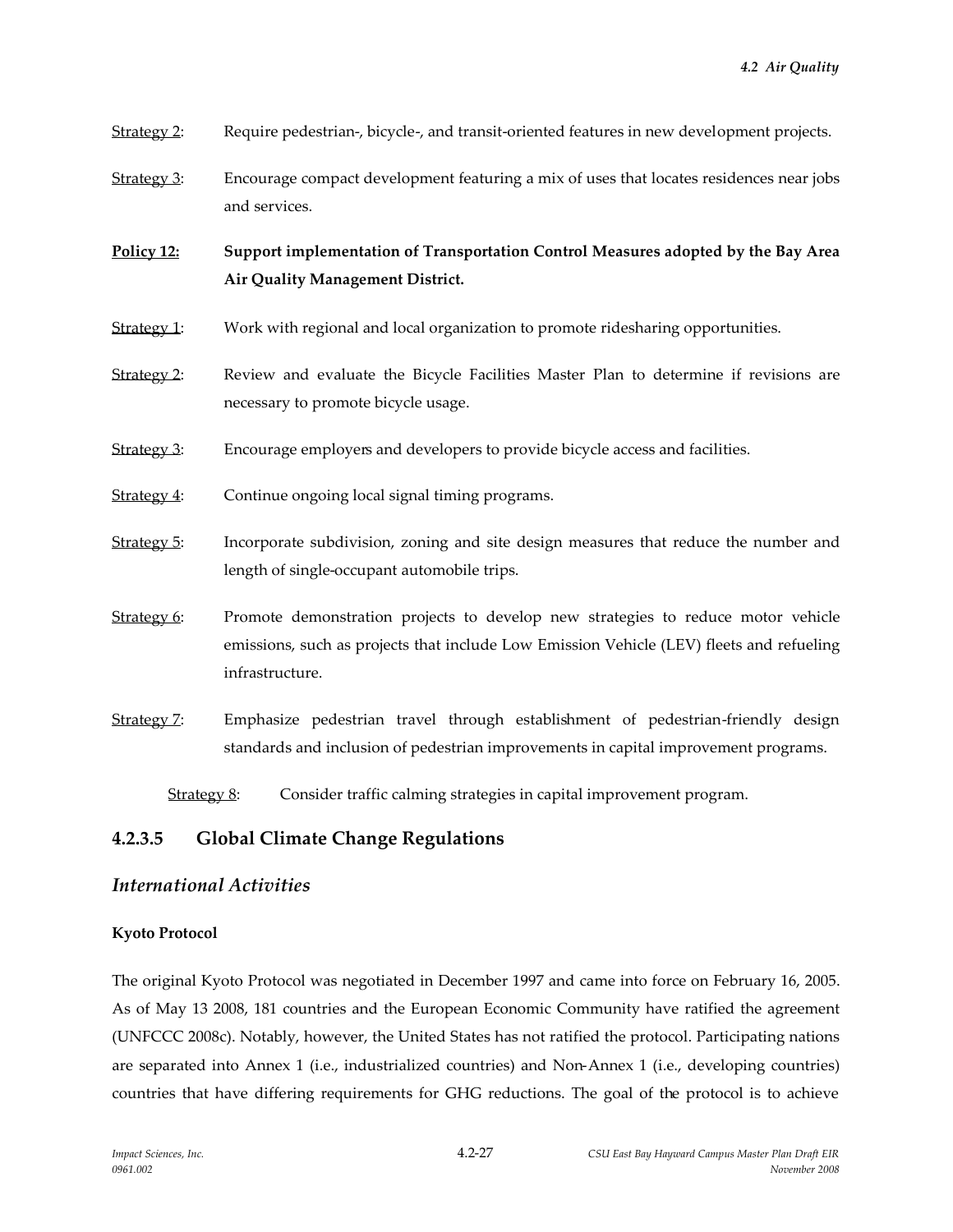overall emissions reduction targets for six GHGs by the period 2008 to 2012. The six GHGs regulated under the protocol are carbon dioxide, methane, nitrous oxide, sulfur hexafluoride, HFCs, and PFCs. Each nation has an emissions reduction target under which they must reduce GHG emissions a certain percentage below 1990 levels (e.g., 8 percent reduction for the European Union, 6 percent reduction for Japan). The average reduction target for nations participating in the Kyoto Protocol is approximately 5 percent below 1990 levels (Pew Center 2008). Although the United States has not ratified the protocol, in 2002 President Bush committed the nation to a comprehensive strategy to reduce the greenhouse gas emission intensity of the American economy by 18 percent by 2012 (CEQ 2008). Greenhouse gas intensity is the ratio of GHG emissions to economic output (i.e., gross domestic product).

#### **Intergovernmental Panel on Climate Change**

The World Meteorological Organization and United Nations Environmental Program established the Intergovernmental Panel on Climate Change (IPCC) in 1988. The goal of the IPCC is to evaluate the risk of climate change caused by human activities. Rather than performing research or monitoring climate, the IPCC relies on peer-reviewed and published scientific literature to make its assessment. The IPCC assesses information (i.e., scientific literature) regarding human-induced climate change, impacts of human-induced climate change, and options for adaptation and mitigation of climate change. The IPCC reports its evaluation through special reports called "assessment reports." The latest assessment report (i.e., *Fourth Assessment Report*, consisting of three working group reports and a synthesis report based on the first three reports) was published in 2007.<sup>6</sup>

### *Federal Activities*

On April 2, 2007, the Supreme Court released its ruling in the case of the *Massachusetts vs. EPA*. In that case, the Supreme Court held that the US EPA has the statutory authority under Section 202 of the CAA to regulate GHGs from new motor vehicles. The court did not hold that the US EPA was required to regulate GHG emissions; however, it indicated that the agency must decide whether GHGs from motor vehicles cause or contribute to air pollution that is reasonably anticipated to endanger public health or welfare. Upon the final decision, President Bush signed Executive Order 13432 on May 14, 2007, directing the US EPA, along with the Departments of Transportation, Energy, and Agriculture, to initiate a regulatory process that responds to the Supreme Court's decision. The order requires the US EPA to coordinate closely with other federal agencies and to consider the president's Twenty-in-Ten plan in this process. The Twenty-in-Ten plan establishes a process whereby US gasoline consumption would be reduced by 20 percent within ten years from the date Executive Order 13432 was signed, or by 2017,

<sup>6</sup> The IPCC's Fourth Assessment Report is available online at http://www.ipcc.ch/.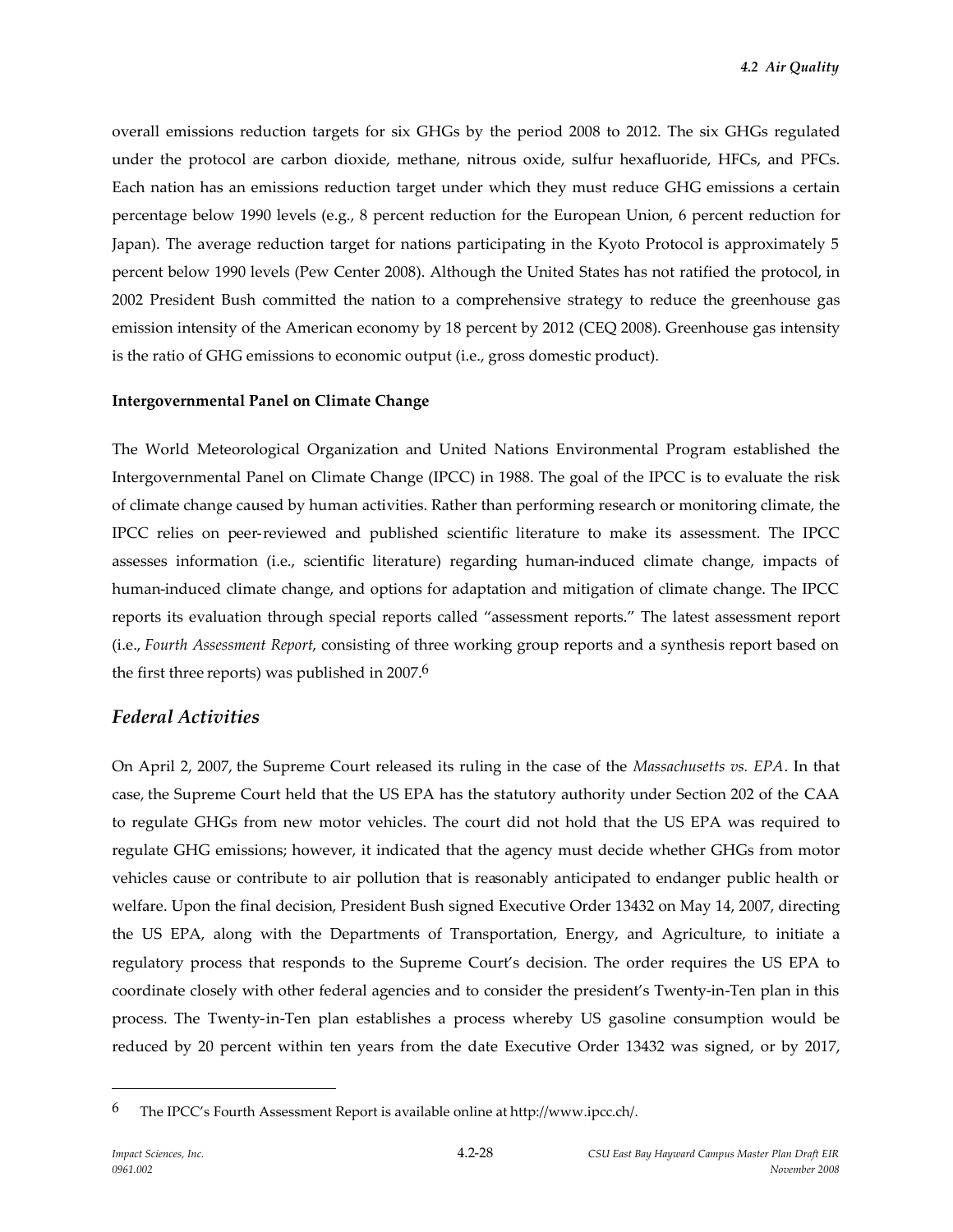thereby stemming the projected growth of  $CO<sub>2</sub>$  emissions from cars, light trucks, and SUVs. The two primary ways of achieving this reduction would be by increasing the supply of renewable and alternative fuels, and by improving average fuel economy standards for cars and light trucks.

Following issuance of this decision, President Bush signed Executive Order 13432 on May 14, 2007, directing the US EPA, along with the Departments of Transportation, Energy, and Agriculture, to initiate a regulatory process that responds to the Supreme Court's decision. The order requires the US EPA to coordinate closely with other federal agencies and to consider the president's Twenty-in-Ten plan in this process. The Twenty-in-Ten plan would establish a new alternative fuel standard that would require the use of 35 billion gallons of alternative and renewable fuels by 2017. The US EPA will be working closely with the Department of Transportation in developing new automotive efficiency standards.

Most recently, on July 11, 2008, the US EPA issued an Advance Notice of Proposed Rulemaking (ANPRM) on regulating GHGs under the Clean Air Act. The ANPRM reviews the various CAA provisions that may be applicable to the regulation of GHGs and presents potential regulatory approaches and technologies for reducing GHG emissions. In the ANPRM, the US EPA seeks further public comment on the regulation of GHG emissions under the CAA.

### *State Activities*

#### **Assembly Bill 1493**

In response to the transportation sector's contribution of more than half of California's carbon dioxide (CO2) emissions, Assembly Bill 1493 (AB 1493, Pavley) was enacted on July 22, 2002. AB 1493 requires CARB to set GHG emission standards for passenger vehicles, light-duty trucks, and other vehicles whose primary use is noncommercial personal transportation. The bill requires CARB to set the GHG emission standards for motor vehicles manufactured in 2009 and all subsequent model years. In setting these standards, CARB must consider cost-effectiveness, technological feasibility, economic impacts, and provide maximum flexibility to manufacturers. CARB adopted the standards in September 2004. These standards are intended to reduce emissions of carbon dioxide and other greenhouse gases (e.g., nitrous oxide, methane). The new standards would phase in during the 2009 through 2016 model years. When fully phased in, the near-term (2009–2012) standards will result in a reduction of about 22 percent in greenhouse gas emissions compared to the emissions from the 2002 fleet, while the mid-term (2013–2016) standards will result in a reduction of about 30 percent. Some currently used technologies that achieve GHG reductions include small engines with superchargers, continuously variable transmissions, and hybrid electric drive.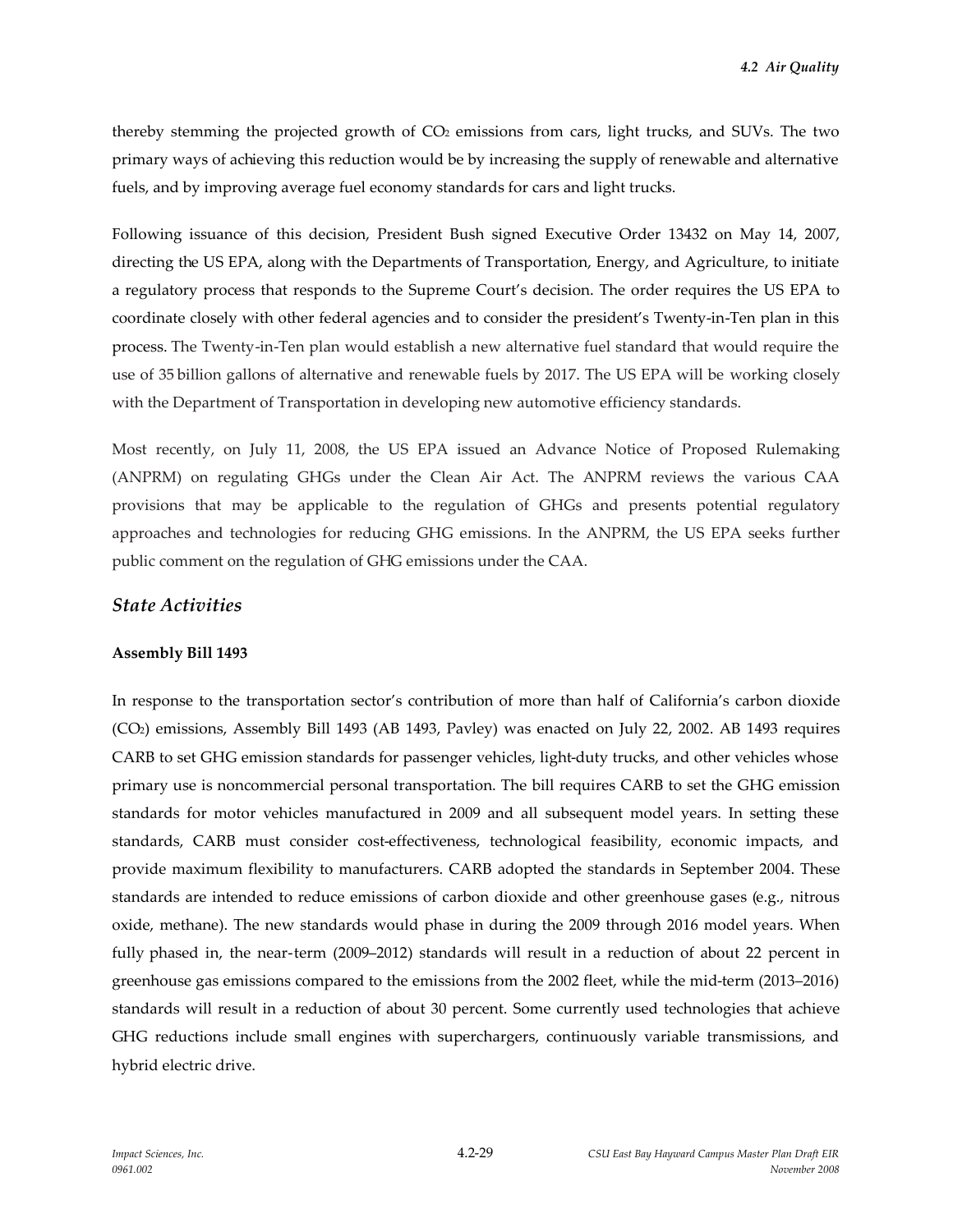In December 2004, these regulations were challenged in federal court by the Alliance of Automobile Manufacturers, who claimed that the law regulated vehicle fuel economy, a duty assigned to the federal government. The case had been put on hold by a federal judge in Fresno pending the US Supreme Court's decision in *Massachusetts v. EPA*. The US Supreme Court's ruling in favor of the state of Massachusetts has been interpreted as a likely vindication of state efforts to control GHG emissions. In December 2007, Judge Ishii of the US District Court for the Eastern District dismissed the case against the AB 1493 regulations by the Alliance of Automobile Manufacturers.

However, before these regulations may go into effect, the US EPA must grant California a waiver under the federal Clean Air Act, which ordinarily preempts state regulation of motor vehicle emission standards. Following the issuance of the *Massachusetts v. EPA* decision, the US EPA announced that it would decide whether to grant California a waiver by December 2007. On December 19, 2007, in a letter to Governor Arnold Schwarzenegger, Stephen Johnson, the US EPA Administrator, denied the waiver citing the need for a national approach to reducing greenhouse gas emissions, the lack of a "need to meet compelling and extraordinary conditions," and the benefits to be achieved through the Energy Independence and Security Act of 2007. The California Attorney General subsequently filed suit in January 2008 to overturn the administrator's decision. The ultimate implementation status of the AB 1493 regulations is unknown at this time.

#### **Executive Order S-3-05**

In June 2005, Governor Schwarzenegger established California's GHG emissions reduction targets in Executive Order S-3-05. The Executive Order established the following goals: GHG emissions should be reduced to 2000 levels by 2010, 1990 levels by 2020, and 80 percent below 1990 levels by 2050. The Secretary of CalEPA is required to coordinate efforts of various agencies in order to collectively and efficiently reduce GHGs. Some of the agency representatives involved in the GHG reduction plan include the Secretary of the Business, Transportation and Housing Agency, the Secretary of the Department of Food and Agriculture, the Secretary of the Resources Agency, the Chairperson of CARB, the Chairperson of the California Energy Commission (CEC), and the President of the Public Utilities Commission. Representatives from each of the aforementioned agencies comprise the Climate Action Team. The Climate Action Team is responsible for implementing global warming emissions reduction programs. In order to achieve these goals, the Climate Action Team is organized into two subgroups: the market-based options subgroup and the scenario analysis subgroup. The CalEPA secretary is required to submit a biannual progress report from the Climate Action Team to the governor and state legislature disclosing the progress made toward GHG emission reduction targets. In addition, another biannual report must be submitted illustrating the impacts of global warming on California's water supply, public health, agriculture, the coastline, and forestry, and reporting possible mitigation and adaptation plans to combat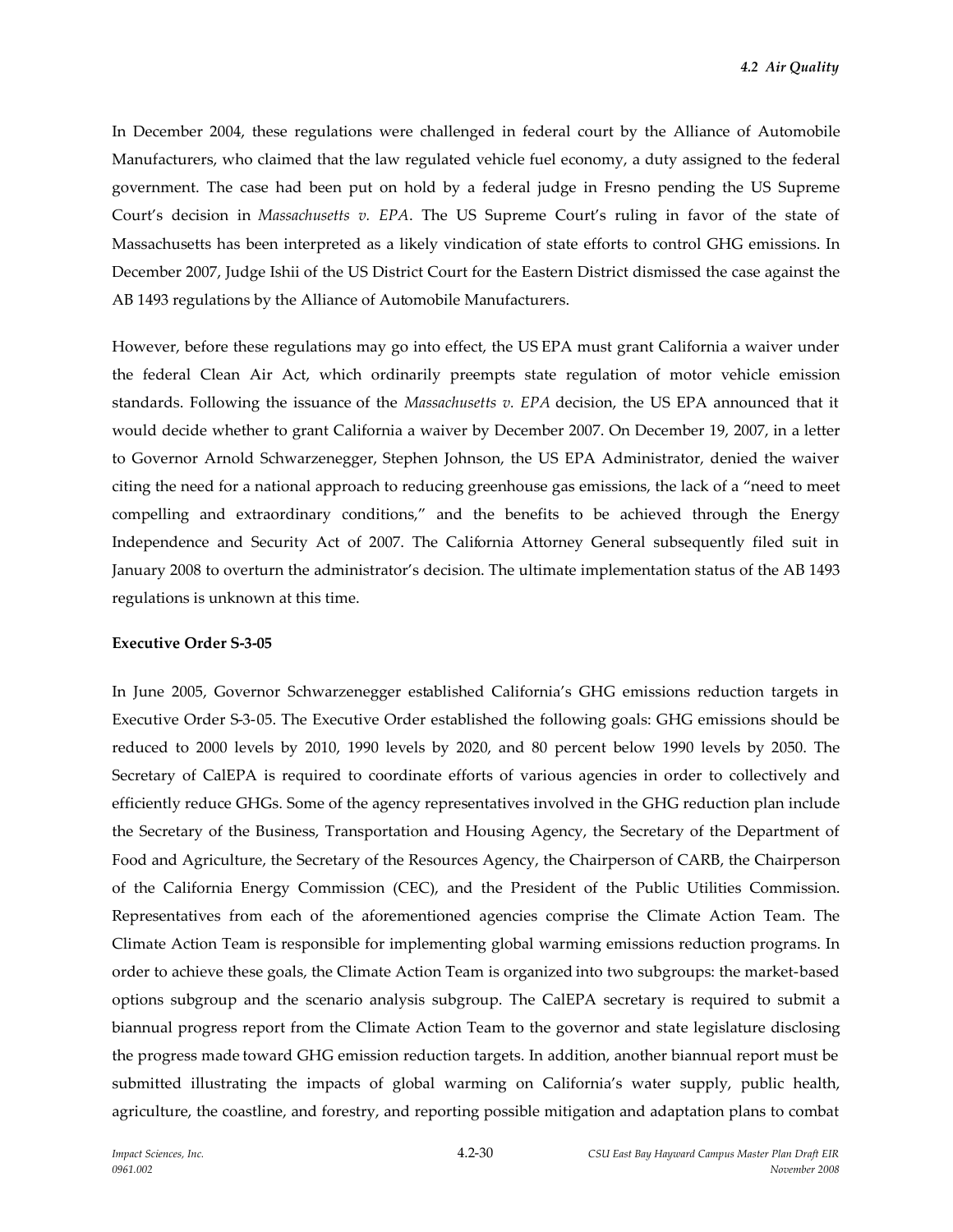these impacts. The Climate Action Team has fulfilled both of these report requirements through its March 2006 Climate Action Team Report to Governor Schwarzenegger and the Legislature (CAT 2006). Some strategies currently being implemented by state agencies include CARB introducing vehicle climate change standards and diesel anti-idling measures, the Energy Commission implementing building and appliance efficiency standards, and the Cal/EPA implementing their green building initiative. The Climate Action Team also recommends future emission reduction strategies, such as using only low-GWP refrigerants in new vehicles, developing ethanol as an alternative fuel, reforestation, solar power initiatives for homes and businesses, and investor-owned utility energy efficiency programs. According to the report, implementation of current and future emission reduction strategies have the potential to achieve the goals set forth in Executive Order S-3-05.

#### **Assembly Bill 32**

In furtherance of the goals established in Executive Order S-3-05, the Legislature enacted Assembly Bill 32 (AB 32, Nuñez and Pavley), the California Global Warming Solutions Act of 2006, which Governor Schwarzenegger signed on September 27, 2006. AB 32 represents the first enforceable statewide program to limit GHG emissions from all major industries with penalties for noncompliance.

CARB is responsible for carrying out and developing the programs and requirements necessary to achieve the goals of AB 32—the reduction of California's GHG emissions to 1990 levels by 2020. The first action under AB 32 resulted in CARB's adoption of a report listing three specific early action greenhouse gas emission reduction measures on June 21, 2007. On October 25, 2007, CARB approved an additional six early action GHG reduction measures under AB 32. These early action GHG reduction measures are to be adopted and enforced before January 1, 2010, along with 32 other climate-protecting measures CARB is developing between now and 2011. The early action measures are divided into three categories:

- Group 1 GHG rules for immediate adoption and implementation
- Group 2 Several additional GHG measures under development
- Group 3 Air pollution controls with potential climate co-benefits

The original three adopted early action regulations meeting the narrow legal definition of "discrete early action GHG reduction measures" include:

- A low-carbon fuel standard to reduce the "carbon intensity" of California fuels;
- Reduction of refrigerant losses from motor vehicle air conditioning system maintenance to restrict the sale of "do-it-yourself" automotive refrigerants; and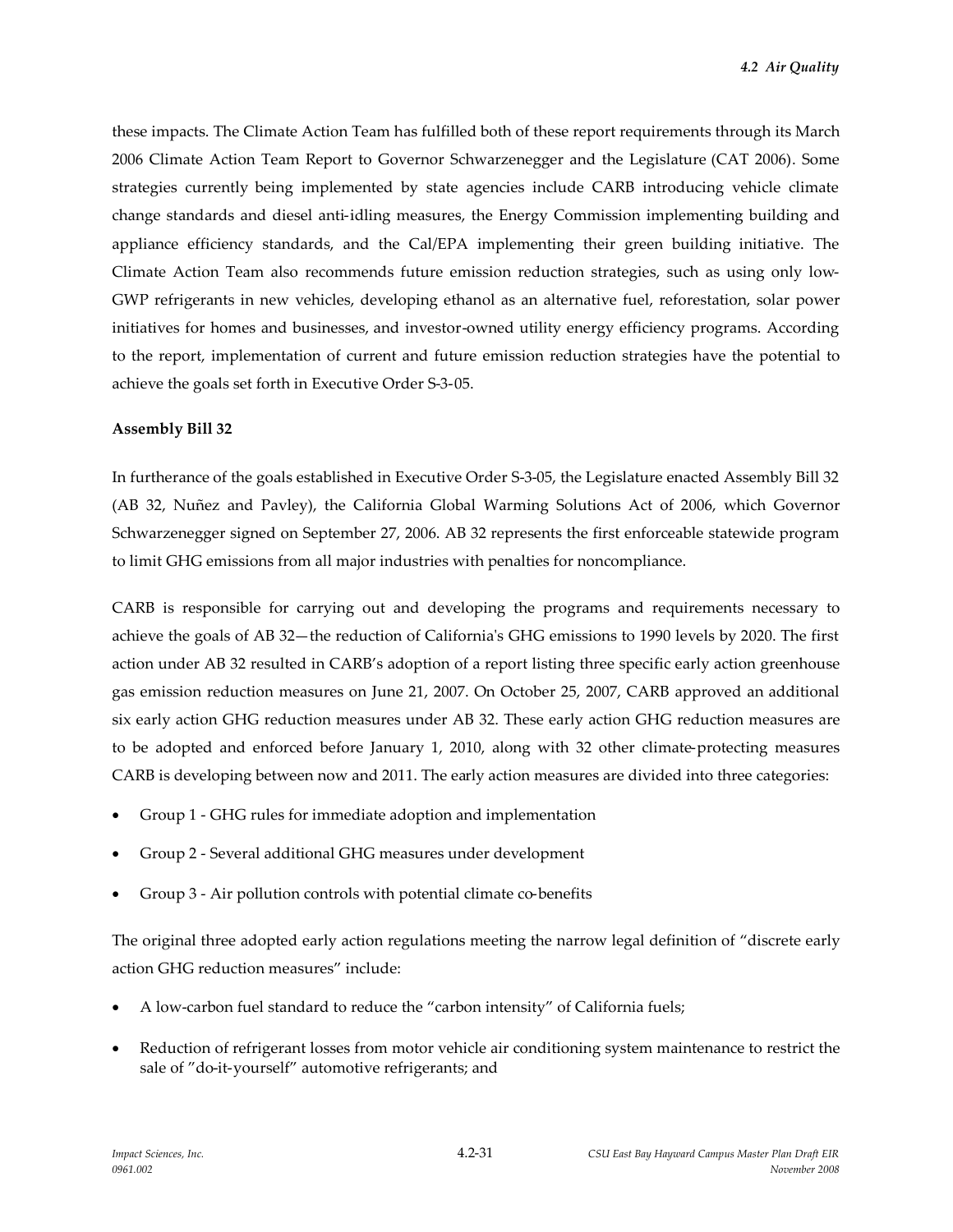Increased methane capture from landfills to require broader use of state-of-the-art methane capture technologies.

The additional six early action regulations adopted on October 25, 2007, also meeting the narrow legal definition of "discrete early action GHG reduction measures," include:

- Reduction of aerodynamic drag, and thereby fuel consumption, from existing trucks and trailers through retrofit technology;
- Reduction of auxiliary engine emissions of docked ships by requiring port electrification;
- Reduction of perfluorocarbons from the semiconductor industry;
- Reduction of propellants in consumer products (e.g., aerosols, tire inflators, and dust removal products);
- Require that all tune-up, smog check and oil change mechanics ensure proper tire inflation as part of overall service in order to maintain fuel efficiency; and
- Restriction on the use of sulfur hexafluoride  $(SF_6)$  from non-electricity sectors if viable alternatives are available.

As required under AB 32, on December 6, 2007, CARB approved the 1990 greenhouse gas emissions inventory, thereby establishing the emissions limit for 2020. The 2020 emissions limit was set at 427 MMT carbon dioxide equivalents ( $CO<sub>2</sub>E$ ). The inventory revealed that in 1990 transportation, with 35 percent of the state's total emissions, was the largest single sector, followed by industrial emissions, 24 percent; imported electricity, 14 percent; in-state electricity generation, 11 percent; residential use, 7 percent; agriculture, 5 percent; and commercial uses, 3 percent.

In addition to the 1990 emissions inventory, CARB also adopted regulations requiring the mandatory reporting of GHG emissions for large facilities on December 6, 2007. The mandatory reporting regulations require annual reporting from the largest facilities in the state, which account for approximately 94 percent of greenhouse gas emissions from industrial and commercial stationary sources in California. About 800 separate sources fall under the new reporting rules and include electricity generating facilities, electricity retail providers and power marketers, oil refineries, hydrogen plants, cement plants, cogeneration facilities, and industrial sources that emit over 25,000 tons of carbon dioxide each year from on-site stationary combustion sources. Transportation sources, which account for 38 percent of California's total greenhouse gas emissions, are not covered by these regulations but will continue to be tracked through existing means. Affected facilities will begin tracking their emissions in 2008, to be reported beginning in 2009 with a phase-in process to allow facilities to develop reporting systems and train personnel in data collection. Emissions for 2008 may be based on best available emission data. Beginning in 2010, however, emissions reporting requirements will be more rigorous and will be subject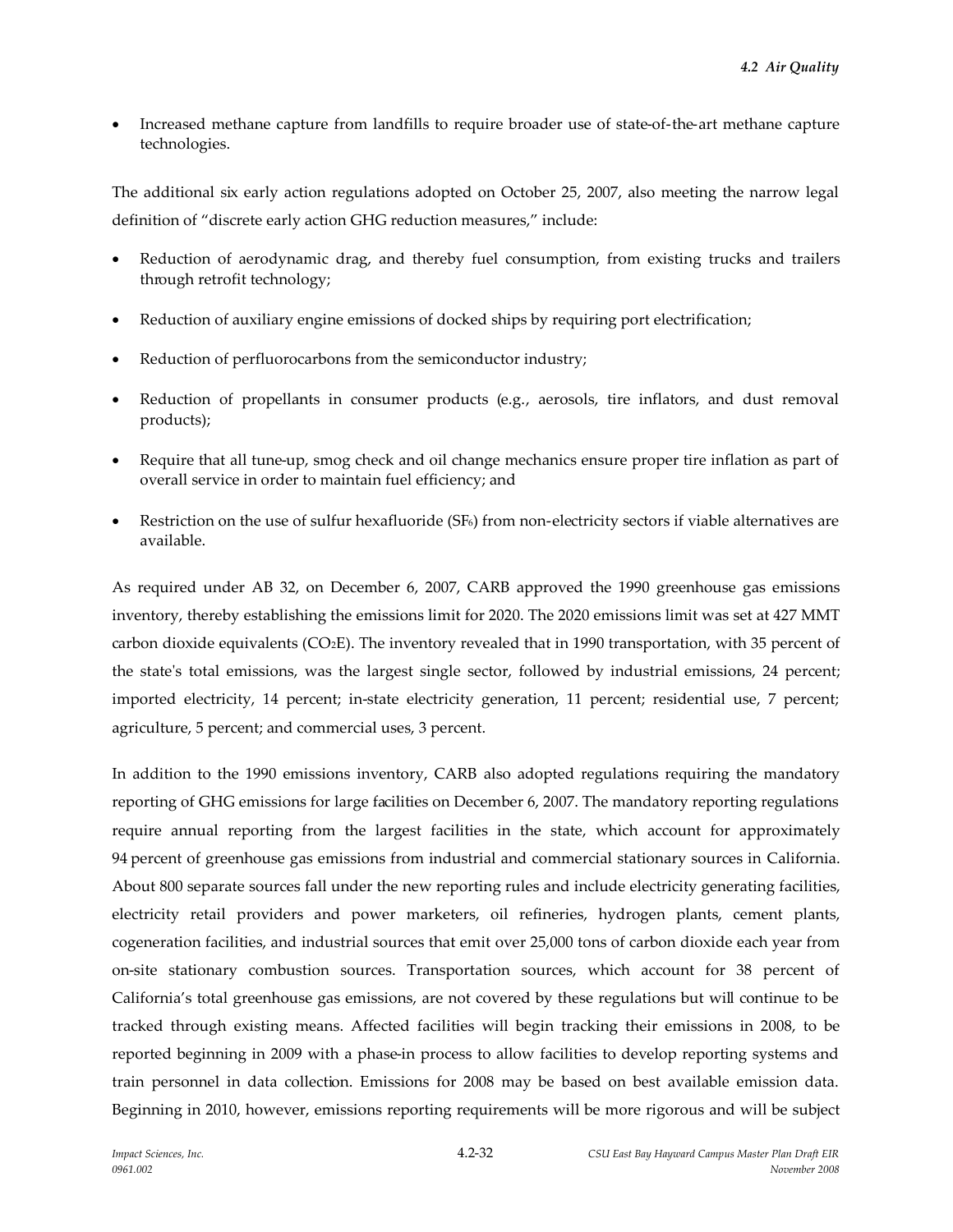to third-party verification. Verification will take place annually or every three years, depending on the type of facility.

As indicated above, AB 32 requires CARB to adopt a scoping plan by January 2009 indicating how reductions in significant GHG sources will be achieved through regulations, market mechanisms, and other actions. After receiving public input on their discussion draft of the Proposed Scoping Plan released in June 2008, CARB released the Climate Change Proposed Scoping Plan in October 2008 that contains an outline of the proposed State strategies to achieve the 2020 greenhouse gas emission limits. Key elements of the Proposed Scoping Plan include the following recommendations:

- Expanding and strengthening existing energy efficiency programs as well as building and appliance standards;
- Achieving a statewide renewables energy mix of 33 percent;
- Developing a California cap-and-trade program that links with other Western Climate Initiative partner programs to create a regional market system;
- Establishing targets for transportation-related greenhouse gas emissions for regions throughout California and pursuing policies and incentives to achieve those targets;
- Adopting and implementing measures pursuant to existing State laws and policies, including California's clean car standards, goods movement measures, and the Low Carbon Fuel Standard; and
- Creating targeted fees, including a public goods charge on water use, fees on high global warming potential gases, and a fee to fund the administrative costs of the State's long-term commitment to AB 32 implementation.

Under the Proposed Scoping Plan, approximately 85 percent of the State's emissions are subject to a capand-trade program where covered sectors are placed under a declining emissions cap that. The emissions cap incorporates a margin of safety whereas the 2020 emissions limit will still be achieved even in the event that uncapped sectors do not fully meet their anticipated emission reductions. Emissions reductions will be achieved through regulatory requirements and the option to reduce emissions further or purchase allowances to cover compliance obligations. It is expected that emission reduction from this cap-andtrade program will account for a large portion of the reductions required by AB 32. The Proposed Scoping Plan will be considered for approval at a two-day meeting of the CARB Governing Board on December 11-12, 2008.

**Table 4.2-7, AB 32 Proposed Scoping Plan Measures**, lists CARB's preliminary recommendations for achieving greenhouse gas reductions under AB 32 along with a brief description of the requirements and applicability.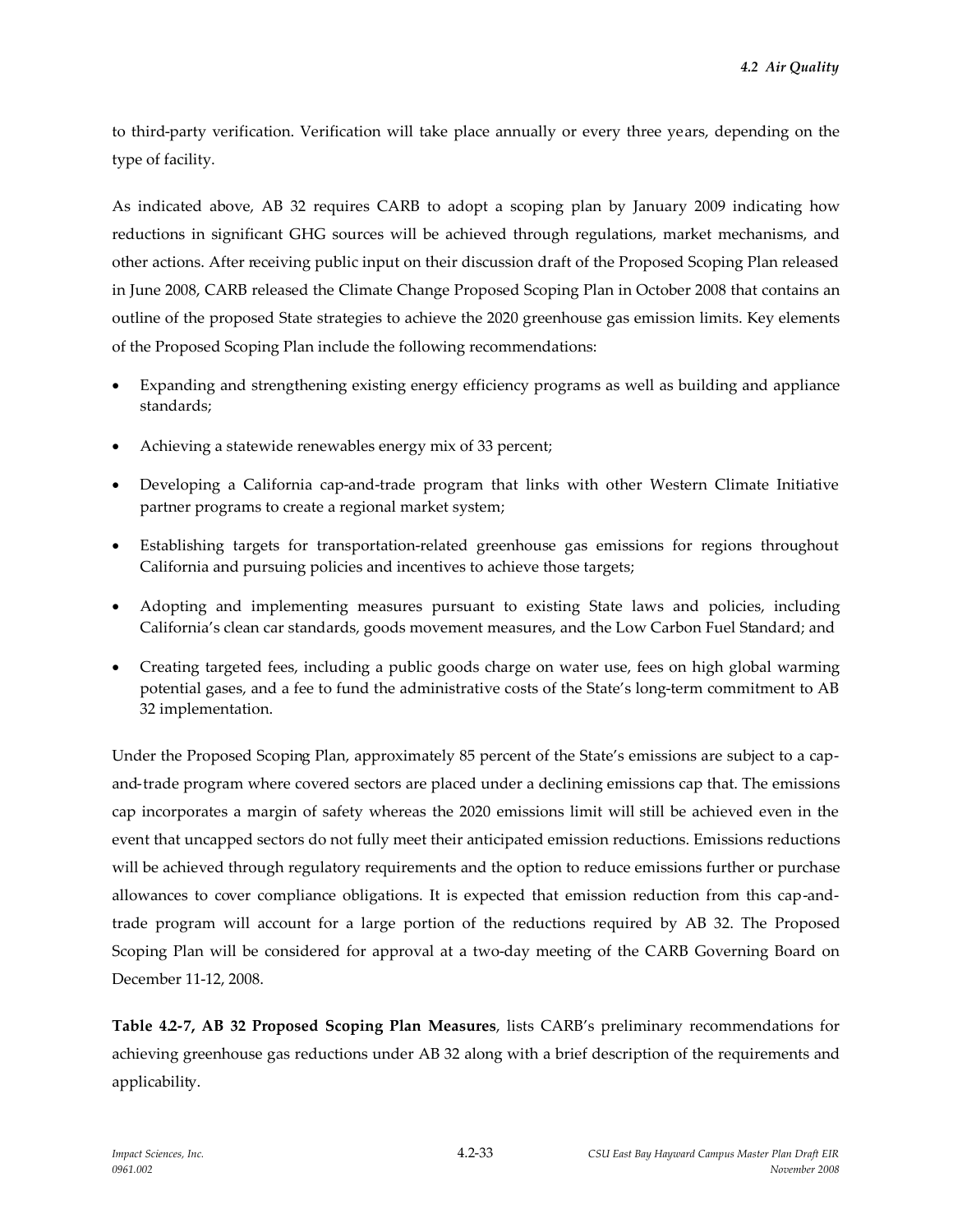|                                             | Table 4.2-7 |  |
|---------------------------------------------|-------------|--|
| <b>AB 32 Proposed Scoping Plan Measures</b> |             |  |

| <b>Scoping Plan Measure</b>                                                                                                                 | Description                                                                                                                                                                                                                                                                                                                                                                                                                                                                                                                                                                                                                                                                               |
|---------------------------------------------------------------------------------------------------------------------------------------------|-------------------------------------------------------------------------------------------------------------------------------------------------------------------------------------------------------------------------------------------------------------------------------------------------------------------------------------------------------------------------------------------------------------------------------------------------------------------------------------------------------------------------------------------------------------------------------------------------------------------------------------------------------------------------------------------|
| SPM-1: California Cap-and-Trade<br>Program linked to Western Climate<br>Initiative<br>SPM-2: California Light-Duty Vehicle<br>GHG Standards | Implement a broad-based cap-and-trade program that links with<br>other Western Climate Initiative Partner programs to create a<br>regional market system. Ensure California's program meets all<br>applicable AB 32 requirements for market-based mechanisms.<br>Capped sectors include transportation, electricity, natural gas, and<br>industry. Projected 2020 business-as-usual emissions are estimated at<br>512 MTCO2E; preliminary 202 emissions limit under cap-and-trade<br>program are estimated at 365 MTCO2E (29 percent reduction).<br>Implement adopted Pavley standards and planned second phase of<br>the program. AB 32 states that if the Pavley standards (AB 1493) do |
|                                                                                                                                             | not remain in effect, CARB shall implement equivalent or greater<br>alternative regulations to control mobile sources.                                                                                                                                                                                                                                                                                                                                                                                                                                                                                                                                                                    |
| SPM-3: Energy Efficiency                                                                                                                    | Maximize energy efficiency building and appliance standards, and<br>pursue additional efficiency efforts. The Proposed Scoping Plan<br>considers green building standards as a framework to achieve<br>reductions in other sectors, such as electricity.                                                                                                                                                                                                                                                                                                                                                                                                                                  |
| SPM-4: Renewables Portfolio Standard                                                                                                        | Achieve 33 percent Renewables Portfolio Standard by both investor-<br>owned and publicly owned utilities.                                                                                                                                                                                                                                                                                                                                                                                                                                                                                                                                                                                 |
| SPM-5: Low Carbon Fuel Standard                                                                                                             | Develop and adopt the Low Carbon Fuel Standard (LCFS). CARB<br>identified the LCFS as a Discrete Early Action item and is developing<br>a regulation for Board consideration in late 2008. In January 2007,<br>Governor Schwarzenegger issued Executive Order S-1-07, which<br>called the reduction of the carbon intensity of California's<br>transportation fuels by at least ten percent by 2020.                                                                                                                                                                                                                                                                                      |
| SPM-6: Regional Transportation-Related<br><b>Greenhouse Gas Targets</b>                                                                     | Develop regional greenhouse gas emissions reduction targets for<br>passenger vehicles. SB 375 requires CARB to develop, in consultation<br>with metropolitan planning organizations (MPOs), passenger vehicle<br>greenhouse gas emissions reduction targets for 2020 and 2035 by<br>September 30, 2010. SB 375 requires MPOs to prepare a sustainable<br>communities strategy to reach the regional target provided by CARB.                                                                                                                                                                                                                                                              |
| SPM-7: Vehicle Efficiency Measures                                                                                                          | Implement light-duty vehicle efficiency measures. CARB is pursuing<br>fuel-efficient tire standards and measures to ensure properly inflated<br>tires during vehicle servicing.                                                                                                                                                                                                                                                                                                                                                                                                                                                                                                           |
| SPM-8: Goods Movement                                                                                                                       | Implement adopted regulations for port drayage trucks and the use<br>of shore power for ships at berth. Improve efficiency in goods<br>movement operations.                                                                                                                                                                                                                                                                                                                                                                                                                                                                                                                               |
| SPM-9: Million Solar Roofs Program                                                                                                          | Install 3,000 MW of solar-electric capacity under California's existing<br>solar programs.                                                                                                                                                                                                                                                                                                                                                                                                                                                                                                                                                                                                |
| SPM-10: Heavy/Medium-Duty Vehicles                                                                                                          | Adopt heavy- and medium-duty vehicle and engine measures.<br>Measures targeting aerodynamic efficiency, vehicle hybridization,<br>and engine efficiency are recommended.                                                                                                                                                                                                                                                                                                                                                                                                                                                                                                                  |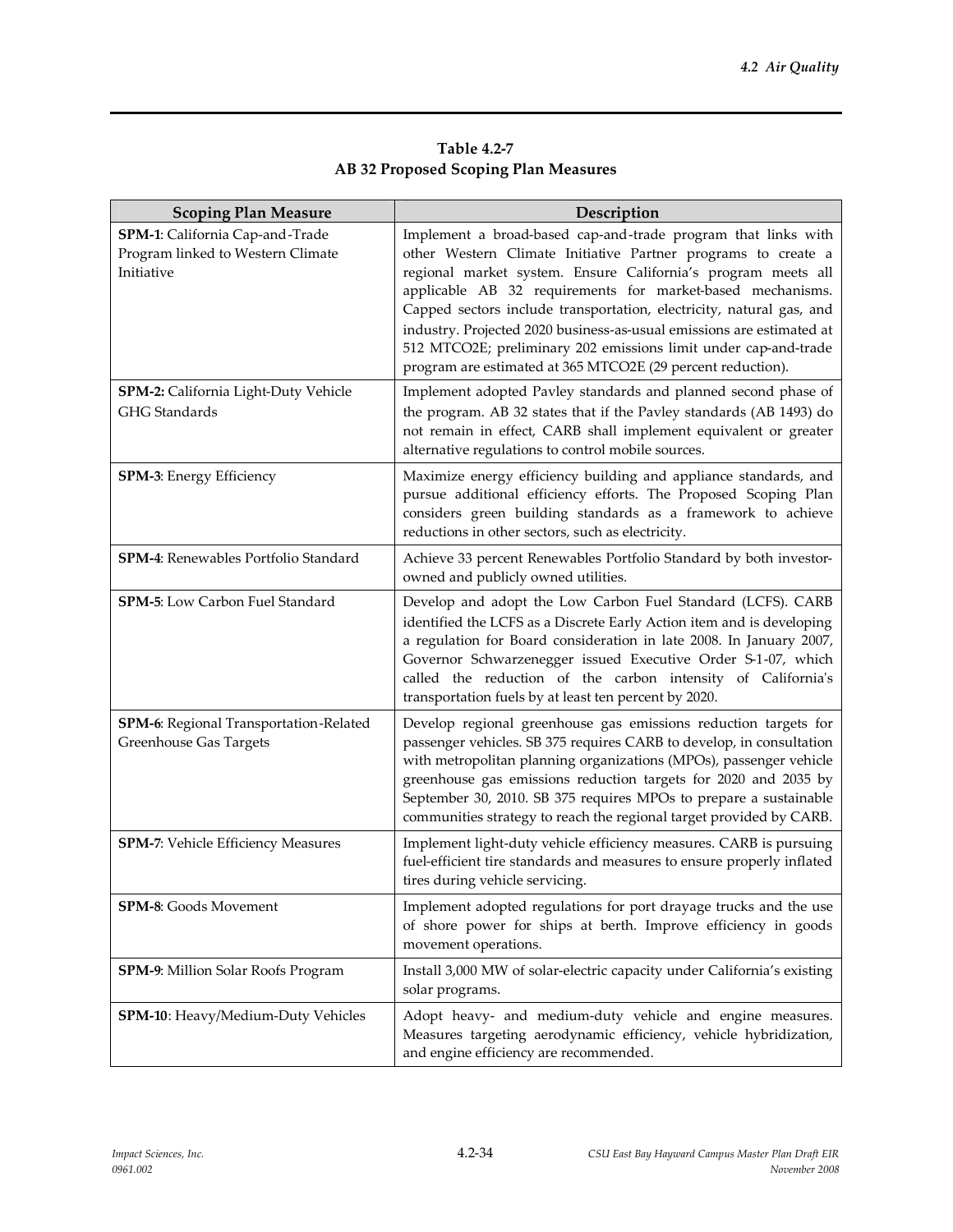| <b>Scoping Plan Measure</b>            | Description                                                                                                                                                                                                                                                                                                                                                                                                                                           |
|----------------------------------------|-------------------------------------------------------------------------------------------------------------------------------------------------------------------------------------------------------------------------------------------------------------------------------------------------------------------------------------------------------------------------------------------------------------------------------------------------------|
| SPM-11: Industrial Emissions           | Require assessment of large industrial sources to determine whether<br>individual sources within a facility can cost-effectively reduce<br>greenhouse gas emissions and provide other pollution reduction co-<br>benefits. Reduce greenhouse gas emissions from fugitive emissions<br>from oil and gas extraction and gas transmission. Adopt and<br>implement regulations to control fugitive methane emissions and<br>reduce flaring at refineries. |
| SPM-12: High Speed Rail                | Support implementation of a high-speed rail (HSR) system. This<br>measure supports implementation of plans to construct and operate<br>a HSR system between Northern and Southern California serving<br>major metropolitan centers.                                                                                                                                                                                                                   |
| <b>SPM-13:</b> Green Building Strategy | Expand the use of green building practices to reduce the carbon<br>footprint of California's new and existing inventory of buildings.                                                                                                                                                                                                                                                                                                                 |
| SPM-14: High GWP Gases                 | Adopt measures to reduce high global warming potential gases. The<br>Proposed Scoping Plan contains 6 measures to reduce high GWP<br>gases from mobile sources, consumer products, stationary sources,<br>and semiconductor manufacturing.                                                                                                                                                                                                            |
| SPM-15: Recycling and Waste            | Reduce methane emissions at landfills. Increase waste diversion,<br>composting, and commercial recycling. Move toward zero-waste.                                                                                                                                                                                                                                                                                                                     |
| <b>SPM-16:</b> Sustainable Forests     | Preserve forest sequestration and encourage the use of forest biomass<br>for sustainable energy generation. The federal government and<br>California's Board of Forestry and Fire Protection has the regulatory<br>authority to implement the Forest Practice Act to provide for<br>sustainable management practices. This measure is expected to play<br>a greater role in the 2050 goals.                                                           |
| SPM-17: Water                          | Continue efficiency programs and use cleaner energy sources to<br>move water. California will also establish a public goods charge for<br>funding investments in water efficiency that will lead to as yet<br>undetermined reductions in greenhouse gases.                                                                                                                                                                                            |
| SPM-18: Agriculture                    | In the near-term, encourage investment in manure digesters and at<br>the five-year Scoping Plan update determine if the program should<br>be made mandatory by 2020. Increase efficiency and encourage use<br>of agricultural biomass for sustainable energy production. CARB has<br>begun research on nitrogen fertilizers and will explore opportunities<br>for emission reductions.                                                                |

*Source: California Air Resources Board, Climate Change Proposed Scoping Plan, (2008).*

#### **Senate Bill 1368**

Governor Schwarzenegger, just two days after signing AB 32, reiterated California's commitment to reducing GHGs by signing Senate Bill 1368 (SB 1368, Perata). SB 1368 requires the CEC to develop and adopt regulations for GHG emissions performance standards for the long-term procurement of electricity by local publicly-owned utilities. These standards must be consistent with the standards adopted by the Public Utilities Commission. This effort will help to protect energy customers from financial risks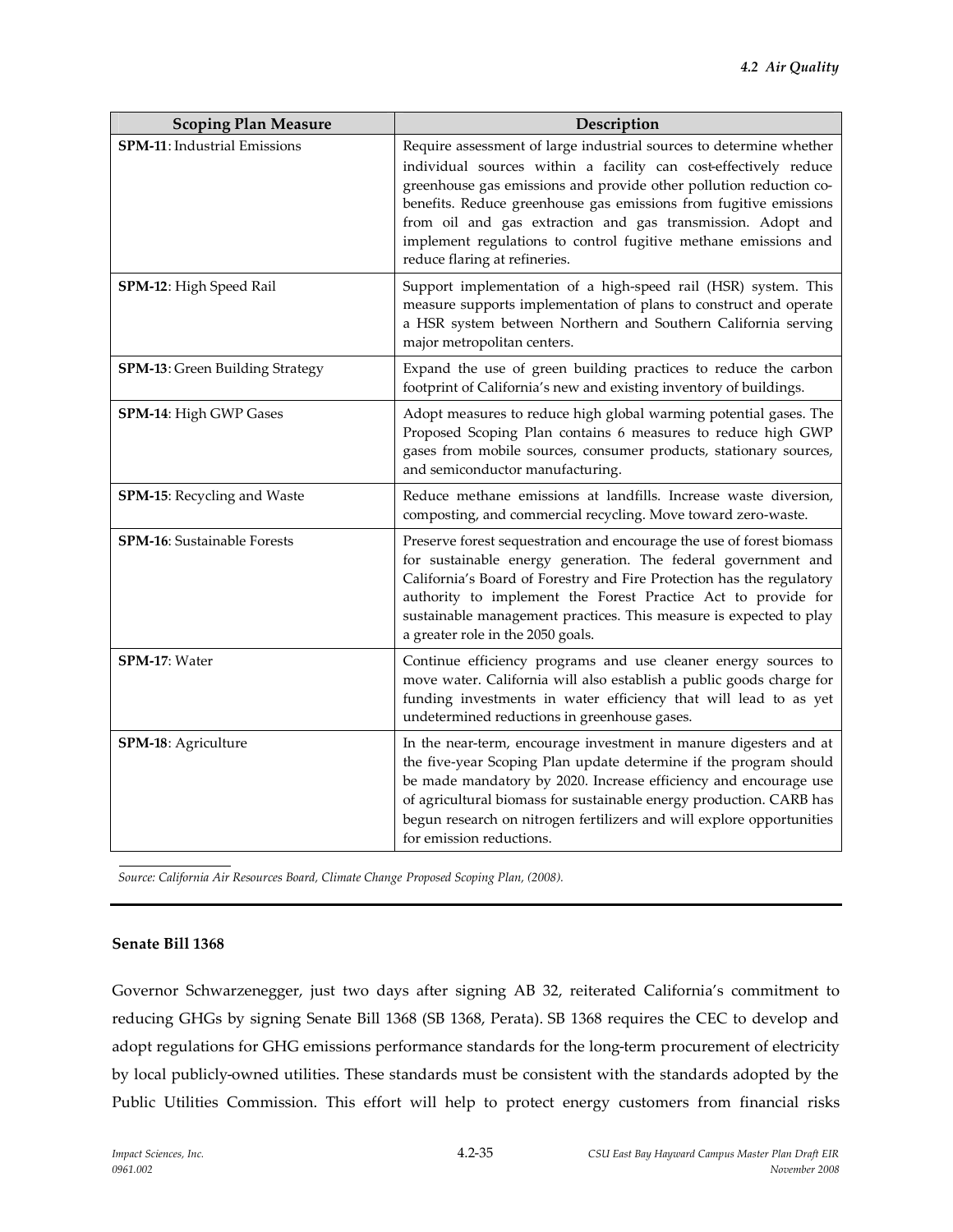associated with investments in carbon-intensive generation by allowing new capital investments in power plants whose GHG emissions are as low or lower than new combined-cycle natural gas plants, requiring imported electricity to meet GHG performance standards in California, and requiring that the standards be developed and adopted in a public process.<sup>7</sup>

#### **Executive Order S-1-07**

On January 18, 2007, California further solidified its dedication to reducing GHGs by setting a new Low Carbon Fuel Standard (LCFS) for transportation fuels sold within the state. Executive Order S-1-07 sets a declining standard for GHG emissions measured in CO<sub>2</sub>-equivalent gram per unit of fuel energy sold in California. The target of the LCFS is to reduce the carbon intensity of California passenger vehicle fuels by at least 10 percent by 2020. The LCFS will apply to refiners, blenders, producers, and importers of transportation fuels and will use market-based mechanisms to allow these providers to choose how they reduce emissions during the "fuel cycle" using the most economically feasible methods. The Executive Order requires the Secretary of CalEPA to coordinate with the CEC, CARB, the University of California, and other agencies to develop a protocol to measure the "life-cycle carbon intensity" of transportation fuels. CARB is anticipated to implement the regulatory process for the new standard by December 2008.

#### **Senate Bill 97**

In August 2007, as part of the legislation accompanying the state budget negotiations, the legislature enacted SB 97 (Dutton), which directs the Governor's Office of Planning and Research (OPR) to develop guidelines under CEQA for the mitigation of greenhouse gas emissions. OPR is to develop proposed guidelines by July 1, 2009, and the Resources Agency is directed to adopt guidelines by January 1, 2010.

On June 19, 2008, OPR issued a technical advisory as interim guidance regarding the analysis of GHG emissions in CEQA documents (OPR 2008). This technical advisory is intended to provide informal guidance to be used by lead agencies until OPR and the Resources Agency fulfill their SB 97 obligations. The technical advisory notes that CEQA compliance, for purposes of greenhouse gas emissions, requires (1) the identification and quantification of GHG emissions including those associated with vehicular traffic, energy consumption, water usage, and construction activities; (2) an assessment of the project's impact on climate change; and (3) if the project is found to be individually or cumulatively significant, the identification and consideration of project alternatives and/or mitigation measures. The advisory did not recommend a specific threshold of significance—either quantitative or qualitative—leaving this to the

<sup>7</sup> The adopted SB 1368 regulations are available on the California Energy Commission's website at: http://www.energy.ca.gov/emission\_standards/regulations/index.html.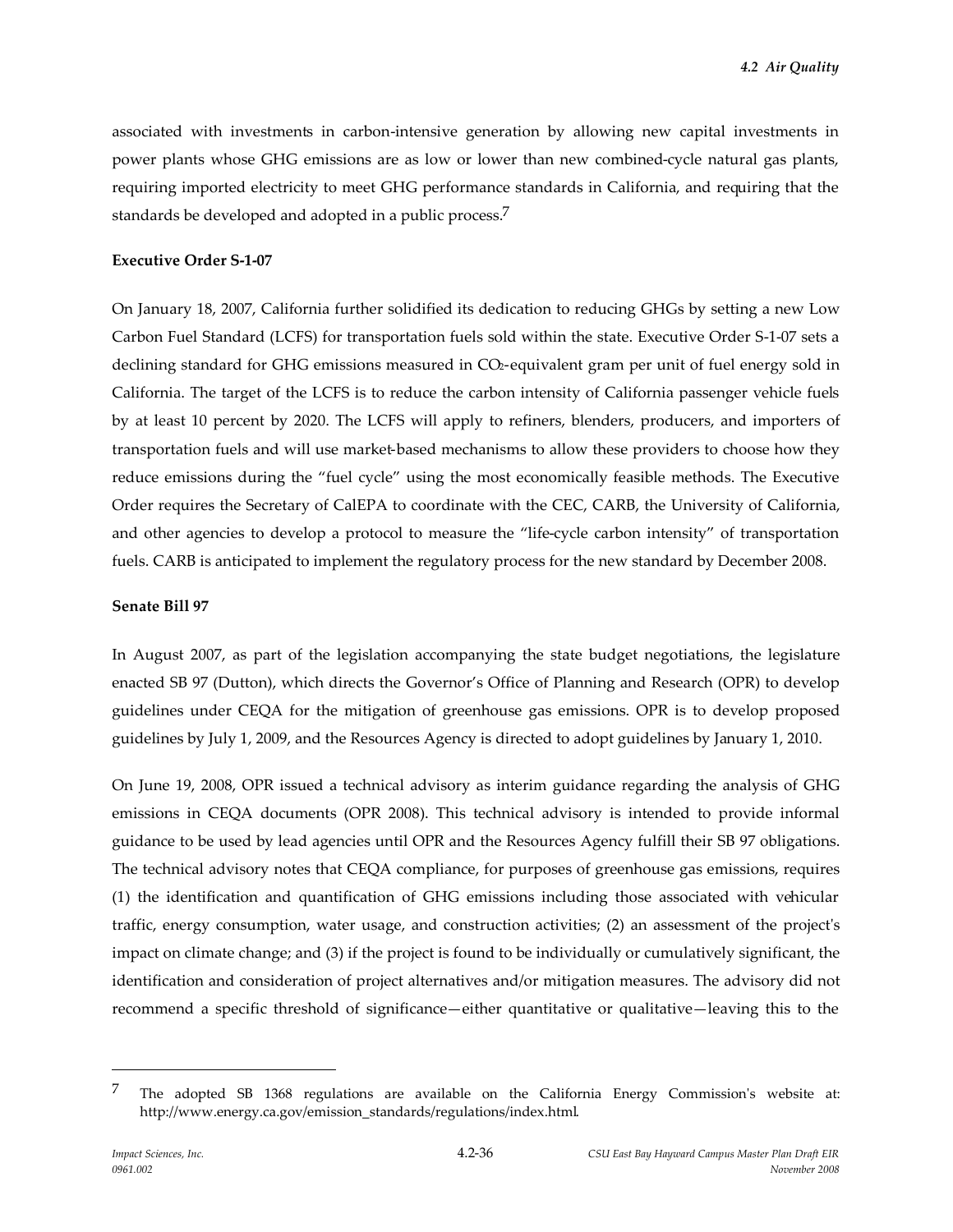lead agency's judgment and discretion, based upon factual data and guidance from regulatory agencies and other sources where available and applicable.

#### **Senate Bill 375**

The California Legislature passed SB 375 (Steinberg) on September 1, 2008. SB 375 would require CARB to set regional greenhouse gas reduction targets after consultation with local governments. The target must then be incorporated within that region's Regional Transportation Plan (RTP), which is used for long-term transportation planning, in a Sustainable Communities Strategy. SB 375 also requires each region's Regional Housing Needs Assessment (RHNA) to be adjusted based on the Sustainable Communities Strategy in its RTP. Additionally, SB 375 will reform the environmental review process to create incentives to implement the strategy, especially transit priority projects. The Governor signed SB 375 into law on September 30, 2008.

# *Other Statewide and Regional Activities*

### **BAAQMD Climate Protection Program**

On June 1, 2005 the BAAQMD Board of Directors adopted a resolution establishing a Climate Protection Program and acknowledging the link between climate protection and programs to reduce air pollution in the region. The goal of the Climate Protection Program is to integrate climate protection activities into existing air quality programs. The BAAQMD is continually seeking ways to integrates climate protection into current BAAQMD functions, including grant programs, CEQA commenting, regulations, inventory development, and outreach. In addition, the Climate Protection Program emphasizes collaboration with ongoing climate protection efforts at the local and State level, public education and outreach and technical assistance to cities and counties.

### *GHG Fee for Stationary Sources Adopted*

On May 21, 2008, the BAAQMD Board of Directors approved a new fee on air pollution sources in the region to help defray the costs of the BAAQMD's climate protection work. Industrial facilities and businesses that are currently required to submit to the BAAQMD an air quality permit to operate will have the modest fee of 4.4 cents per metric ton of greenhouse gas emissions added to their permit bill. The fee will apply to Climate Protection Program activities related to stationary sources.

### *GHG Technology Studies*

As part of the ongoing climate protection activities, the BAAQMD is conducting a study to identify potential greenhouse gas mitigation technologies specifically for permitted stationary sources in the Bay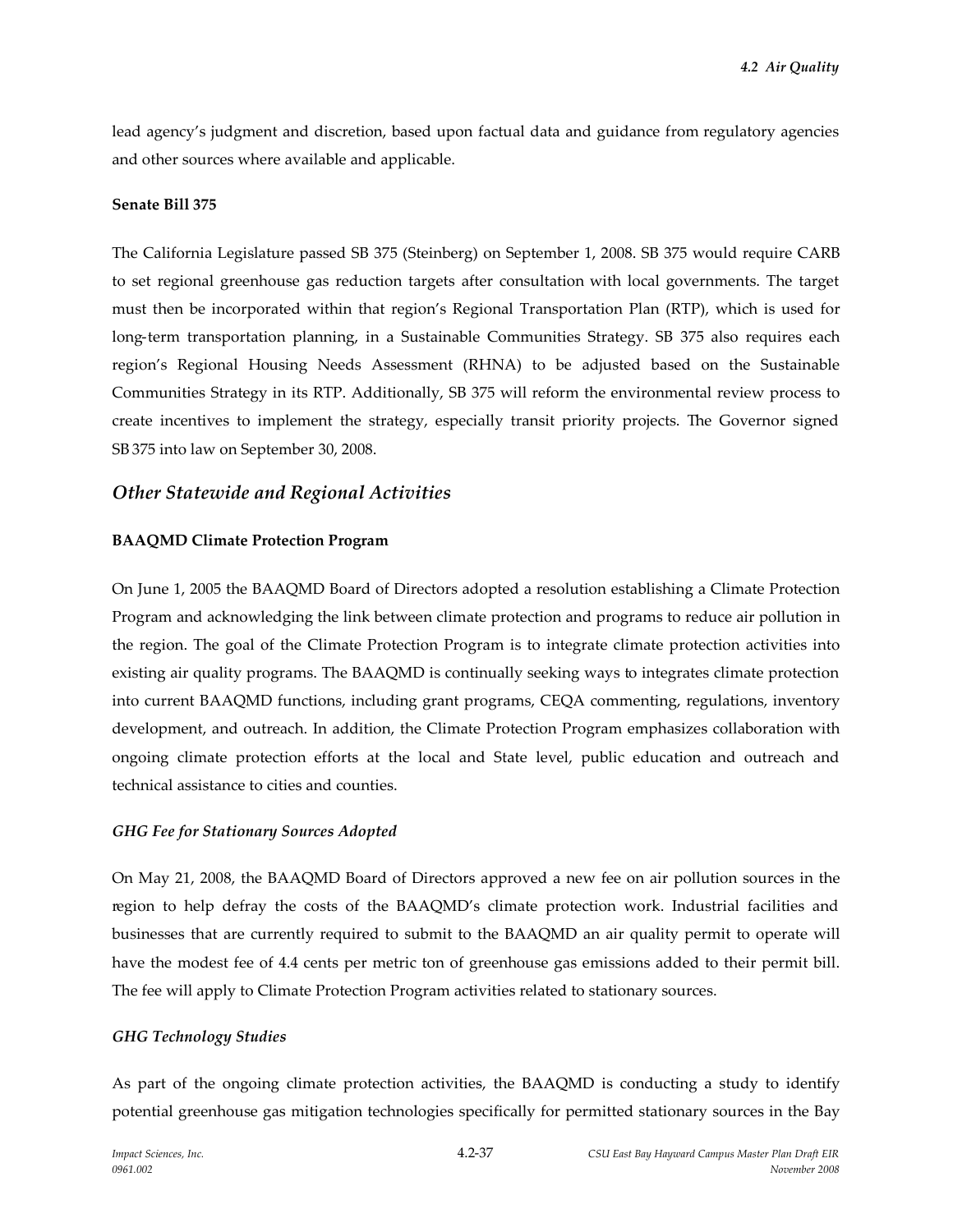Area. The goal of the study is to provide the BAAQMD with a comprehensive evaluation of technologies and processes available for the reduction of GHG emissions by stationary sources that are currently subject to the BAAQMD's permitting requirements. To date, the BAAQMD has released two phases of the study.

Phase 1 of the study was released in March 2007 and identifies additional or alternative processes and technologies that may be implemented to reduce GHG emissions from the highest emitting stationary sources. The BAAQMD conducted a region-wide study to identify and evaluate potential greenhouse gas emission control options for application at stationary sources in the Bay Area region in California. The study identified the industries and source categories, which most significantly contribute to greenhouse gas emissions and potential mitigation options for controlling those emissions. The study qualitatively evaluated the effectiveness, costs, and impacts of each of the most promising options.

Phase 2 of the study was released in April 2008 and is a follow-up to the Phase 1 report. Phase 2 pursues further study of two source categories from the previous study: (1) landfills and (2) industrial, institutional, and commercial boilers, steam generators, and process heaters. Both studies are available from the BAAQMD's website.

#### **California Climate Action Registry**

The California Climate Action Registry (CCAR) is a private non-profit organization formed by the State of California and serves as a voluntary GHG registry to protect and promote early actions to reduce GHG emissions by organizations. Senate Bill 1771 (SB 1771, Sher) formally established the CCAR with technical changes made to the statute in SB 527, which finalized the structure for the California Registry. The CCAR began with 23 Charter Members and currently has over 300 corporations, universities, cities and counties, government agencies and environment organizations voluntarily measuring, monitoring, and publicly reporting their GHG emissions using the CCAR protocols. The CCAR has published a General Reporting Protocol, as well as project- and industry-specific protocols for landfill activities, livestock activities, the cement sector, the power/utility sector, and the forest sector. The protocols provide the principles, approach, methodology, and procedures required for participation in the CCAR.

### **CAPCOA CEQA and Climate Change White Paper**

The California Air Pollution Control Officers Association (CAPCOA) prepared a white paper on CEQA and Climate Change in January 2008. The white paper was intended to be used as a resource by lead agencies when considering policy options and not as a guidance document. Specifically, the white paper discusses three possible approaches to evaluating the significance of GHG emissions and possible mitigation measures; however, CAPCOA does not endorse any particular approach. The three alternative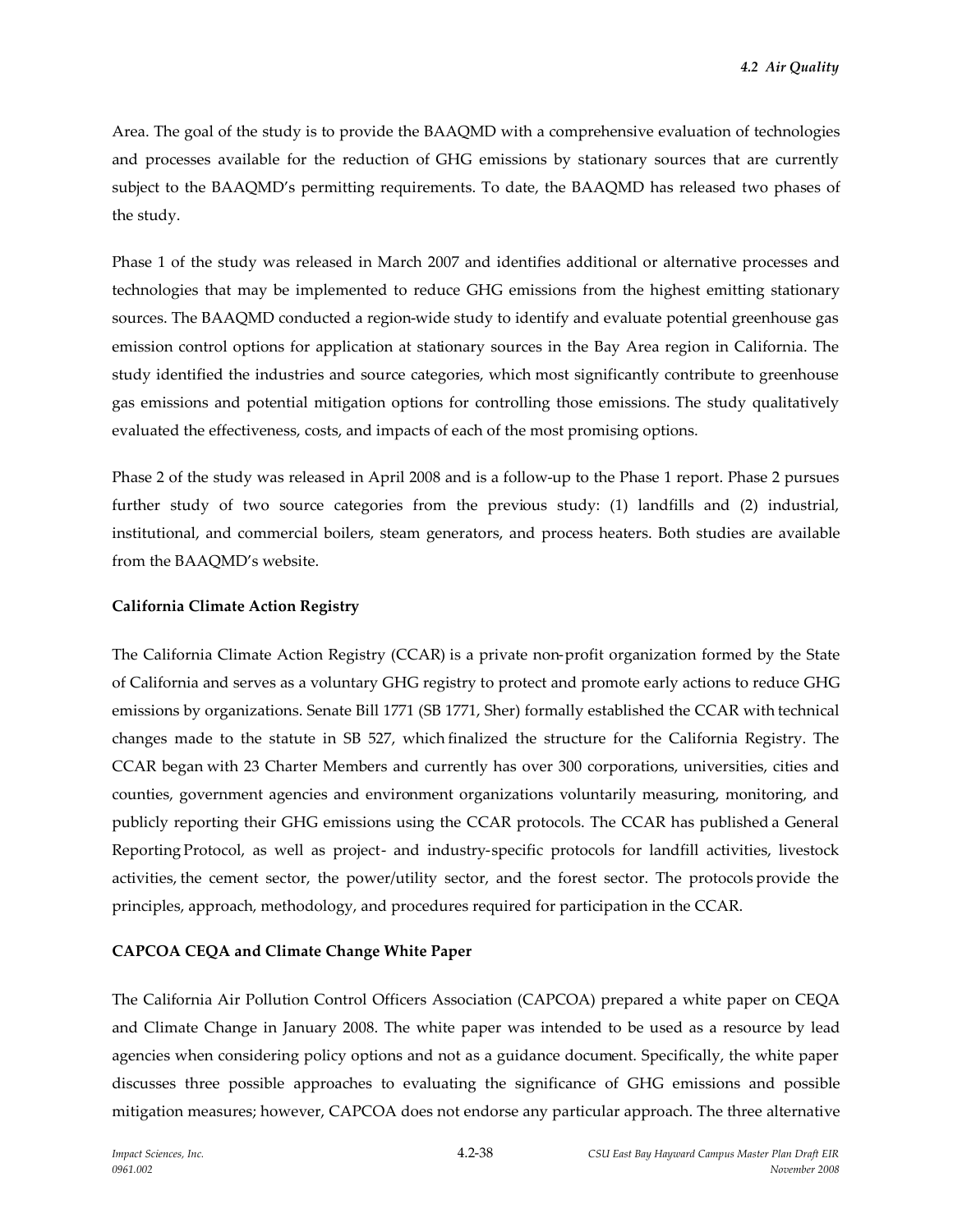significance approaches are: (1) not establishing a significance threshold for GHG emissions; (2) setting the GHG emission threshold at zero; and (3) setting the GHG emission threshold at some non-zero level. The white paper evaluates potential considerations and pitfalls associated with the three approaches. At the end of the white paper, CAPCOA provides a list of potential mitigation measures and discusses each in terms of emissions reduction effectiveness, cost effectiveness, and technical and logistical feasibility. While programs are still being developed by CARB, the white paper provides public agencies with information to ensure that GHG emissions are, according to CAPCOA, "appropriately considered and addressed under CEQA."

# **4.2.4 IMPACTS AND MITIGATION MEASURES**

# **4.2.4.1 Significance Criteria**

For the purposes of this EIR, air quality impacts would be considered significant if they would exceed the following standards of significance, which are based on Appendix G of the *State CEQA Guidelines*, the *BAAQMD CEQA Guidelines*, and *The California State University CEQA Handbook*. According to these guidelines, a project would normally have a significant impact on air quality if it would

- Conflict or obstruct with implementation of the applicable air quality plan;
- Violate any air quality standard or contribute substantially to an existing or projected air quality violation;
- Result in a cumulatively considerable net increase of any criteria pollutant for which the project region is nonattainment under an applicable federal or state ambient air quality standard (including releasing emissions which exceed quantitative thresholds for ozone precursors);
- Expose sensitive receptors to substantial pollution concentrations;
- Create objectionable odors affecting a substantial number of people;
- Exceed the probability of 10 in one million of a maximally exposed individual contracting cancer due to emissions of toxic air contaminants; or
- Have ground level concentrations of non-carcinogenic toxic air contaminants that would result in a Hazard Index greater than 1.0 for the maximally exposed individual.

The *CSU CEQA Handbook* defers to the thresholds of the governing air district, which would be the BAAQMD in the case of the proposed project (CSU n.d.). The *BAAQMD CEQA Guidelines* recommend analytical methodologies and provide evaluation criteria for determining the level of significance of project impacts under the above-listed general criteria. The BAAQMD's evaluation criteria for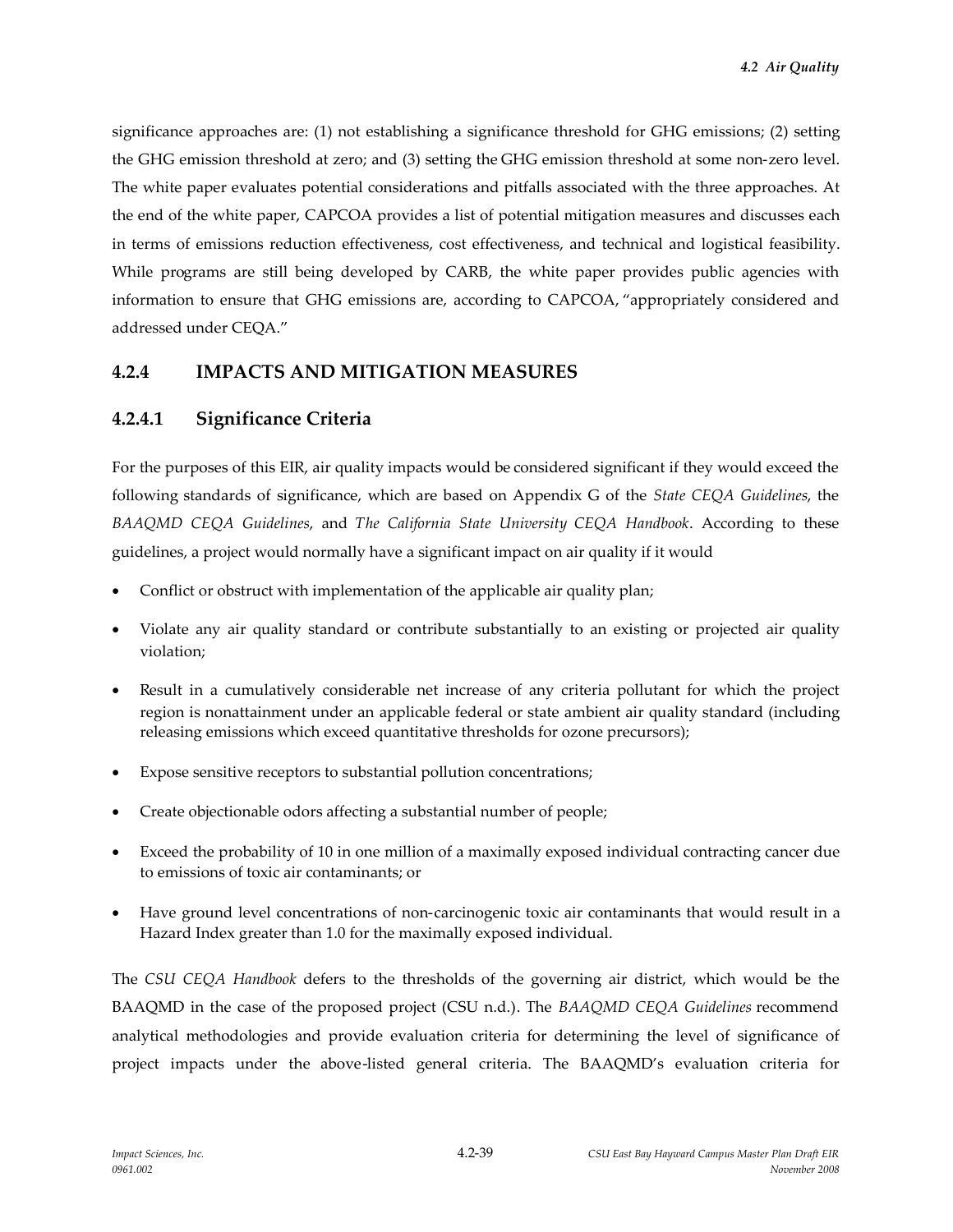determining air quality impacts provide defined screening thresholds for pollutant emissions. Screening thresholds for air quality impacts from the *BAAQMD CEQA Guidelines* are presented below.

### *Construction Emissions*

PM<sub>10</sub> is the pollutant of greatest concern with respect to construction activities. Construction emissions of PM<sub>10</sub> can vary greatly depending upon the level of activity, construction equipment used, local soils and weather conditions, among other factors. As a result, the *BAAQMD CEQA Guidelines* specify that "[t]he District's approach to CEQA analyses of construction impacts is to emphasize implementation of effective and comprehensive control measures rather than detailed quantification of emissions." Therefore, the determination of significance with respect to construction emissions is based on a consideration of the control measures to be implemented. If the proposed project implements all of the applicable control measures for PM<sup>10</sup> listed in Table 2, Feasible Control Measures for Construction Emissions of PM10, of the *BAAQMD CEQA Guidelines*, air pollutant emissions from construction activities would be considered less than significant. If the proposed project does not implement all applicable control measures, air quality impacts from construction emissions would be considered significant unless the lead agency provides a detailed explanation as to why a specific measure is unnecessary or not feasible (BAAQMD 1999, p. 14).

# *Operational Emissions*

Direct operational emissions are those that are emitted on a project site and include stationary sources and on-site mobile equipment, if applicable. Examples of direct sources of emissions are industrial operations and activities/equipment that would require an operating permit from the BAAQMD.

Indirect operational emissions come from mobile sources and are generally emitted outside the project boundaries. For many types of land development projects, motor vehicle trips represent the principal source of indirect operational emissions of criteria pollutants.

The *BAAQMD CEQA Guidelines* state that total criteria pollutant emissions from individual project operations that would exceed the following thresholds would result in a significant air quality impact (BAAQMD 1999, p. 16):

- 80 pounds per day of ROG;
- 80 pounds per day of NOx; and
- 80 pounds per day of PM10.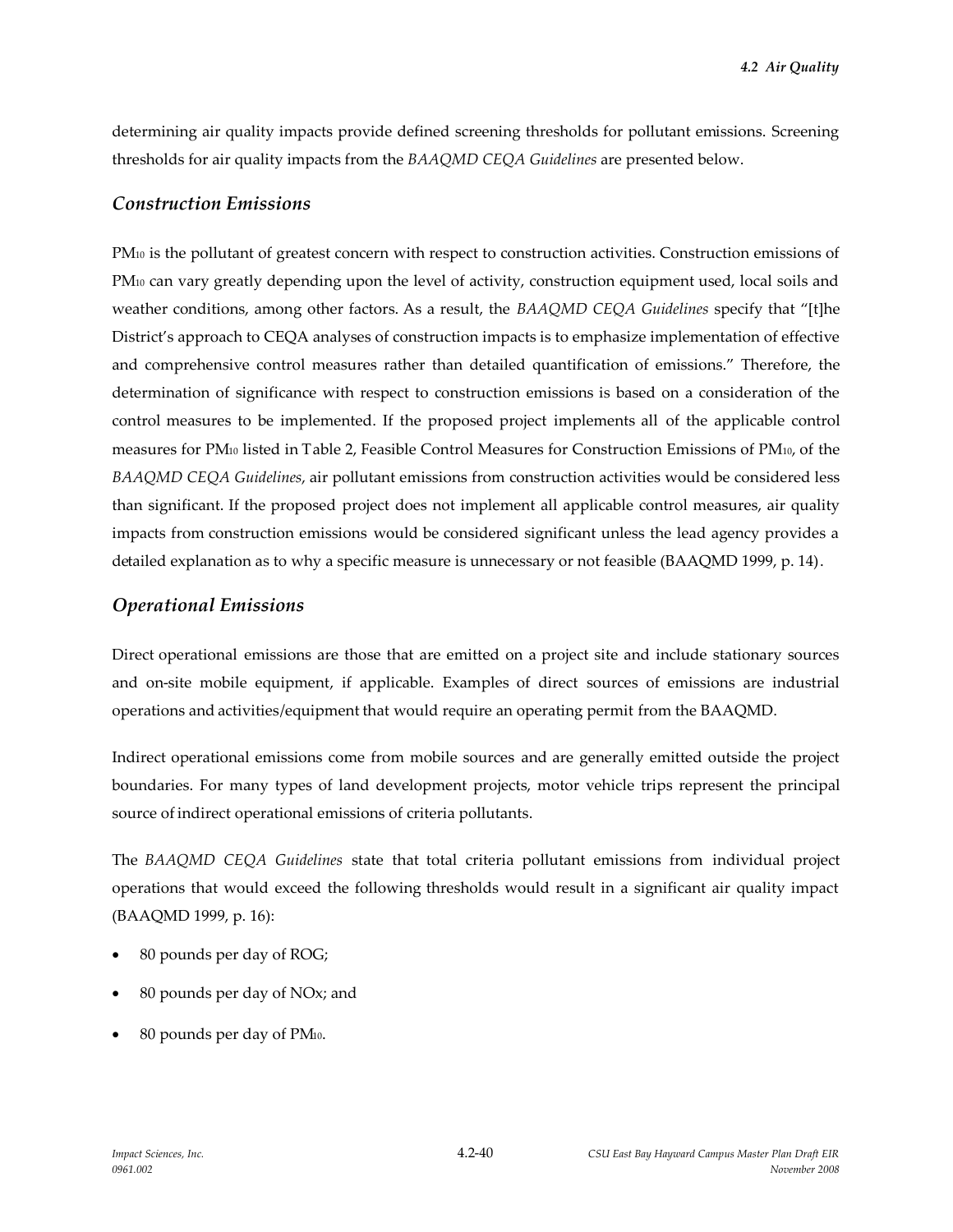# *Local Carbon Monoxide Concentrations*

Congested intersections, roadways, and parking structures where high ambient concentrations of CO accumulate are termed CO "hotspots." Traffic-congested roadways and intersections that operate at levels of service (LOS) E, or F have the potential to generate localized high levels of CO within approximately 1,000 feet of a roadway. Indirect CO emissions are considered significant if they will contribute to a violation of the state standards for CO (9.0 ppm averaged over 8 hours and 20 ppm over 1 hour). The BAAQMD recommends CO modeling for projects in which (1) project vehicle emissions of CO would exceed 550 pounds per day; (2) project traffic would affect intersections or roadway links operating at level of service (LOS) E, or F, or would cause a LOS to decline to LOS E or  $F_i^8$  or (3) project traffic would increase traffic volumes on nearby roadways by 10 percent or more (unless the increase in traffic volume is less than 100 vehicles per hour).

As necessary, a simplified CO modeling analysis, described in the *BAAQMD CEQA Guidelines,* was used to determine localized CO concentrations at various intersections. If modeling demonstrates that the source would not cause a violation of the state standard at existing or reasonably foreseeable receptors, the motor vehicle trips generated by the project would not have a significant localized CO impact.

## *Greenhouse Gas Emissions*

To date, no local or state air quality agency has adopted significance criteria for GHG emissions or guidance on how GHGs or global climate change should be addressed in CEQA documents. While the Global Warming Solutions Act (AB 32) created a framework for reducing GHGs in California, the act did not address the role of CEQA in achieving the goals of the act. As noted earlier, the *Technical Advisory-CEQA and Climate Change: Addressing Climate Change through California Environmental Quality Act (CEQA) Review* provides informal guidance to public agencies for addressing the issue of climate change in their CEQA documents. However, the advisory does not recommend a specific threshold of significance either quantitative or qualitative—for GHG emissions, leaving this to the lead agency's judgment and discretion.

On October 24, 2008, CARB staff released a draft and preliminary proposal for determining whether the emissions related to proposed new projects are significant impacts under CEQA. The proposal is focused on not only helping lead agencies determine under which conditions a project may be found exempt from the preparation of an EIR, it also provides a guide for establishing significance thresholds for projects for which EIRs would be prepared regardless of the project's climate change impact. According to this

<sup>8</sup> Levels of Service (LOS) range from A (least congested) with a condition of free flow with low volumes and high speeds to F (most congested) with stop and go, low-speed conditions with little or poor maneuverability.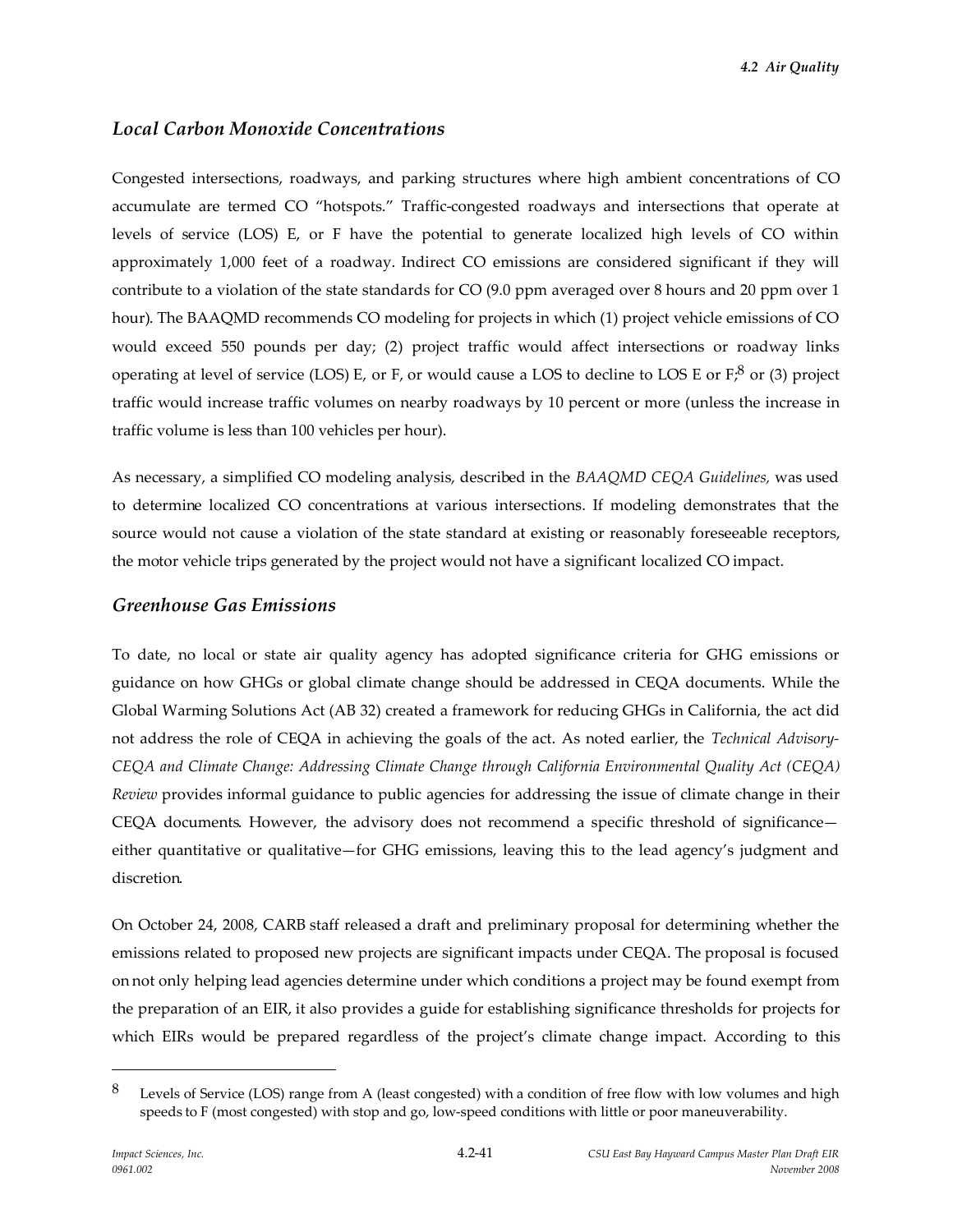proposal, the threshold for determining whether a project's emissions are significant is not zero emissions, but must be a stringent performance-based threshold to meet the requirements of AB 32. If the project meets certain specific yet to be developed performance standards for several categories of emissions, including construction emissions, building energy use, water use, solid waste, and transportation *and* the project emits no more than a certain to be determined amount of metric tons of carbon equivalents per year, the project's impact would not be significant. According to CARB, California Energy Commission Tier II building energy use standards are proposed to be used, which generally require a reduction in energy usage of 30 per cent beyond Title 24 building code requirements. Although specific numeric significance criteria or thresholds are still to be developed by the CARB and/or BAAQMD, the climate change impacts of the proposed project in this EIR are evaluated based on the approach outlined in CARB's recent proposal.

The impact related to climate change is evaluated in this Draft EIR using the following significance threshold:

 The proposed project will be considered not to impede the emissions reduction targets developed by the state pursuant to AB 32 if it is consistent with applicable AB 32 Draft Scoping Plan measures.

# **4.2.4.2 Methodology**

Air quality impacts resulting from the implementation of the proposed project fall into two categories: (1) short-term impacts from construction activities and (2) long-term impacts from the day-to-day campus operations as the campus builds out under the proposed Master Plan.

# *Construction Emissions*

PM<sub>10</sub>, ROG and NO<sub>x</sub> emissions would be generated during project construction. PM<sub>10</sub> that leaves the construction site is referred to as "fugitive dust." Fugitive dust emissions would be generated from demolition activities, as well as from ground disturbance during earthmoving and grading activities. PM<sub>10</sub>, ROG, and NO<sub>x</sub> emissions would be generated by heavy-duty construction equipment, on-road trucks used for equipment/material deliveries and waste-hauling, construction worker vehicles, and offgassing from asphalt paving and architectural coatings. ROG and NO<sup>X</sup> are ozone precursors that could potentially contribute to the ongoing nonattainment status of the Basin for ozone. CO emissions would also be generated by heavy-duty construction equipment, worker vehicles, and on-road heavy-duty haul trucks. Concentrations of CO have not been exceeded anywhere within the Basin for several years, and construction-related CO emissions are not expected to hamper maintenance of the current CO attainment status of the SFBAAB.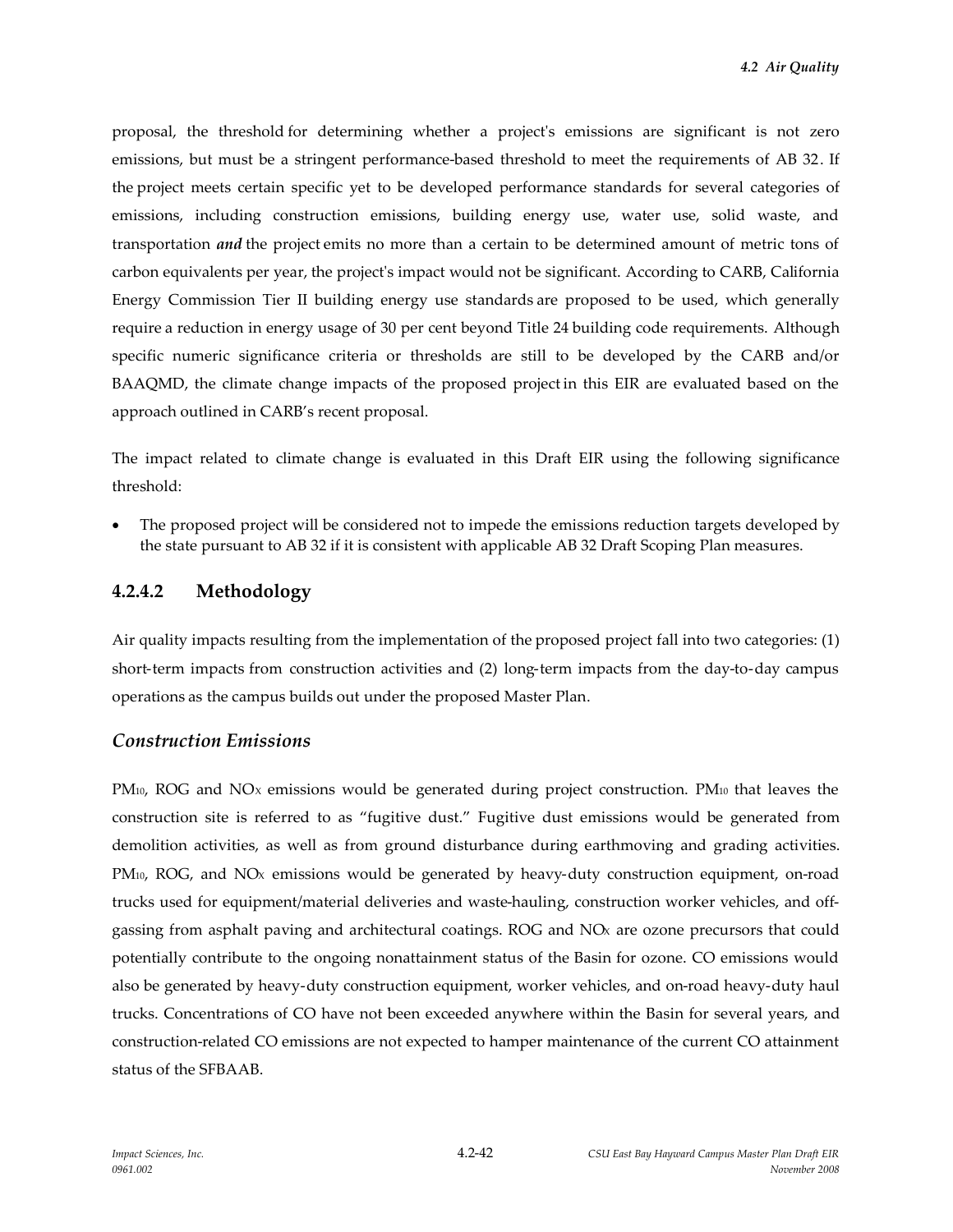The *BAAQMD CEQA Guidelines* do not require the quantification of construction emissions. As mentioned above, compliance with standard control measures for PM<sup>10</sup> specified in the *BAAQMD CEQA Guidelines* is considered sufficient to reduce construction impacts to less than significant. With respect to emissions of other criteria pollutants from construction activity within the Basin, those emissions are included in the Basin's plan. However, because construction would be an ongoing source of emissions on the campus, construction criteria pollutant emissions from campus development under the proposed Master Plan were estimated using URBEMIS2007 Version 9.2.4, a land use and transportation based air quality model developed in cooperation with CARB and designed to estimate air emissions from new development projects, including construction emissions.

Because the proposed project is a Master Plan for the development of the campus (and not a specific building project), there is no specific construction schedule or any other construction details that could be used to estimate construction emissions. Therefore, to estimate construction emissions, a conservative assumption was made that construction would occur over the following five construction subphases beginning on July 1, 2009 and ending on December 31, 2030:

- 1. **Demolition:** Calculation of demolition emissions assumes that 15 percent of the proposed construction would require some form of demolition that includes the complete or partial removal of existing improvements. Fifteen percent of 1.1 million square feet is 165,000 square feet. Since the demolished square footage would likely entail multi-story buildings, an average height of 10 feet is assumed per floor. All demolished material is assumed to be hauled off-site. If the campus construction projects recycle a portion of the demolished material within the campus boundaries, the vehicle miles travelled (VMT) and subsequent criteria pollutants generated from haul trucks would be reduced.
- 2. **Grading:** Calculation of grading emissions assumes a floor-area-ratio of 1:2 (i.e., for every square foot of building constructed, 2 square feet of land would be graded). With construction of 1.1 million square feet of space, 54.5 acres of the campus would be graded. Because of the compact development of the campus and the 22-year buildout of the master plan, the maximum rate of ground disturbance (including grading, excavation, landscaping, etc.) is assumed to be 2 acres per day, and would take place from July 1, 2009 to June 30, 2030. Fugitive dust control measures would be applied during this entire period to comply with the *BAAQMD CEQA Guidelines*.
- 3. **Paving:** Paving would occur from October 1, 2009 (three months after grading commences) to September 30, 2030, and approximately 25 percent of total disturbed acreage would be paved (this percentage is an URBEMIS2007 default assumption).
- 4. **Building Construction:** Building construction would take place from January 1, 2010 (six months after grading commences) to June 30, 2030. A total of 1.1 million square feet of campus space would be constructed along with 3,700 student beds (assuming 4 beds per student housing unit) and a maximum of 220 staff and faculty housing units. URBEMIS2007 allows the user only to enter the number of students for the university/college land use type. The corresponding amount of buildings to be constructed assumes 92 square feet per student. This value would underestimate the amount of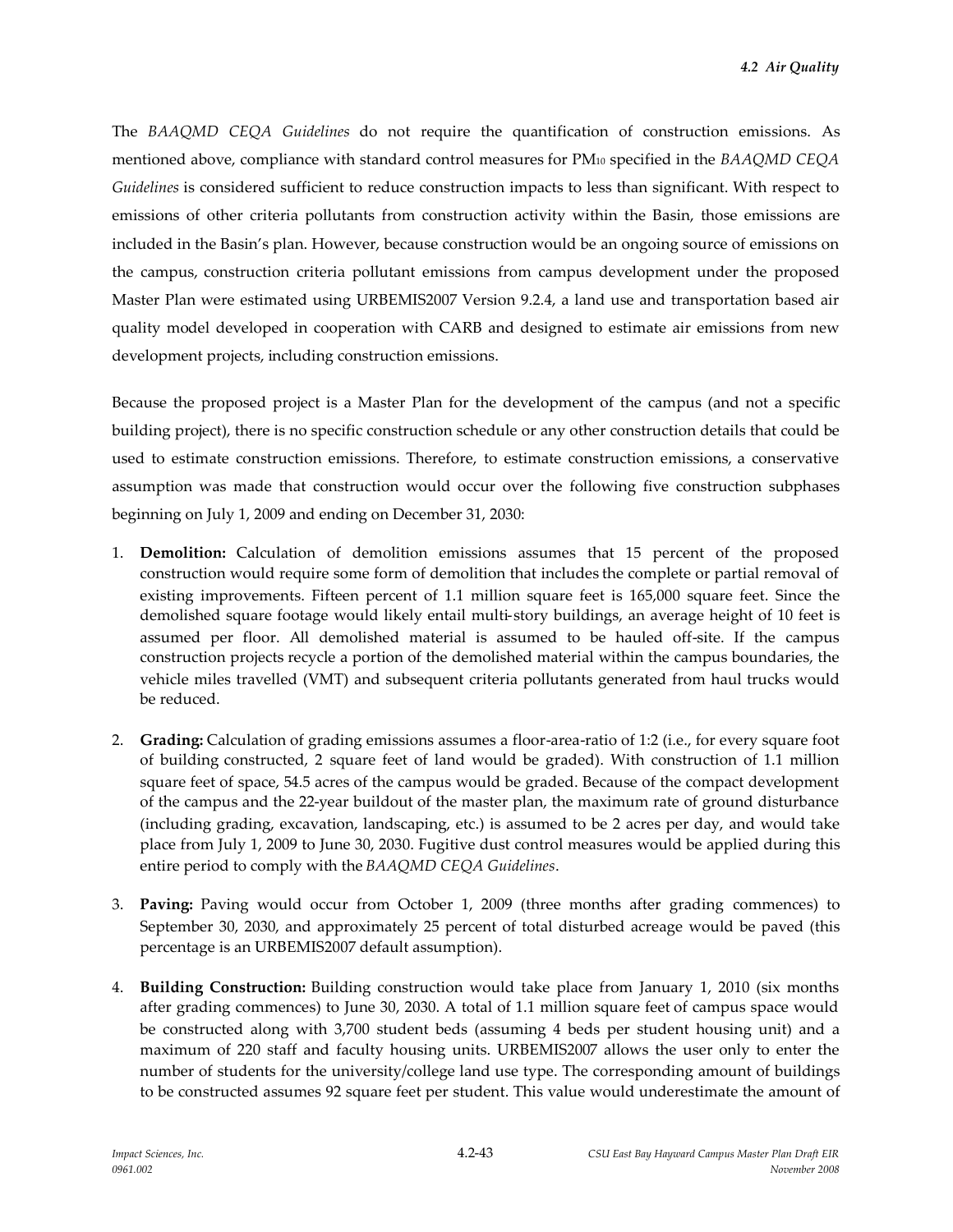buildings for the Campus (i.e., 850,264 square feet for 9,242 students, which the difference between the 18,000 FTE capacity after the proposed project and the current student population of 8,758 FTE). Therefore, 11,956.52 students were entered in URBEMIS2007 to arrive at 1,100,000 square feet of building space that would be constructed. To account for the construction of 3,700 student beds and 220 staff and faculty housing units, 1,145 mid-rise apartments were entered into URBEMIS2007. In addition, due to the presence of a calculation error in the URBEMIS2007 model, vendor trips and worker trips associated with building construction are overestimated for multi-year projects. URBEMIS2007 calculates the number of vendor trips and worker trips based on the total square footage of buildings and residential units for the entire project. It does not take into account the fact that the project would be constructed gradually over a period of time. Therefore, the vendor trip and worker trip emissions associated with building construction were divided by 22 to account for the number of years of building construction assumed in this analysis.

5. **Architectural Coatings:** Architectural coatings would be applied from July 1, 2010 (six months after building construction commences) to December 31, 2030.

URBEMIS2007 model inputs include the schedules and assumptions described above and URBEMIS2007 default assumptions. The results of the modeling are shown in **Table 4.2-8, Estimated Construction Emissions for the Campus Master Plan (Unmitigated)**.

|                          | <b>Emissions in Pounds Per day</b> |        |       |          |           |                   |
|--------------------------|------------------------------------|--------|-------|----------|-----------|-------------------|
| <b>Construction Year</b> | <b>ROG</b>                         | NOx    | CO    | SOx      | $PM_{10}$ | PM <sub>2.5</sub> |
| 2009                     | 9.16                               | 76.43  | 43.35 | 0.00     | 44.40     | 11.92             |
| 2010                     | 25.70                              | 114.61 | 75.89 | $0.01\,$ | 47.48     | 14.72             |
| 2011                     | 24.76                              | 107.77 | 72.72 | 0.01     | 47.13     | 14.39             |
| 2012                     | 23.84                              | 101.23 | 69.94 | 0.01     | 46.61     | 13.92             |
| 2013                     | 23.04                              | 95.02  | 67.30 | 0.01     | 46.15     | 13.49             |
| 2014                     | 22.22                              | 88.63  | 64.88 | $0.01\,$ | 45.63     | 13.01             |
| 2015                     | 21.35                              | 81.66  | 62.62 | $0.01\,$ | 45.25     | 12.66             |
| 2016                     | 20.58                              | 75.26  | 60.63 | $0.01\,$ | 44.85     | 12.29             |
| 2017                     | 19.93                              | 69.16  | 58.82 | $0.01\,$ | 44.46     | 11.94             |
| 2018                     | 19.20                              | 63.46  | 57.20 | 0.01     | 44.07     | 11.58             |
| 2019                     | 18.52                              | 58.25  | 55.73 | 0.01     | 43.70     | 11.24             |
| 2020                     | 17.95                              | 53.52  | 54.46 | $0.01\,$ | 43.47     | 11.03             |
| 2021                     | 17.87                              | 53.21  | 52.60 | 0.01     | 43.47     | 11.02             |
| 2022                     | 17.87                              | 53.21  | 52.60 | 0.01     | 43.47     | 11.02             |
| 2023                     | 17.87                              | 53.21  | 52.60 | $0.01\,$ | 43.47     | 11.02             |
| 2024                     | 17.87                              | 53.21  | 52.60 | 0.01     | 43.47     | 11.02             |
| 2025                     | 17.87                              | 53.21  | 52.60 | 0.01     | 43.47     | 11.02             |

**Table 4.2-8 Estimated Construction Emissions for the Campus Master Plan (Unmitigated)**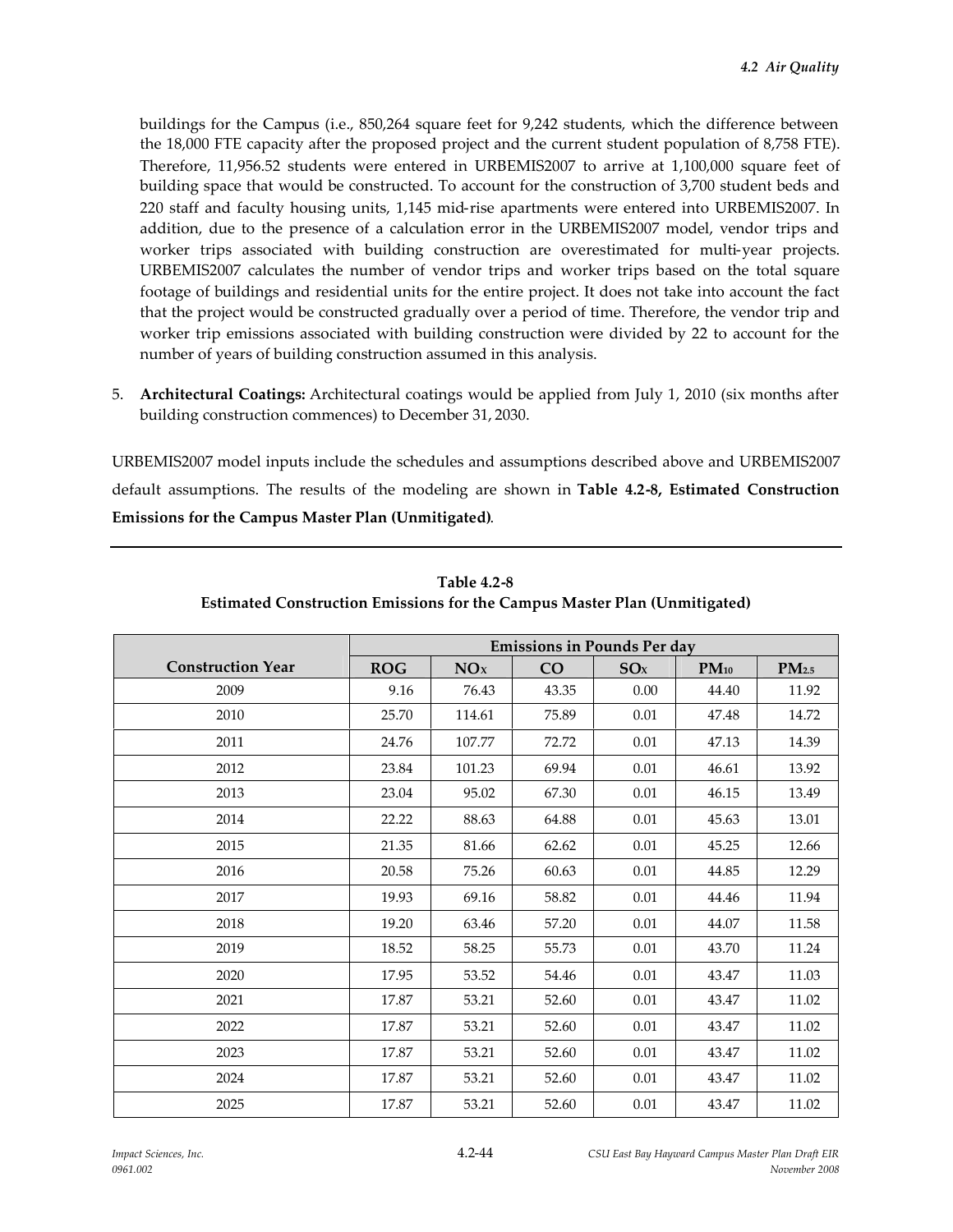|                               | <b>Emissions in Pounds Per day</b> |        |       |      |           |                   |
|-------------------------------|------------------------------------|--------|-------|------|-----------|-------------------|
| <b>Construction Year</b>      | <b>ROG</b>                         | NOx    | CO    | SOx  | $PM_{10}$ | PM <sub>2.5</sub> |
| 2026                          | 17.83                              | 53.07  | 51.56 | 0.01 | 43.46     | 11.02             |
| 2027                          | 17.83                              | 53.07  | 51.56 | 0.01 | 43.46     | 11.02             |
| 2028                          | 14.65                              | 31.40  | 32.69 | 0.01 | 41.80     | 9.98              |
| 2029                          | 14.65                              | 31.40  | 32.69 | 0.01 | 41.80     | 9.98              |
| 2030                          | 14.65                              | 31.40  | 32.69 | 0.01 | 41.80     | 9.98              |
| Maximum Emissions in Any Year | 25.70                              | 114.61 | 75.89 | 0.01 | 47.48     | 14.72             |

*Source: Impact Sciences, Inc. Emissions calculations are provided in Appendix 4.2.*

## *Operational Emissions*

Operational emissions of the proposed project would comprise mobile source emissions from vehicle trips, and on-site stationary (e.g., boilers) and area source (e.g., consumer products and landscape maintenance equipment) emissions. URBEMIS2007 was used to calculate the proposed project's mobile and area source emissions. Area source emissions calculated by URBEMIS2007 are for natural gas combustion, landscape maintenance equipment, and periodic architectural coating maintenance. As explained above, URBEMIS2007 allows the user only to enter the number of students for the university/college land use type. The corresponding amount of buildings to be constructed assumes 92 square feet per student. This value would underestimate the amount of buildings for the campus (i.e., 850,264 square feet for 9,242 students). Therefore, 11,956.52 students were entered in URBEMIS2007 to arrive at 1,100,000 square feet of buildings to calculate area source emissions. The mobile source emissions are based on the proposed project's trip generation, estimated trip distances, and emission factors specific to Alameda County. For mobile source emissions, 9,242 students were entered in URBEMIS2007. This value is based on the 18,000 FTE capacity after the proposed project and the 2007 enrollment of 8,758 FTE. The trip generation rate obtained from the traffic impact analysis for the proposed project was adjusted to arrive at the estimated total number of trips associated with the proposed project.

The proposed project includes a 2,250-ton chiller fueled by electricity; 7,500-ton electricity-fueled cooling towers; and a 33,000-square-foot main boiler house holding natural-gas fueled boilers, which would provide steam and hot water for the campus. The total heat input rating for the new boilers would be 61.46 million British thermal units per hour (MMBtu/hr). The emissions from the boilers were calculated using emission factors contained in the US EPA's *Compilation of Air Pollutant Emission Factors* (also referred to as AP 42), a compilation of emission factors for various area and point sources (US EPA 1995; 1998). Cooling towers would result in minor PM<sup>10</sup> emissions that would not add a substantial amount of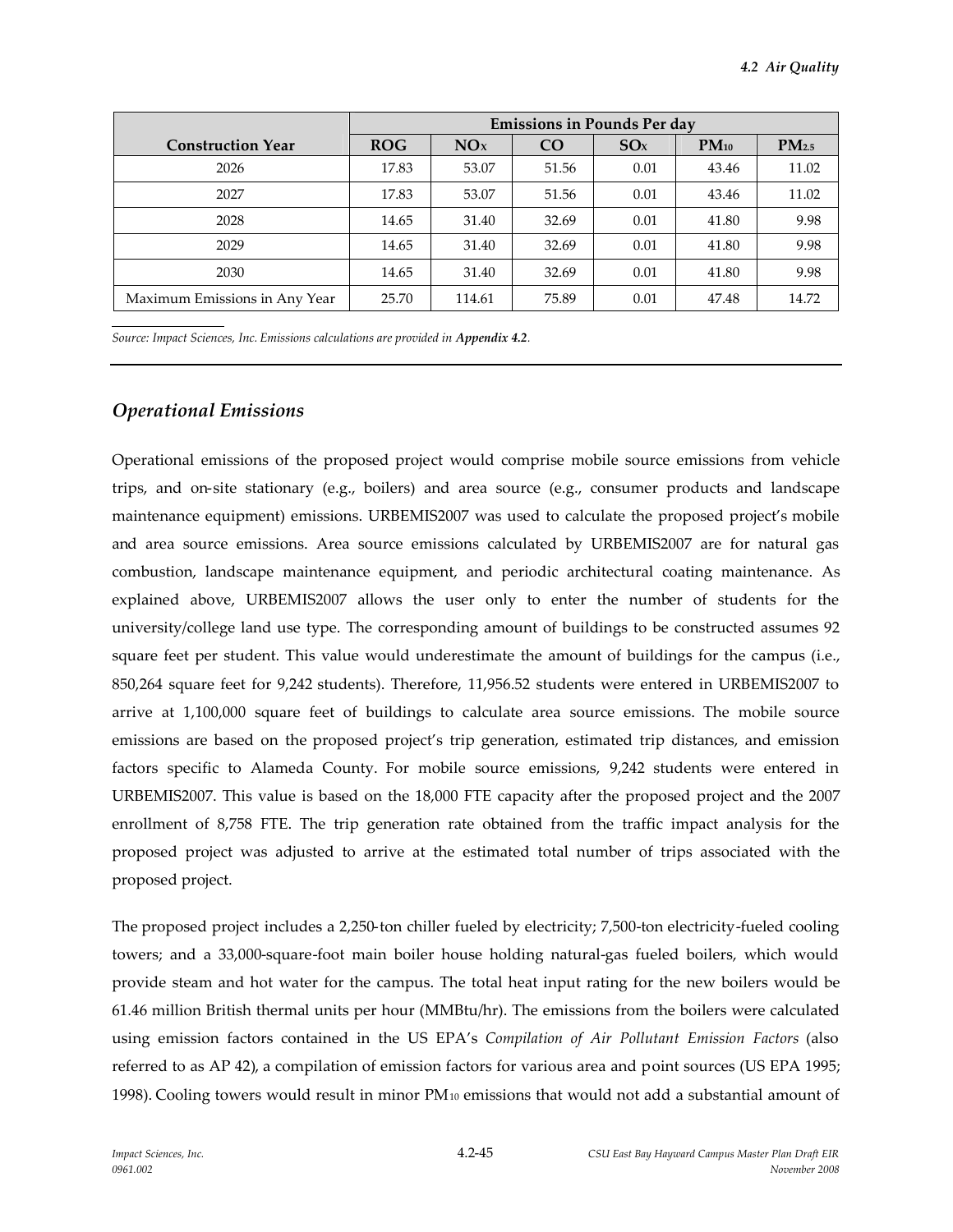emissions to the overall total. Therefore, the PM<sup>10</sup> emissions associated with the coolers was not calculated. Once calculated, the sum of the daily operational mobile, stationary, and area source emissions were compared with the appropriate operational criteria pollutant emission thresholds for the BAAQMD.

A simplified CALINE4 screening model developed by the BAAQMD was used to predict future CO concentrations at 0 and 25 feet from the intersections in the study area that would operate at LOS D or worse with the proposed development. This methodology assumes worst-case conditions (i.e., wind direction is parallel to the primary roadway and 90 degrees to the secondary road, wind speed of less than 1 meter per second and extreme atmospheric stability) and provides a screening of maximum, worst-case, CO concentrations. If the screening model predicts a CO concentration in excess of the CAAQS standard (i.e., a CO hotspot), the complete CALINE4 model is run to more precisely predict future CO concentrations at the intersections in question.

# **4.2.4.3 Environmental Commitments included in the Proposed Project**

The Campus Master Plan includes the following components that would help reduce air emissions.

## *Transit Plan*

The Transit Plan includes a bus/shuttle connection linking the downtown Hayward BART station to the campus. Elements of the Access, Circulation and Parking Framework of the Campus Master Plan that were discussed in **Subsection 4.2.4, Regulatory Considerations**, would reduce air emissions of the proposed project by reducing the number of vehicle trips travelled. Implementation of these elements would be facilitated by the already-existing shuttle and bus service that connects the campus with the downtown Hayward BART station, other areas of the City of Hayward, and communities to the north and south.

### *Pedestrian Circulation Plan*

The Pedestrian Circulation Plan outlines the locations of proposed primary pedestrian malls, major pedestrian circulation pathways, primary pedestrian entries, and pedestrian bridges. Pedestrian facilities in the immediate project area include sidewalks along a portion of the north side of Carlos Bee Avenue, and along Harder Road near the campus entrance.

# *Bicycle Circulation*

Bicycle circulation throughout the campus is also included in the Access, Circulation, and Parking Framework. Class II and III bicycle routes already exist in the area.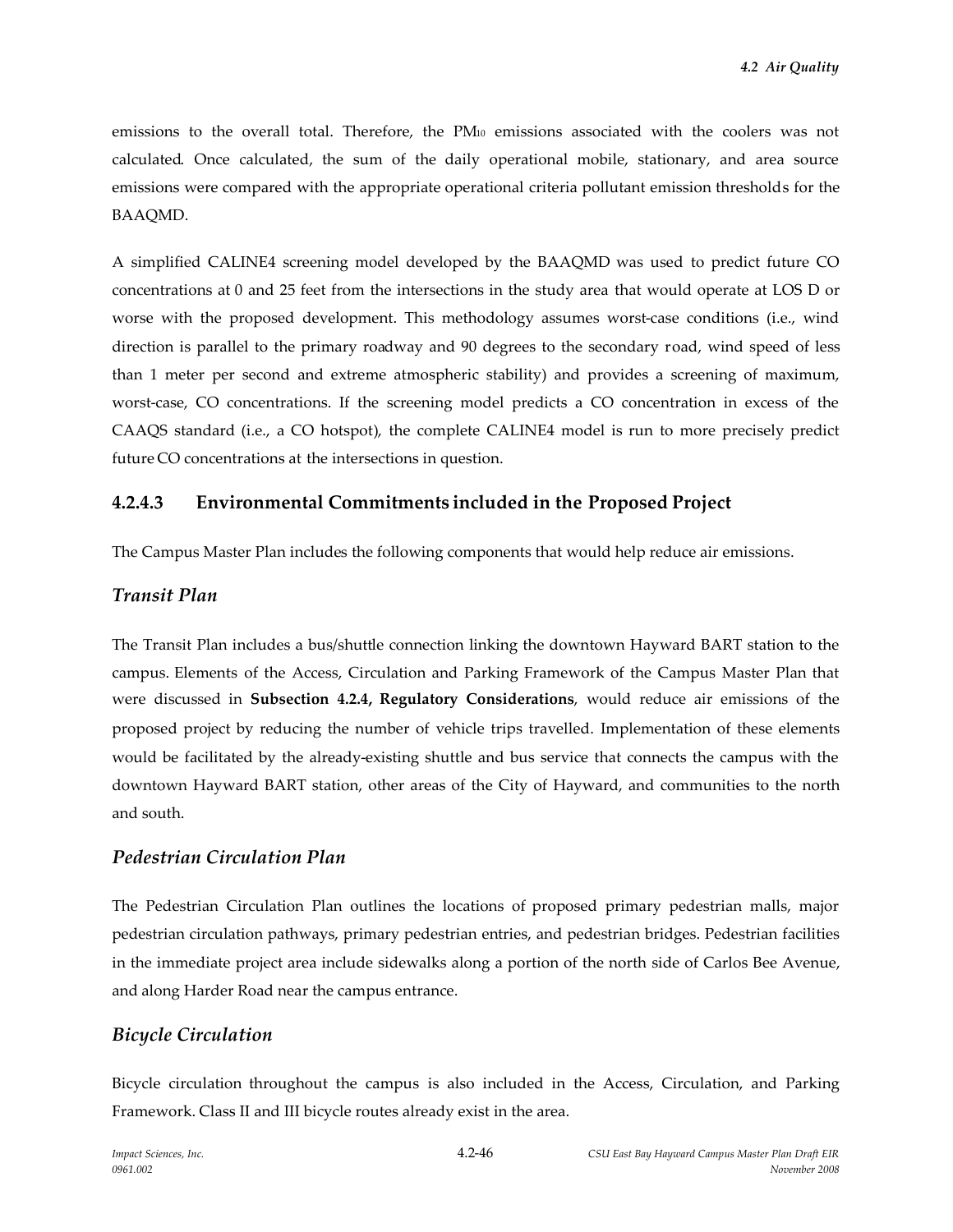# *Energy Consumption Reduction*

The CSU Board of Trustees adopted a policy to reduce energy consumption and greenhouse gas emissions by requiring all new buildings on CSU campuses be built to a LEED NC (new commercial construction and major renovation projects) Silver rating or higher. In addition, the Hayward campus has one of the largest (1 mega watt) photovoltaic installations in northern California and is also in the final stages of procuring a multi-resource fuel cell installation. The electrical system along with building design and renewable energy options, including wind and solar power, will help the campus to achieve the goal of overall carbon neutrality by 2030.

# **4.2.4.4 Project Impacts and Mitigation Measures**

The following sections describe specific impacts of the proposed project. Cumulative air quality impacts are discussed under **MP Impacts AIR-6** and **AIR-7.**

**MP Impact AIR-1: Construction of the Proposed Project would generate short-term emissions of fugitive dust and asbestos that could adversely affect local air quality in the vicinity of the construction site.**

### **Level of Significance:** Significant

New building construction would add approximately 1.1 million square feet of building space to the campus, including 951,000 square feet of academic building space and approximately 145,000 square feet of academic and campus support building space. In addition, in the near term 600 student beds in approximately 150 housing units would be constructed associated with the Pioneer Heights Phase IV student housing, and through the buildout of the campus under the proposed Master Plan a maximum total of 3,700 new student beds and 220 staff and faculty housing units would be added to the campus. Some of the existing buildings on the campus may be demolished if renovation is determined to be infeasible, including the 400-bed Pioneer Heights I complex.

The magnitude of  $PM_{10}$  construction emissions would vary on a day-to-day basis depending on the need to demolish existing facilities, the size of areas being graded and excavated, the types and numbers of heavy-duty construction equipment utilized during each construction phase, and how long each piece of equipment is operated each day. Other variables that could change daily depending on the construction phase are the numbers of construction workers, material delivery trucks, and waste haul trucks. Although temporary in nature, construction emissions have the potential to cause adverse effects on local air quality in the vicinity of the construction site, and to generated fugitive dust that could adversely affect adjacent land uses.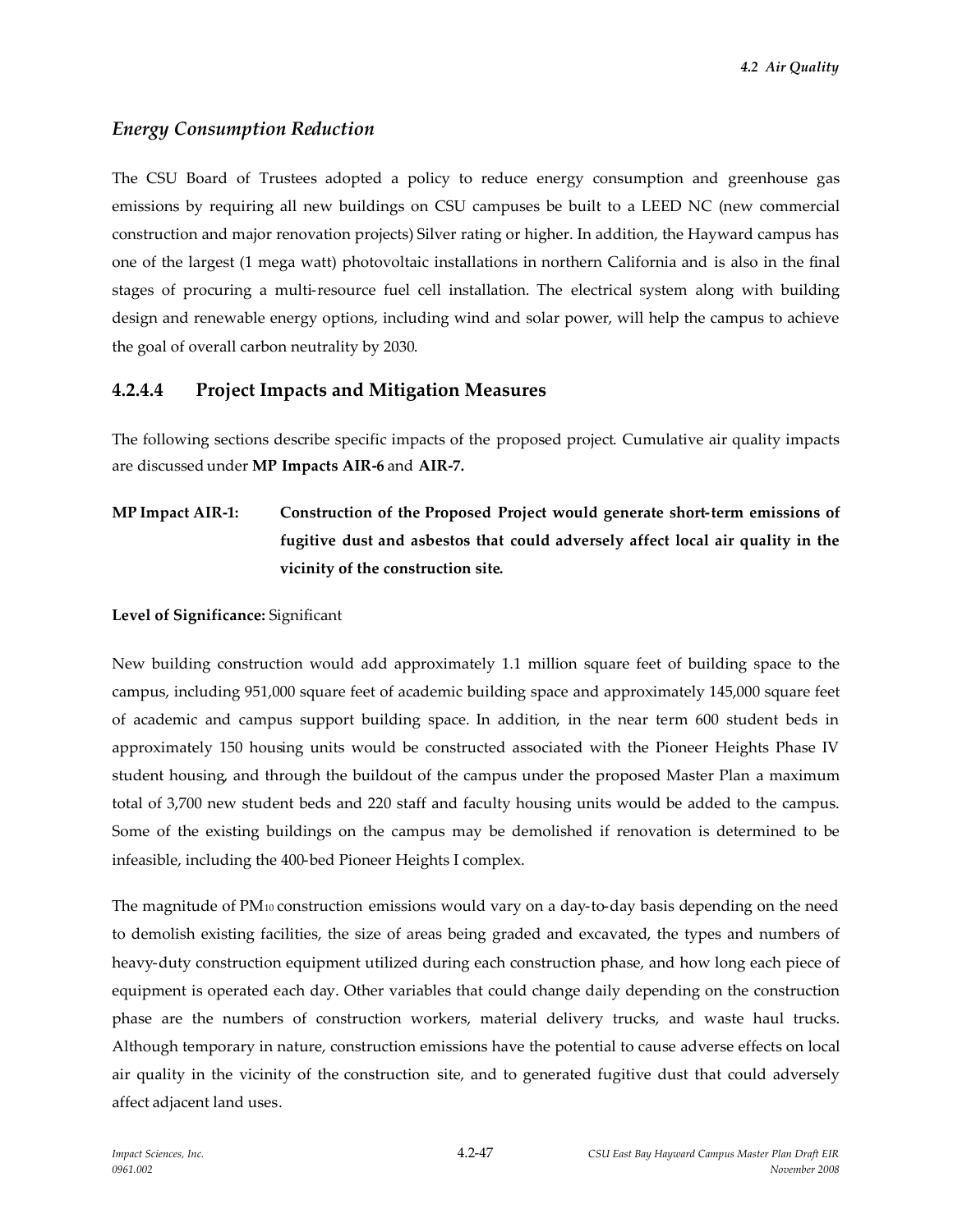BAAQMD does not require quantification of construction emissions; rather it emphasizes effective and comprehensive control measures to minimize the generation of PM<sup>10</sup> fugitive dust. If all of the appropriate dust-control measures specified in the *BAAQMD CEQA Guidelines*, Table 2, Feasible Control Measures for Construction Emissions of PM10, are implemented, the district considers the impact related to construction emissions to be less than significant (BAAQMD 1999, p. 14). In addition to the fugitive dust control measures, the project applicant would also be subject to the requirements of Regulation 11, Rule 2 (Asbestos Demolition, Renovation, and Manufacturing), which would reduce asbestos exposure impacts to a less than significant level. In the event that campus development projects did not implement BAAQMD recommended dust control measures or the requirements of Regulation 11, Rule 2, campus construction would result in a significant impact related to construction emissions. To address this, all campus construction projects would implement **MP Mitigation Measure AIR-1a**, and those construction projects that involve demolition would implement both **MP Mitigation Measures AIR-1a** and **-1b.**

**MP MM AIR-1a**: The control measures contained in Table 2 of the *BAAQMD CEQA Guidelines* listed below shall be implemented, as appropriate and feasible, during construction of each project under the proposed Campus Master Plan.

The following Basic Control Measures shall be implemented at all construction sites:

- Water all active construction areas at least twice daily.
- Cover all trucks hauling soil, sand, and other loose materials *or* require all trucks to maintain at least 2 feet of freeboard (i.e., the minimum required space between the top of the load and the top of the trailer).
- Pave, apply water three times daily (or as sufficient to prevent dust from leaving the site), or apply (non-toxic) soil stabilizers on all unpaved access roads, parking areas, and staging areas at construction sites.
- Sweep daily or as appropriate (with water sweepers using reclaimed water if possible) all paved access roads, parking areas, and staging areas at construction sites.
- Sweep streets daily or as appropriate (with water sweepers using reclaimed water if possible) if visible soil material is carried onto adjacent public streets.

In addition to the Basic Control Measures, the following Enhanced Control Measures shall be implemented at construction sites greater than 4 acres in area:

- Hydroseed or apply (non-toxic) soil stabilizers to inactive construction areas (previously graded areas inactive for 10 days or more).
- Enclose, cover, water twice daily (or as sufficient to prevent dust from leaving the site), or apply (non-toxic) soil stabilizers to exposed stockpiles (dirt, sand, etc.).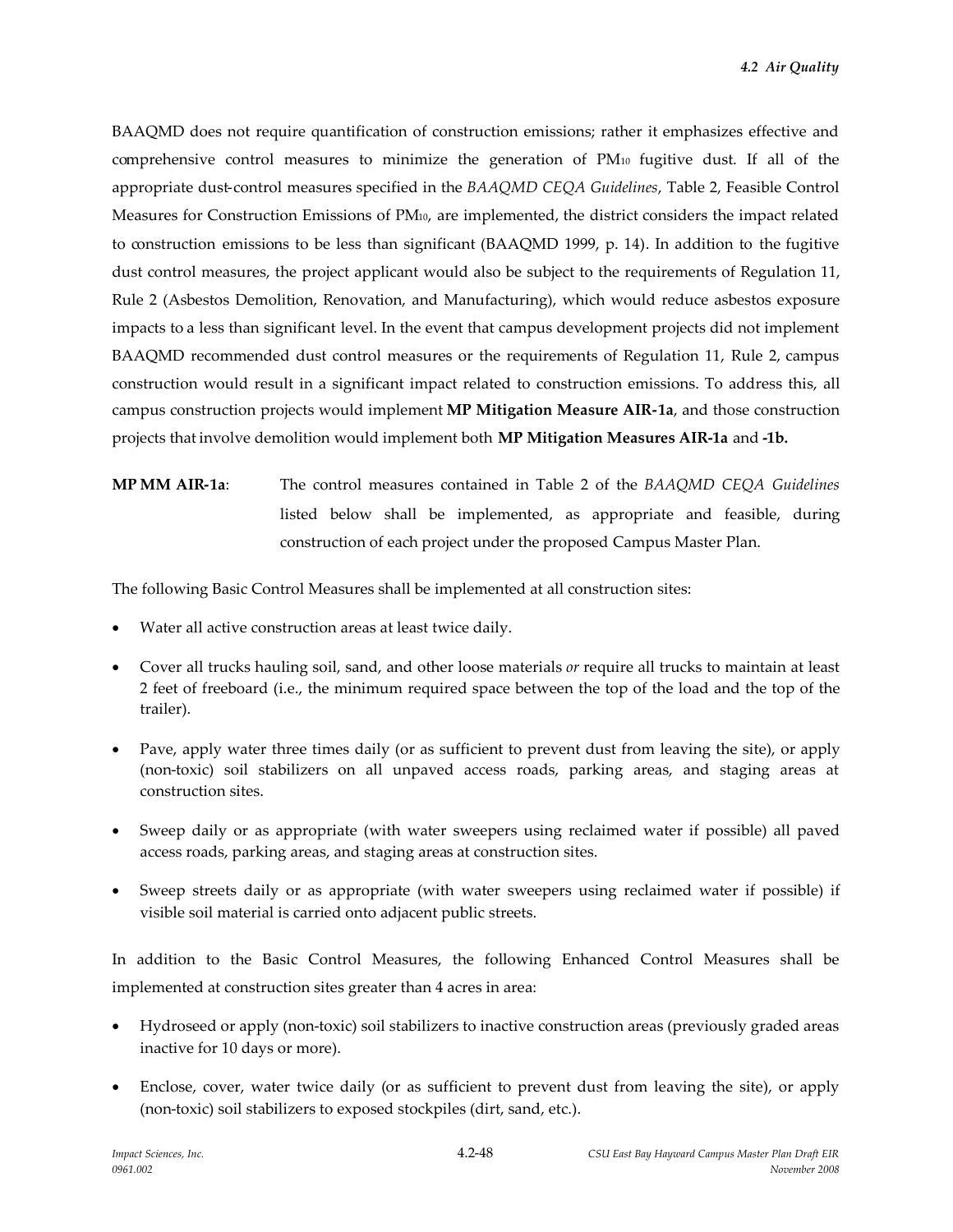- Limit traffic speeds on unpaved roads to 15 miles per hour.
- Install sandbags or other erosion control measures to prevent silt runoff to public roadways.
- Replant vegetation in disturbed areas as quickly as possible.

The following Optional Control Measures are strongly encouraged at construction sites that are large in area or located near sensitive receptors, or may, for any other reason, warrant additional emissions reductions:

- Install wheel washers or wash off the tires or tracks of all trucks and equipment leaving the site.
- Install windbreaks or plant trees/vegetative windbreaks at the windward side(s) of construction areas.
- Suspend excavation and grading activity when sustained winds exceed 25 mph.
- **MP MM AIR-1b**: The Campus shall consult with the BAAQMD's Enforcement Division prior to commencing demolition of a building containing asbestos building materials and implement any control measures required by the BAAQMD.

**Significance After Mitigation:** The mitigation measures identified above would reduce fugitive dust emissions (PM<sup>10</sup> and PM2.5). The effects of several of these mitigation measures are provided in **Table 4.2-9, Estimated Construction Emissions for the Campus Master Plan (Mitigated)**. The reductions were calculated in URBEMIS2007, which contains methodologies to calculate emissions reductions for most of the Basic and Enhanced Control Measures. The full extent of the control measures would reduce emissions beyond those presented in **Table 4.2-9**. As indicated in the table, emissions of PM<sub>10</sub> and PM<sub>2.5</sub> would be substantially reduced compared to the unmitigated emissions presented in **Table 4.2-8**. The impact would be less than significant.

**MP Impact AIR-2: Campus development under the proposed Master Plan would generate longterm operational emissions of criteria pollutants that would exceed the BAAQMD thresholds and could therefore conflict or obstruct with implementation of the regional air quality plan.**

**Level of Significance:** Significant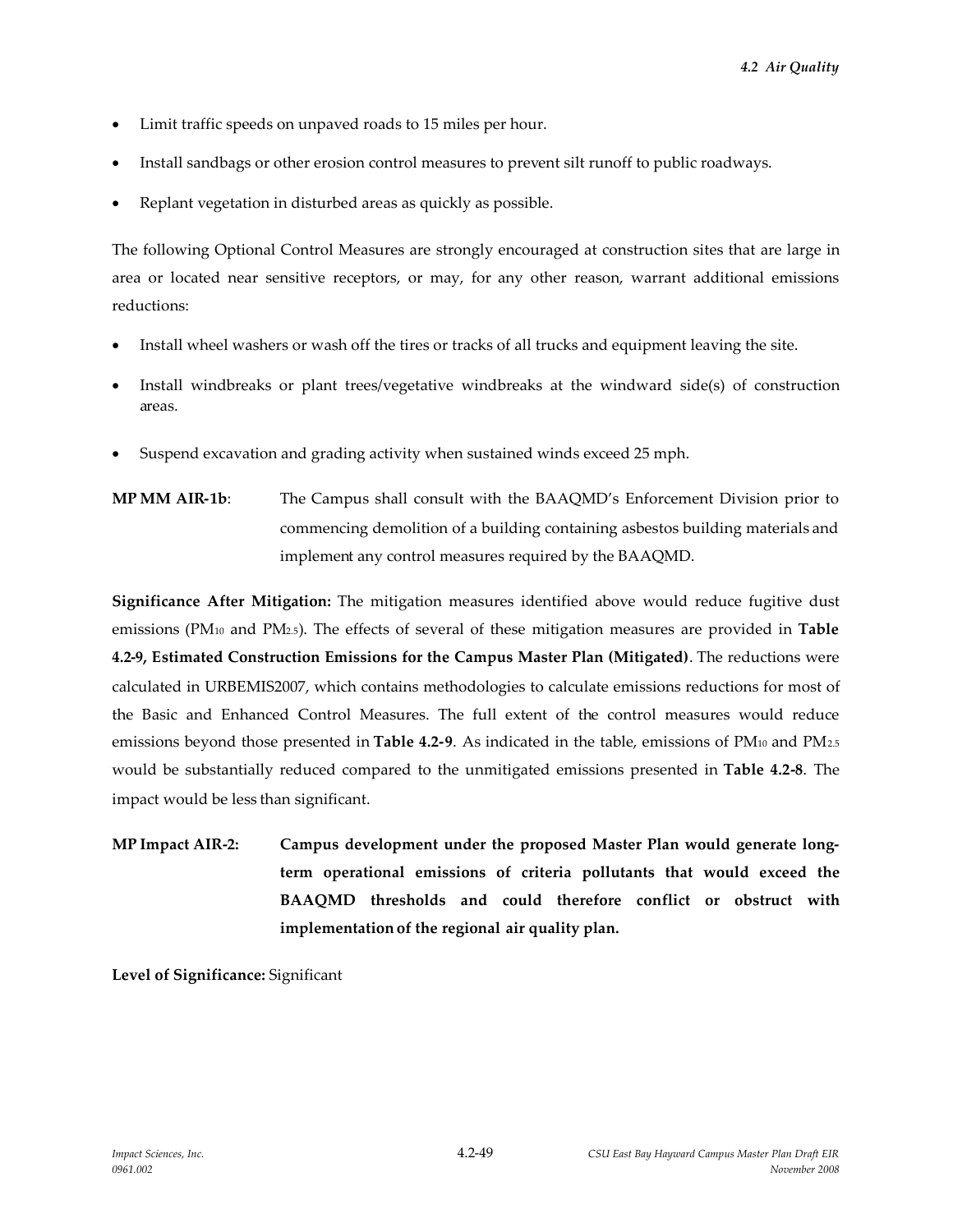| Table 4.2-9                                                             |
|-------------------------------------------------------------------------|
| Estimated Construction Emissions for the Campus Master Plan (Mitigated) |

|                               | <b>Emissions in Pounds Per day</b> |                   |  |  |
|-------------------------------|------------------------------------|-------------------|--|--|
| <b>Construction Year</b>      | $PM_{10}$                          | PM <sub>2.5</sub> |  |  |
| 2009                          | 6.91                               | 4.09              |  |  |
| 2010                          | 9.99                               | 6.89              |  |  |
| 2011                          | 9.63                               | 6.56              |  |  |
| 2012                          | 9.12                               | 6.09              |  |  |
| 2013                          | 8.65                               | 5.66              |  |  |
| 2014                          | 8.13                               | 5.18              |  |  |
| 2015                          | 7.75                               | 4.83              |  |  |
| 2016                          | 7.35                               | 4.46              |  |  |
| 2017                          | 6.96                               | 4.11              |  |  |
| 2018                          | 6.58                               | 3.75              |  |  |
| 2019                          | 6.21                               | 3.41              |  |  |
| 2020                          | 5.98                               | 3.20              |  |  |
| 2021                          | 5.97                               | 3.19              |  |  |
| 2022                          | 5.97                               | 3.19              |  |  |
| 2023                          | 5.97                               | 3.19              |  |  |
| 2024                          | 5.97                               | 3.19              |  |  |
| 2025                          | 5.97                               | 3.19              |  |  |
| 2026                          | 5.97                               | 3.19              |  |  |
| 2027                          | 5.97                               | 3.19              |  |  |
| 2028                          | 4.31                               | 2.15              |  |  |
| 2029                          | 4.31                               | 2.15              |  |  |
| 2030                          | 4.31                               | 2.15              |  |  |
| Maximum Emissions in Any Year | 9.99                               | 6.89              |  |  |

*Source: Impact Sciences, Inc. Emissions calculations are provided in Appendix 4.2.*

Campus development under the proposed Master Plan would generate operational criteria pollutant emissions from increased vehicular trips to and from the campus and from on-site stationary (e.g., a 25,000–35,0000-square-foot campus central heating and cooling plant that would house centralized chillers, cooling towers, boilers, and pumps) and area sources (e.g., consumer products and landscape maintenance equipment). In addition, as noted earlier, construction activity would occur almost continuously on the campus through buildout of the proposed Master Plan and would therefore be a constant source of criteria pollutant emissions. Should the proposed improvements generate emissions of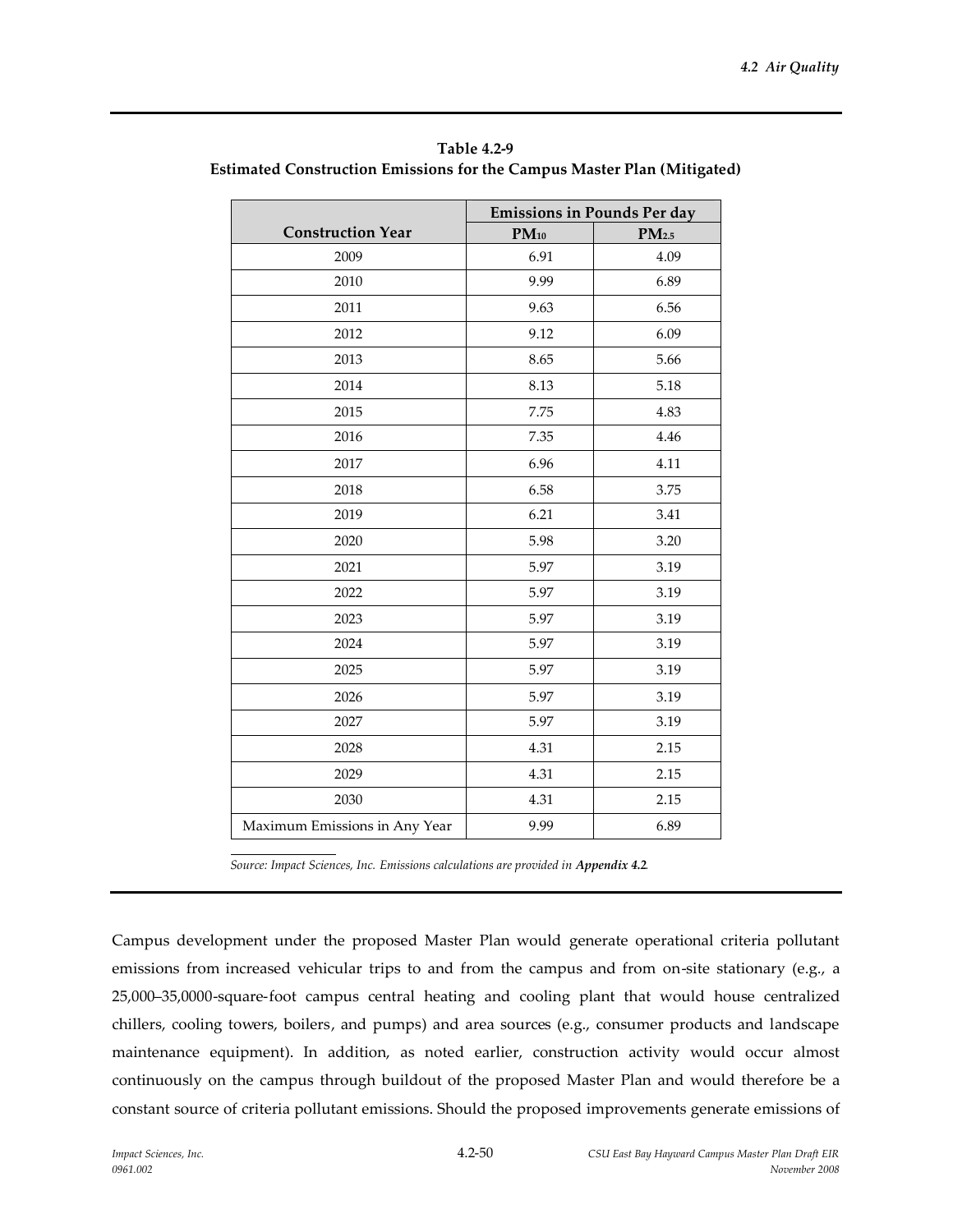ROG, NO<sub>x</sub>, or PM<sub>10</sub> that exceed BAAQMD's operational thresholds, it would result in a significant air quality impact.

Summertime and wintertime mobile, area, stationary source emissions and on-going construction activity from the proposed project are presented in **Table 4.2-10**, **Estimated Ongoing Emissions (Unmitigated)**.

| <b>Emissions in Pounds per Day</b> |                       |                  |      |                  |                   |
|------------------------------------|-----------------------|------------------|------|------------------|-------------------|
| <b>ROG</b>                         | NOx                   | CO               | SOx  | $PM_{10}$        | PM <sub>2.5</sub> |
|                                    |                       |                  |      |                  |                   |
| 3.98                               | 17.70                 | 54.58            | 2.17 | 5.50             | 5.50              |
| 84.40                              | 40.81                 | 515.09           | 1.37 | 246.96           | 46.70             |
| 91.83                              | 38.41                 | 29.36            | 0.00 | 0.08             | 0.08              |
| 18.87                              | 65.97                 | 54.90            | 0.01 | 44.22            | 11.79             |
| 199.08                             | 162.89                | 653.93           | 3.55 | 296.76           | 64.07             |
| 80                                 | 80                    |                  |      | 80               |                   |
| <b>YES</b>                         | <b>YES</b>            |                  |      | <b>YES</b>       |                   |
|                                    |                       |                  |      |                  |                   |
| 3.98                               | 17.70                 | 54.58            | 2.17 | 5.50             | 5.50              |
| 53.28                              | 60.61                 | 541.84           | 1.18 | 246.96           | 46.70             |
| 91.58                              | 38.37                 | 26.27            | 0.00 | 0.07             | 0.07              |
| 18.87                              | 65.97                 | 54.90            | 0.01 | 44.22            | 11.79             |
| 231.78<br>167.71                   | 182.65<br>182.65182.6 | 677.59677.5      | 3.36 | 296.73<br>296.75 | 64.06             |
|                                    |                       |                  |      |                  |                   |
|                                    | 80<br><b>YES</b>      | 80<br><b>YES</b> |      |                  | 80<br><b>YES</b>  |

**Table 4.2-10 Estimated Ongoing Emissions (Unmitigated)**

*Source: Impact Sciences, Inc. Detailed URBEMIS2007 and stationary source emissions calculations are provided in Appendix 4.2. Totals in table may not appear to add exactly due to rounding in the computer model calculations.*

*<sup>1</sup> "Summertime Emissions" are representative of the conditions that may occur during the ozone season (May 1 to October 31).*

*<sup>2</sup> "Wintertime Emissions" are representative of the conditions that may occur during the balance of the year (November 1 to April 30).*

*<sup>3</sup> Average annual construction emissions (unmitigated) derived from numbers reported in Table 4.2-8.*

As shown above, ongoing emissions associated with the day-to-day activities of the campus under the proposed project, including on-going construction, would exceed the BAAQMD thresholds of emissions for ROG, NOX, and PM10. The values shown in **Table 4.2-10** include the maximum level of mitigation permitted in the URBEMIS2007 model for mobile source emissions. The proposed Master Plan includes measures that would further reduce future mobile and area source emissions from the proposed project.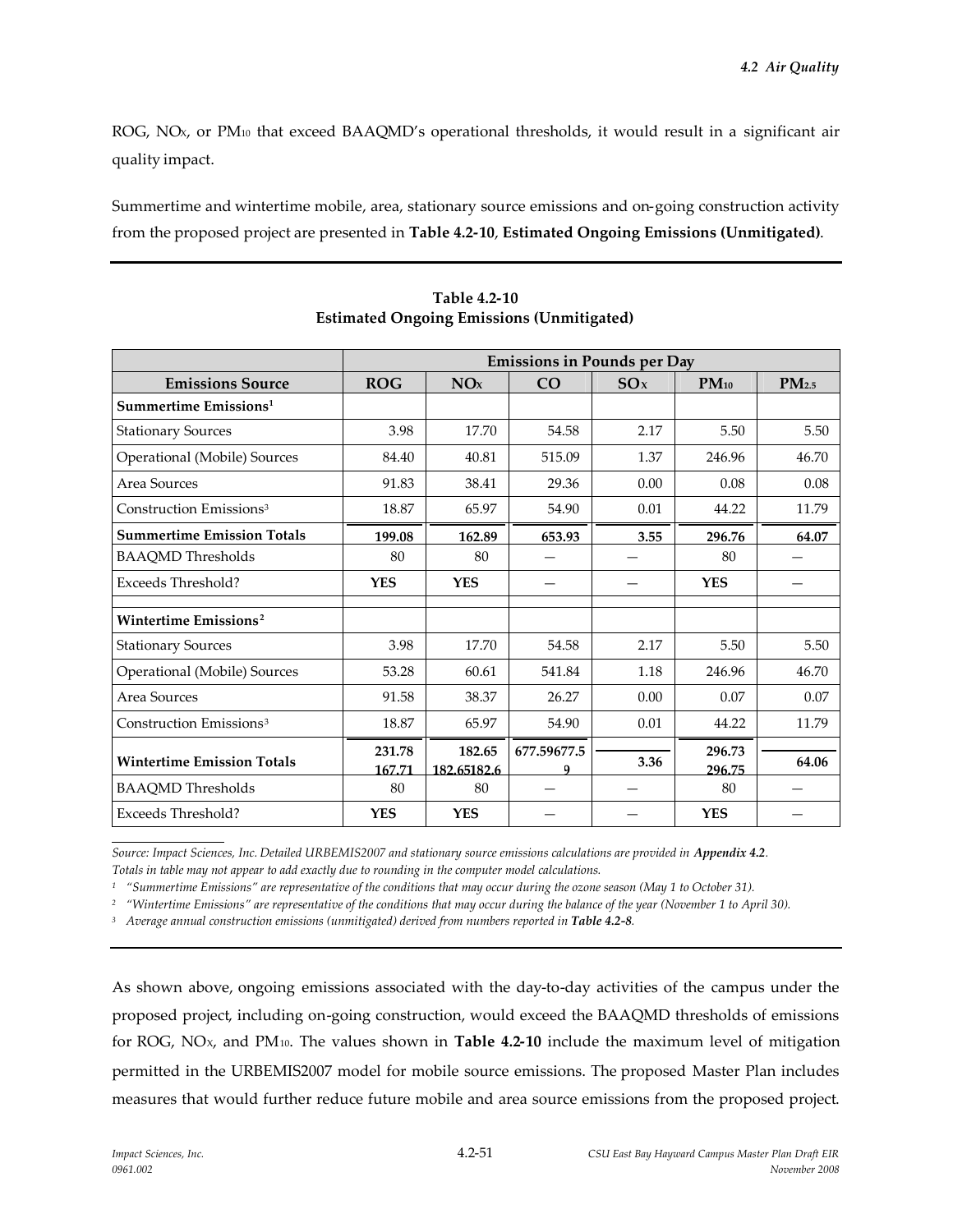**Table 4.2-11, Strategies, Targets, and Benefits of the Campus Master Plan That Would Reduce Air Emissions**, lists the elements of the proposed Master Plan that would have a direct beneficial effect on air emissions.

| Table 4.2-11                                                |
|-------------------------------------------------------------|
| Strategies, Targets, and Benefits of the Campus Master Plan |
| <b>That Would Reduce Air Emissions</b>                      |

| <b>Strategies</b>                                                                                                                                                                                                                          | <b>Targets</b>                                                                                                                                                                                                                                           | <b>Benefits</b>                                                                               |
|--------------------------------------------------------------------------------------------------------------------------------------------------------------------------------------------------------------------------------------------|----------------------------------------------------------------------------------------------------------------------------------------------------------------------------------------------------------------------------------------------------------|-----------------------------------------------------------------------------------------------|
| <b>Strategies to Reduce Carbon Emissions</b>                                                                                                                                                                                               |                                                                                                                                                                                                                                                          |                                                                                               |
| 1. Right-size buildings<br>2. Reduce movement<br>3. Minimize energy use<br>4. Maximize use of renewables                                                                                                                                   | Achieve a 60% carbon<br>emissions reduction through<br>operational, policy and design<br>strategies.                                                                                                                                                     | Reduced GHG emissions                                                                         |
| <b>Strategies to Reduce Energy Demand</b>                                                                                                                                                                                                  |                                                                                                                                                                                                                                                          |                                                                                               |
| 1. Existing building retrofits<br>and Re-Commissioning<br>2. Energy Load Reduction<br>3. Passive Energy Efficiency<br>Strategies<br>4. Active Energy Strategies<br>5. Recover Energy<br>6. Renewable Energy<br>Generation<br>7. Offsetting | Achieve 30% energy savings<br>in existing buildings.<br>Achieve 50% energy savings<br>in new buildings when<br>compared to typical, existing<br>CSUEB buildings.                                                                                         | Reduced peak demand<br>Reduced costs<br>Reduced carbon emissions<br>Improved occupant control |
| <b>Strategies to Reduce Transportation Emissions</b>                                                                                                                                                                                       |                                                                                                                                                                                                                                                          |                                                                                               |
| 1. Provide highly accessible,<br>frequent bus and shuttle<br>transit<br>2. Promote transit use through<br>incentives<br>3. Discourage auto use by<br>residents and commuters                                                               | Reduce drive alone rates for<br>commuters from 79% to 64%<br>and increase carpooling rates<br>from $4\%$ to $8\%$<br>Increate transit ridership from<br>16% to 29%<br>Reduce future parking supply<br>from 0.49 spaces per FTE to<br>0.37 spaces per FTE | Reduced GHG emissions<br>Less congestion on campus<br>and regional roads                      |

*Source: Cal State University, Cal State East Bay, Hayward Campus Master Plan, (2008).*

As the proposed project would result in significant air quality impacts, mitigation measures would be required to reduce the emissions. The mitigation measures identified below would reduce operational emissions associated with the proposed project. It is not possible to calculate the full extent of the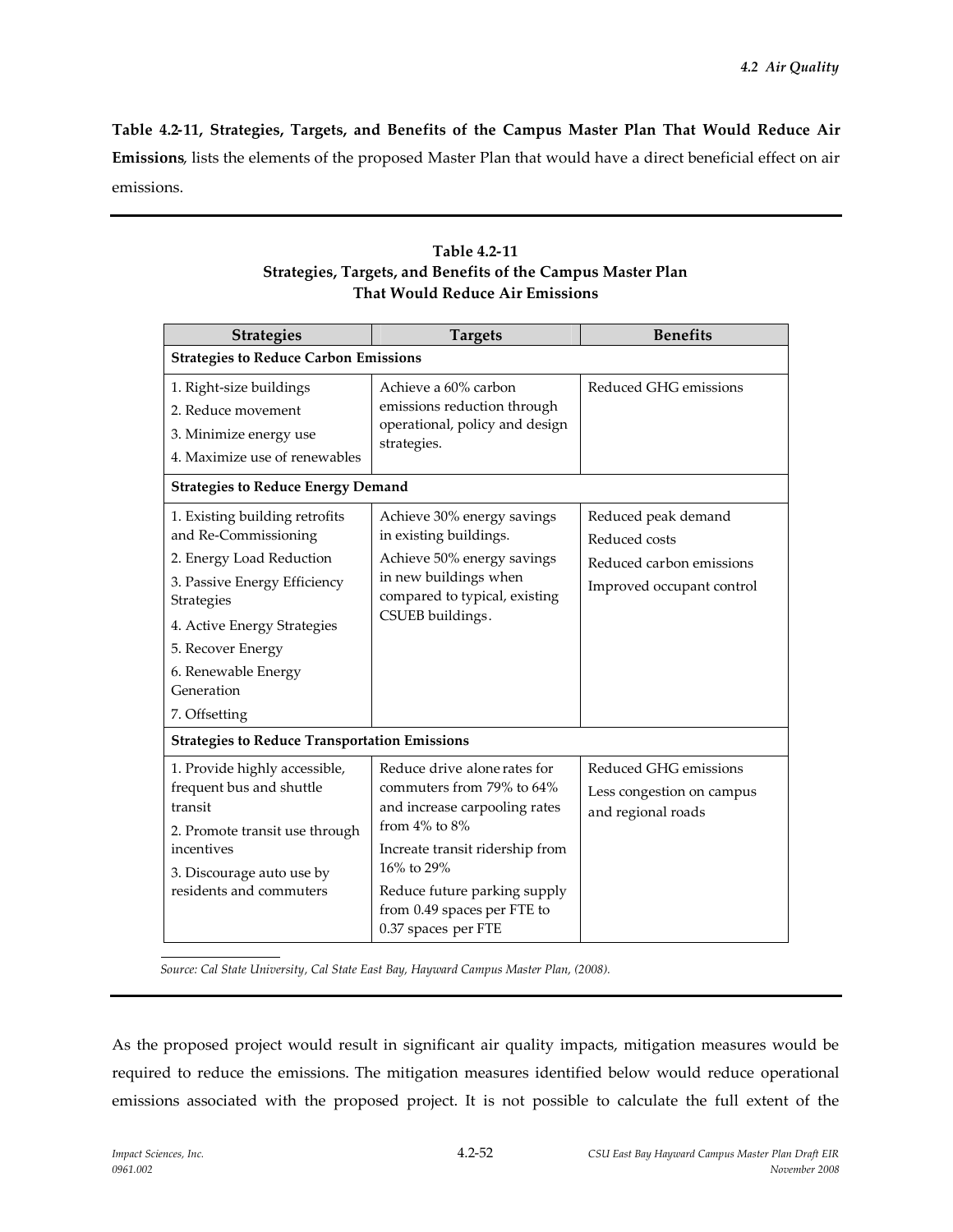reductions based on these measures as it would depend upon the participation level of the recommended carpool and mass-transit programs. However, URBEMIS2007 does provide methodologies for calculating the reductions associated with energy efficiency beyond Title 24, local transit services, free transit passes, and parking supply reductions. The energy efficiency beyond Title 24 was assumed to be 30 percent, which is stated as a goal in the proposed Master Plan. The effects of these mitigation measures are provided in **Table 4.2-12, Estimated Operational Emissions for the Campus Master Plan (Mitigated)**. The full extent of the mitigation measures would reduce emissions beyond those presented in **Table 4.2-12.** However, as shown in **Table 4.2-12**, emissions of ROG, NOx, and PM<sup>10</sup> would remain significant after the implementation of mitigation measures.

The SFBAAB is currently in nonattainment/marginal for the federal standard for ozone-8 hour, and in nonattainment for the state standards of ozone-1 hour, ozone-8 hour, PM10, and PM2.5.*Bay Area 2000 Clean Air Plan and Triennial Assessment* (2000 CAP) is the regional clean air plan that is focused on reducing the regional emissions of ROG and NOx, which are precursors to the formation of ozone in the lower atmosphere. The 2000 CAP is intended to focus on the near-term actions through amendments of existing regulations and promulgation of new district regulations. The 2000 CAP continues to discourage urban sprawl while strongly endorsing high-density mixed-use developments near transit centers in order to reduce the need for commuting by personal vehicles. The 2000 CAP includes the transportation control measures (TCMs) to reduce emissions from automobiles. BAAQMD CEQA Guidelines state that if the population and vehicle miles traveled growth rates of a land use plan (such as the Campus Master Plan) are less than or equal to those in the most recent CAP, then the air quality impacts of the plan would not be significant. However, there is no information available at this time to indicate that the increment or the rate of population growth associated with the Campus Master Plan is included in the 2000 CAP and therefore, it appears that campus growth and the emissions associated with the campus growth are not accounted for in the regional CAP. Because the emissions are not likely accounted for in the 2000 CAP and because the emissions would not be reduced to levels below BAAQMD thresholds even with mitigation, the implementation of the proposed Master Plan would potentially hinder the attainment of the regional air quality plan.

The Campus will implement the following mitigation measures to reduce this impact to the maximum extent possible.

**MP MM AIR-2a**: Implement **MP Mitigation Measure TRANS-1**.

**MP MM AIR-2b**: To the extent feasible, future development within the campus shall incorporate the strategies to reduce energy demand and associated air emissions as listed in **Table 4.2-10**.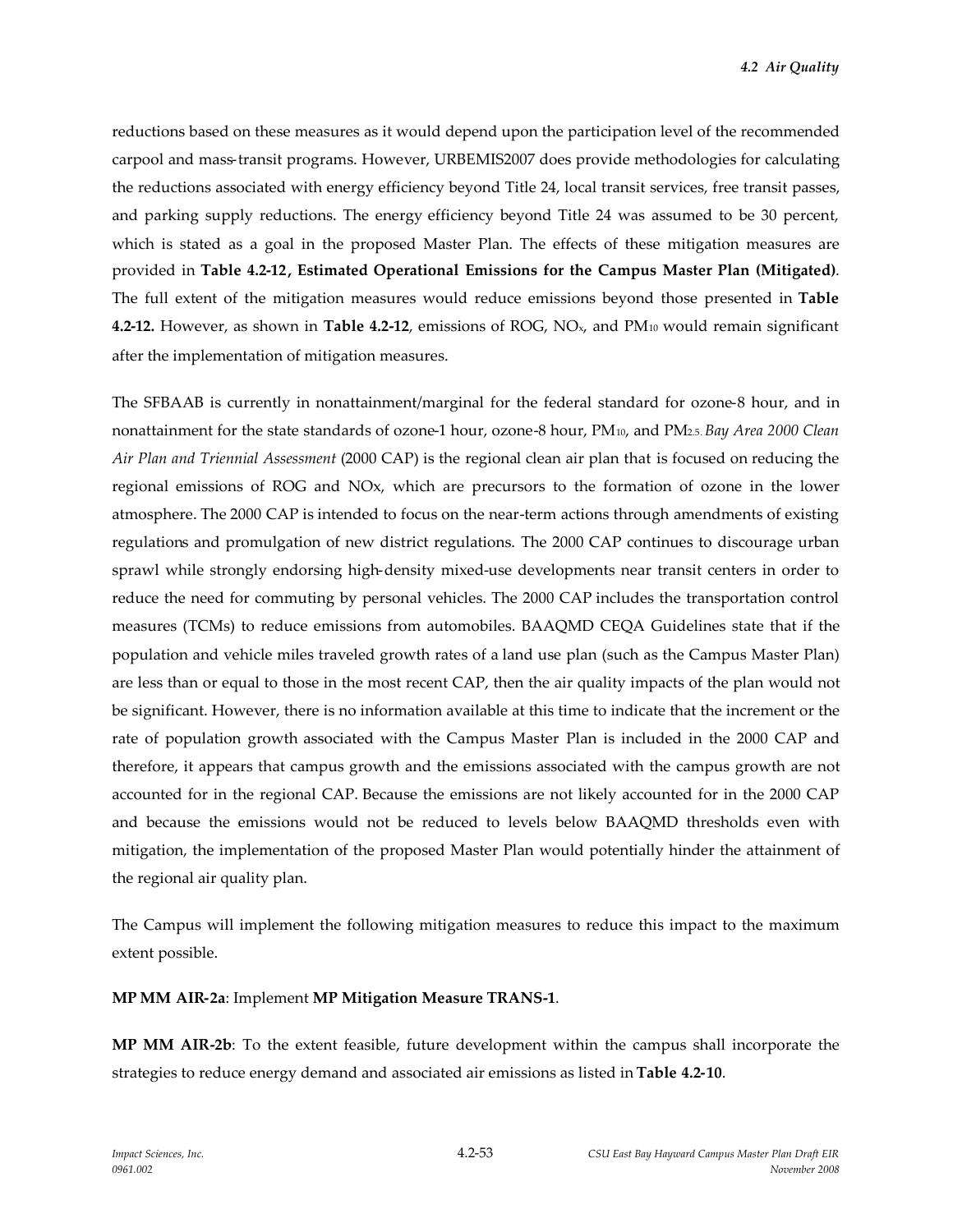**MP MM AIR-2c:** The Campus will work with ABAG to ensure that campus growth is accounted for in the regional population forecasts and with the BAAQMD to ensure that campus growth-related emissions are accounted for in future air quality planning efforts.

**Significance After Mitigation**: The impact would be significant and unavoidable.

|                                   | <b>Emissions in Pounds per Day</b> |                  |         |      |            |                   |
|-----------------------------------|------------------------------------|------------------|---------|------|------------|-------------------|
| <b>Emissions Source</b>           | <b>ROG</b>                         | NOx              | CO      | SOx  | $PM_{10}$  | PM <sub>2.5</sub> |
| Summertime Emissions <sup>1</sup> |                                    |                  |         |      |            |                   |
| <b>Stationary Sources</b>         | 3.98                               | 17.70            | 54.58   | 2.17 | 5.50       | 5.50              |
| Operational (Mobile) Sources      | 62.13                              | 20.18            | 254.68  | 0.68 | 122.11     | 23.09             |
| Area Sources                      | 90.98                              | 26.90            | 21.48   | 0.00 | 0.06       | 0.06              |
| <b>Construction Emissions</b>     | 18.87                              | 65.97            | 54.90   | 0.01 | 6.73       | 3.96              |
| <b>Summertime Emission Totals</b> | 175.966                            | 130.75<br>130.75 | 385.644 | 2.86 | 134.40     | 32.61             |
| <b>BAAQMD</b> Thresholds          | 80                                 | 80               |         |      | 80         |                   |
| Exceeds Threshold?                | <b>YES</b>                         | <b>YES</b>       |         |      | <b>YES</b> |                   |
| Wintertime Emissions <sup>2</sup> |                                    |                  |         |      |            |                   |
| <b>Stationary Sources</b>         | 3.98                               | 17.70            | 54.58   | 2.17 | 5.50       | 5.50              |
| Operational (Mobile) Sources      | 26.35                              | 29.67            | 267.91  | 0.58 | 122.11     | 23.09             |
| Area Sources                      | 90.73                              | 26.86            | 18.39   | 0.00 | 0.05       | 0.05              |
| <b>Construction Emissions</b>     | 18.87                              | 65.97            | 54.90   | 0.01 | 6.73       | 3.96              |
| <b>Wintertime Emission Totals</b> | 139.93                             | 140.20           | 395.78  | 2.76 | 134.39     | 32.60             |
| <b>BAAQMD</b> Thresholds          | 80                                 | 80               |         |      | 80         |                   |
| <b>Exceeds Threshold?</b>         | <b>YES</b>                         | <b>YES</b>       |         |      | <b>YES</b> |                   |

**Table 4.2-12 Estimated Operational Emissions for the Campus Master Plan (Mitigated)**

*Source: Impact Sciences, Inc. Detailed URBEMIS2007 and stationary source emissions calculations are provided in Appendix 4.2. Totals in table may not appear to add exactly due to rounding in the computer model calculations.*

*<sup>1</sup> "Summertime Emissions" are representative of the conditions that may occur during the ozone season (May 1 to October 31).*

*<sup>2</sup> "Wintertime Emissions" are representative of the conditions that may occur during the balance of the year (November 1 to April 30).*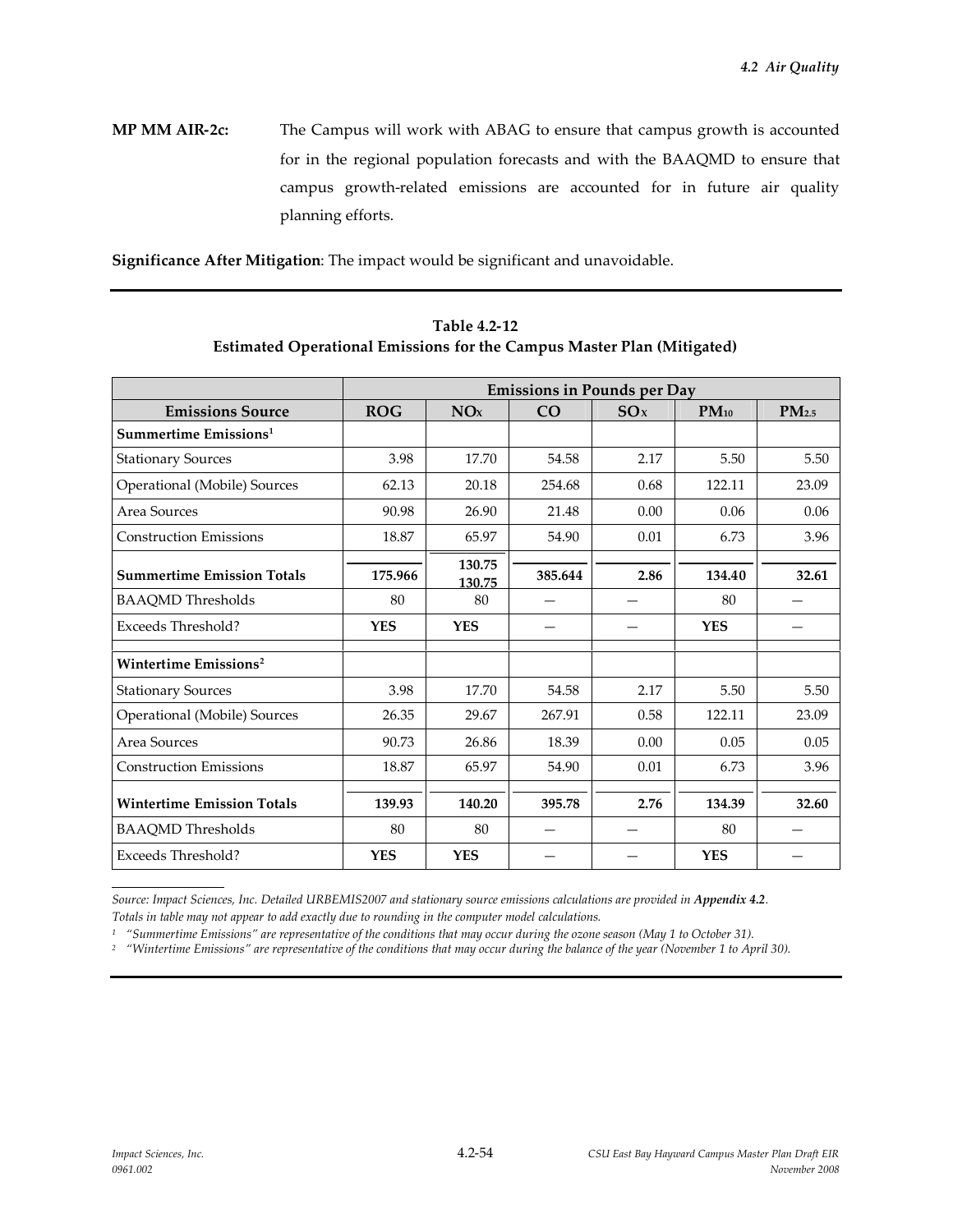# **MP Impact AIR-3: The Proposed Project would increase carbon monoxide concentrations at busy intersections and along congested roadways in the project vicinity but would not expose sensitive receptors to substantial pollution concentrations.**

#### **Level of Significance:** Less than significant

The proposed project was evaluated for its potential to cause high levels of CO due to traffic associated with the development. Motor vehicles are a primary source of pollutants within the project vicinity. Traffic-congested roadways and intersections have the potential to generate localized high levels of CO. Localized areas where ambient concentrations exceed state and/or federal standards are termed CO "hotspots." CO is produced in greatest quantities from vehicle combustion and is usually concentrated at or near ground level because it does not readily disperse into the atmosphere. As a result, potential air quality impacts to sensitive receptors are assessed through an analysis of localized CO concentrations. Areas of vehicle congestion have the potential to create CO hotspots that exceed the state ambient air quality 1-hour standard of 20 ppm or the 8-hour standard of 9.0 ppm. The federal levels are less stringent than the state standards and are based on 1- and 8-hour standards of 35 and 9 ppm, respectively. Thus, an exceedance would occur based on the state standards prior to exceedance of the federal standard.

The proposed project was evaluated to determine if it would cause a CO hotspot utilizing a simplified CALINE4 screening model developed by the Bay Area Air Quality Management District (BAAQMD). The simplified model is intended as a screening analysis that identifies a potential CO hotspot. If a hotspot is identified, the complete CALINE4 model is then utilized to determine precisely the CO concentrations predicted at the intersections in question. This methodology assumes worst-case conditions (i.e., wind direction is parallel to the primary roadway and 90 degrees to the secondary road, wind speed of less than 1 meter per second and extreme atmospheric stability) and provides a screening of maximum, worst-case, CO concentrations.

This methodology is utilized to predict future CO concentrations 0 and 25 feet from the intersections in the study area based on projected traffic volumes from the intersections contained in the traffic study for the proposed project. The intersections were determined in the traffic study to operate at a level of service (LOS) between A through F. Intersections operating at a LOS of E or F are considered have to have the potential to create a CO hotspot (ITS 1997); therefore, for the purposes of this analysis, only intersections estimated to operate at LOS E or F under future cumulative plus project traffic conditions were analyzed.

Maximum future cumulative plus project CO concentrations were calculated for peak hour morning and evening traffic volumes. Background CO concentrations were included in the analysis. The results of these CO concentration calculations are presented in **Table 4.2-13**, **Cumulative (2030) Plus Project CO**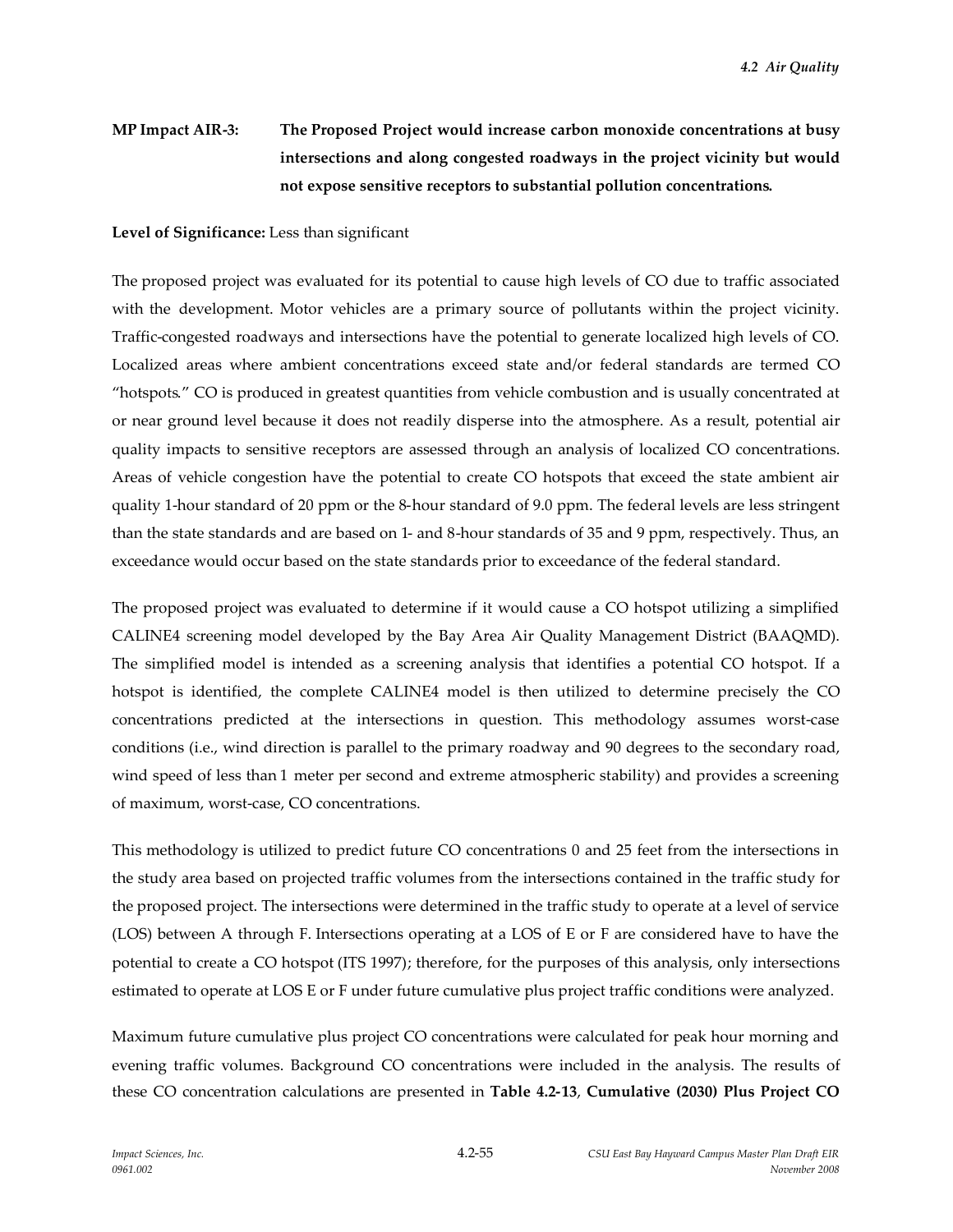**Concentrations-With Third Entrance**, and **Table 4.2-14**, **Cumulative (2030) Plus Project CO Concentrations-Without Third Entrance.** Representative receptors are located 0 and 25 feet from each intersection.

|                                                       |           | 0 Feet                  | 25 Feet   |                     |
|-------------------------------------------------------|-----------|-------------------------|-----------|---------------------|
| Intersection                                          | $1-Hour1$ | $8 -$ Hour <sup>2</sup> | $1-Hour1$ | 8-Hour <sup>2</sup> |
| 2.<br>Carlos Bee Blvd./West Loop Rd.                  | 3.3       | 2.0                     | 3.2       | 2.0                 |
| β.<br>Harder Rd./West Loop Rd.                        | 3.7       | 2.4                     | 3.5       | 2.2                 |
| Foothill Blvd./Mattox Rd./Castro Valley Blvd.<br>6.   | 4.9       | 3.2                     | 4.2       | 2.7                 |
| 7.<br>Foothill Blvd./Grove Way                        | 4.8       | 3.1                     | 4.2       | 2.7                 |
| Foothill Blvd./A St.<br>8.                            | 4.7       | 3.1                     | 4.2       | 2.7                 |
| Foothill Blvd./D St.<br>9.                            | 4.2       | 2.7                     | 3.9       | 2.5                 |
| Foothill Blvd./Mission Blvd./Jackson St./E St.<br>10. | 5.1       | 3.3                     | 4.4       | 2.8                 |
| Mission Blvd./Carlos Bee Blvd./Orchard Ave.<br>12.    | 5.1       | 3.4                     | 4.4       | 2.8                 |
| Mission Blvd./Harder Rd.<br>13.                       | 5.0       | 3.3                     | 4.3       | 2.8                 |
| Mission Blvd./Tennyson Rd.<br>14.                     | 4.8       | 3.1                     | 4.1       | 2.6                 |
| 15. Jackson St./Santa Clara St./Harder Rd.            | 4.7       | 3.0                     | 4.2       | 2.7                 |
| Exceeds state 1-hour standard of 20 ppm?              | NO.       |                         | NO.       |                     |
| Exceeds federal 1-hour standard of 35 ppm?            | NO.       |                         | NO.       |                     |
| Exceeds state 8-hour standard of 9.0 ppm?             |           | <b>NO</b>               |           | NO                  |
| Exceeds federal 8-hour standard of 9 ppm?             |           | NO.                     |           | NO <sub>1</sub>     |

## **Table 4.2-13 Cumulative (2030) Plus Project CO Concentrations With Third Entrance**

*Source: Impact Sciences, Inc.*

*<sup>2</sup> State standard is 9.0 parts per million. Federal standard is 9 parts per million.*

*Emissions calculations are provided in Appendix 4.2.*

*<sup>1</sup> State standard is 20 parts per million. Federal standard is 35 parts per million.*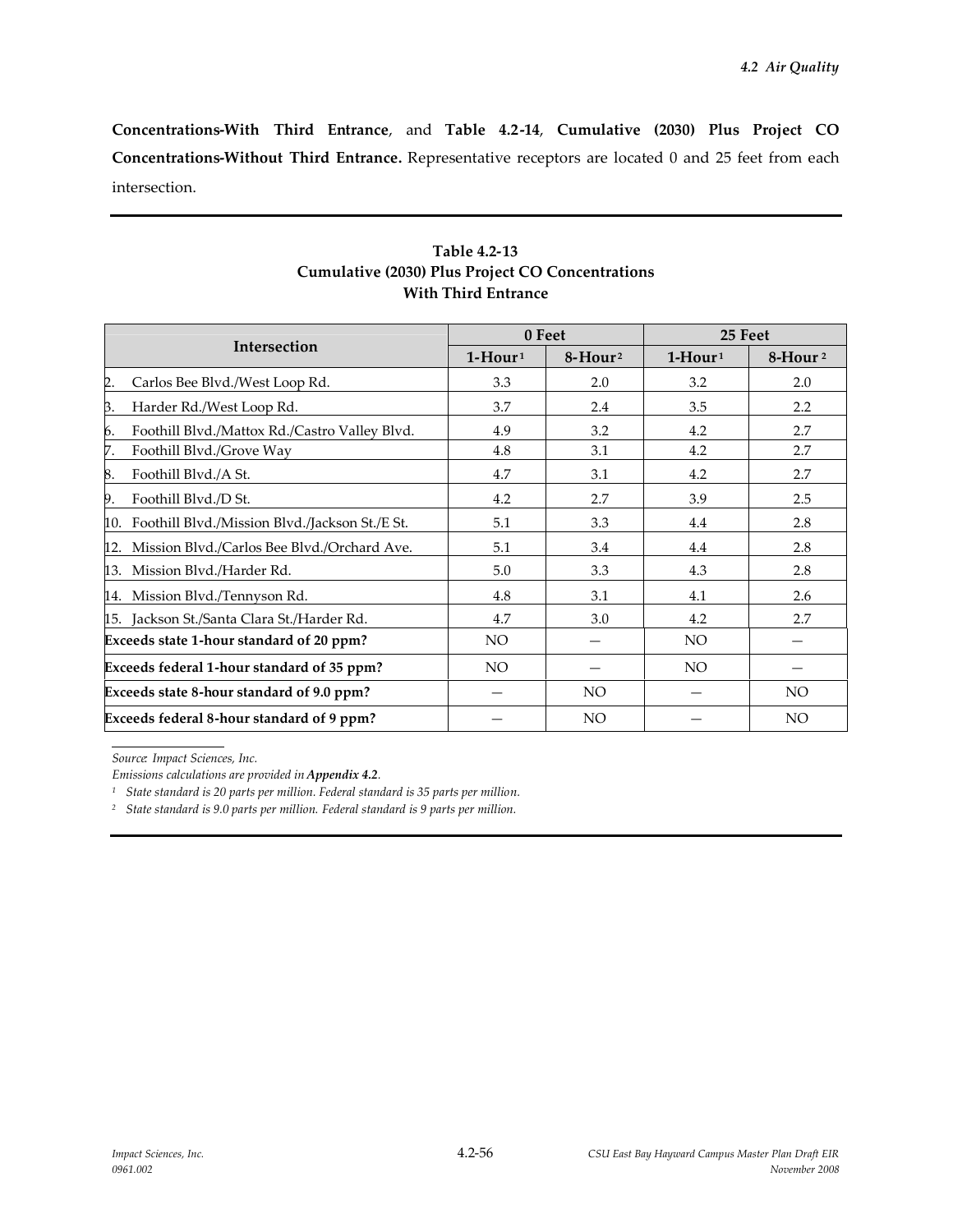|                                                     |                 | 0 Feet                  | 25 Feet                |                     |
|-----------------------------------------------------|-----------------|-------------------------|------------------------|---------------------|
| Intersection                                        | $1-Hour1$       | $8 -$ Hour <sup>2</sup> | $1$ -Hour <sup>1</sup> | 8-Hour <sup>2</sup> |
| Carlos Bee Blvd./Hayward Blvd.<br>1.                | 4.0             | 2.5                     | 3.7                    | 2.3                 |
| 2.<br>Carlos Bee Blvd./West Loop Rd.                | 3.3             | 2.1                     | 3.3                    | 2.0                 |
| Foothill Blvd./Mattox Rd./Castro Valley Blvd.<br>6. | 4.9             | 3.2                     | 4.2                    | 2.7                 |
| Foothill Blvd./Grove Way<br>7.                      | 4.8             | 3.1                     | 4.2                    | 2.7                 |
| 8.<br>Foothill Blvd./A St.                          | 4.7             | 3.1                     | 4.2                    | 2.7                 |
| Foothill Blvd./D St.<br>9.                          | 4.2             | 2.7                     | 3.9                    | 2.5                 |
| 10. Foothill Blvd./Mission Blvd./Jackson St./E St.  | 5.1             | 3.3                     | 4.4                    | 2.8                 |
| Mission Blvd./Carlos Bee Blvd./Orchard Ave.<br>12.  | 5.2             | 3.4                     | 4.4                    | 2.8                 |
| 13. Mission Blvd./Harder Rd.                        | 5.0             | 3.3                     | 4.3                    | 2.8                 |
| 14. Mission Blvd./Tennyson Rd.                      | 4.8             | 4.7                     | 4.1                    | 2.6                 |
| 15. Jackson St./Santa Clara St./Harder Rd.          | 4.7             | 3.0                     | 4.2                    | 2.7                 |
| Exceeds state 1-hour standard of 20 ppm?            | NO.             |                         | NO.                    |                     |
| Exceeds federal 1-hour standard of 35 ppm?          | NO <sub>1</sub> |                         | <b>NO</b>              |                     |
| Exceeds state 8-hour standard of 9.0 ppm?           |                 | NO.                     |                        | NO                  |
| Exceeds federal 8-hour standard of 9 ppm?           |                 | NO.                     |                        | <b>NO</b>           |

### **Table 4.2-14 Cumulative (2030) Plus Project CO Concentrations Without Third Entrance**

*Source: Impact Sciences, Inc.*

*Emissions calculations are provided in Appendix 4.2.*

*<sup>1</sup> State standard is 20 parts per million. Federal standard is 35 parts per million.*

*<sup>2</sup> State standard is 9.0 parts per million. Federal standard is 9 parts per million.*

As shown above, the contribution of traffic from cumulative projects plus the proposed project would not generate CO concentrations that would exceed state CO ambient air quality standards at any of the intersections evaluated. Therefore, the project's impact under this significance criterion would be less than significant and the project would not expose sensitive receptors to a substantial CO concentration.

**Mitigation Measure:** No mitigation is required.

# **MP Impact AIR-4: The Proposed Project would not create objectionable odors affecting a substantial number of people.**

**Level of Significance:** Less than significant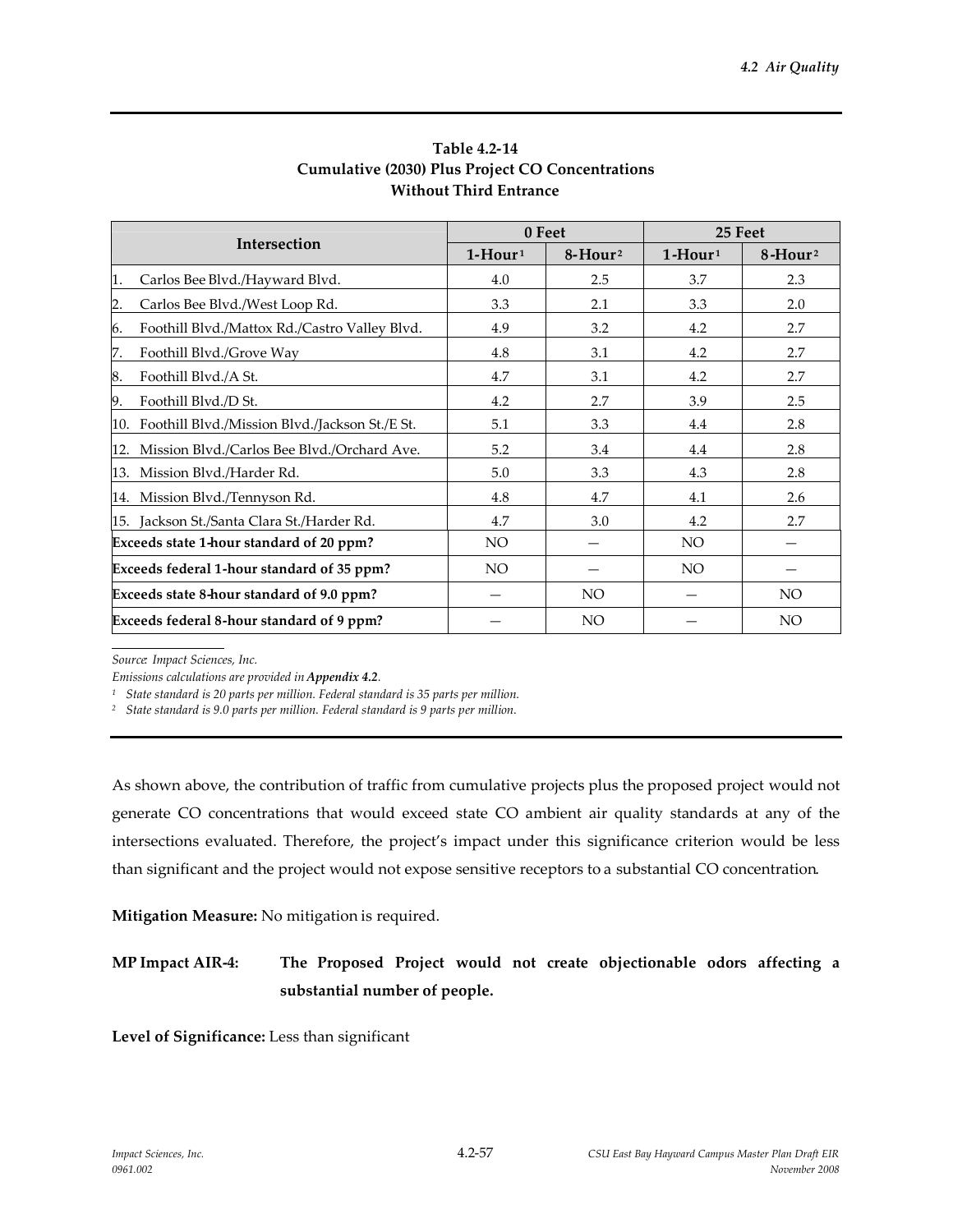The BAAQMD method for determining potential odor impacts involves two steps (BAAQMD 1999, p. 17). The first step is to determine whether the proposed project would result in an odor source and whether receptors are within specified distances from the source. The second step is, if the project would result in an odor source within the specified distances to receptors, conduct a detailed analysis pursuant to *BAAQMD CEQA Guidelines*. The guidelines include the following of the types of facilities, presented in **Table 4.2-15, Odor Source Screening Distances**, known to emit objectionable odors and the screening distances from the odor source:

| <b>Type of Operation</b>                            | <b>Project Screening Distance</b> |
|-----------------------------------------------------|-----------------------------------|
| Wastewater Treatment Plan                           | 1 mile                            |
| Sanitary Landfill                                   | 1 mile                            |
| <b>Transfer Station</b>                             | 1 mile                            |
| Composting Facility                                 | 1 mile                            |
| Petroleum Refinery                                  | 2 miles                           |
| Asphalt Batch Plant                                 | 1 mile                            |
| Chemical Manufacturing                              | 1 mile                            |
| Fiberglass Manufacturing                            | 1 mile                            |
| Painting/Coating Operations (e.g., auto body shops) | 1 mile                            |
| Rendering Plant                                     | 1 mile                            |
| Coffee Roaster                                      | 1 mile                            |

### **Table 4.2-15 Odor Source Screening Distances**

*Source: Bay Area Air Quality Management District, CEQA Guidelines.*

None of the facilities that would be constructed on the campus under the proposed Master Plan are amongst those listed in the table above and none of the facilities would involve sources of objectionable odors. Odors could potentially be generated during short-term architectural coating activities. Architectural coatings contain VOCs that may include odiferous compounds. However, any architectural coatings used in buildings constructed on the campus under the proposed Master Pan would be required to comply with the low-VOC requirements of BAAQMD Regulation 8, Rule 3 (Architectural Coatings). This rule limits the quantity of VOCs contained in architectural coatings sold, used, or manufactured within the district. Compliance with Regulation 8, Rule 3, would minimize any odor impacts from architectural coating operations. In addition, any odors associated with architectural coatings would cease following completion of the building project, except for minor periodic maintenance painting. Therefore, the project's impact with respect to odors would be considered less than significant.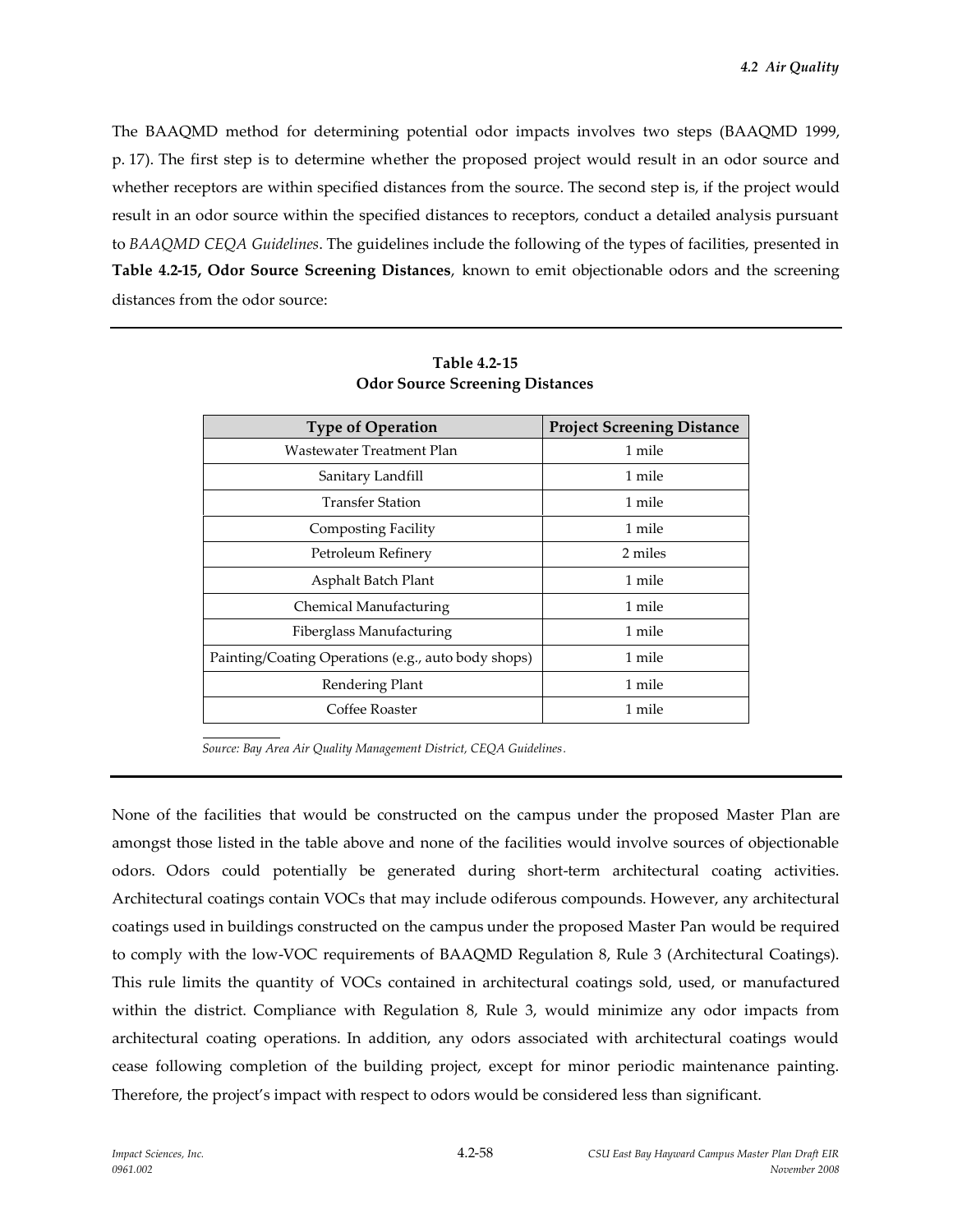The land uses surrounding the project site include residential units and recreational open space. These uses are not anticipated to constitute a significant odor source. Therefore, residents of the proposed project would not be exposed to objectionable odors from adjacent land uses and the impact with respect to this criterion would be less than significant.

Therefore, the proposed project would not create objectionable odors affecting a substantial number of people, and would be less than significant under this significance criterion.

**Mitigation Measure:** No mitigation is required.

### **MP Impact AIR-5: The Proposed Project could expose individuals to toxic air contaminants.**

**Level of Significance:** Potentially significant

Sources of toxic air contaminants (TACs) around and within the campus include diesel buses and trucks, laboratory emissions, central plant generators and boilers, water heaters/boilers in individual buildings, and emergency generators.

CARB is required by state law to identify and control toxic air contaminants and has prepared a stationary source air toxics emissions inventory. The inventory identifies air toxics emissions from sources in each California air district and, where feasible, quantifies these emissions based on information reported through the Air Toxics Hot Spots Program (Air Toxics Hot Spots Information and Assessment Act, AB 2588, Connelly as amended by SB 1731, Calderon). Air toxics monitoring stations are located throughout California. These stations, maintained either by CARB or the local APCD, monitor and record existing levels of various organic gases and metals in the air. There are a number of stations throughout the Bay Area that monitor toxic air contaminants.

The BAAQMD is responsible for administering federal and state regulations related to TACs. In compliance with federal law, BAAQMD Regulation 11, Hazardous Pollutants, implements federal national emissions standards for hazardous air pollutants (NESHAPs) and maximum achievable control technology (MACT) requirements through the federal operating permit program.

Regulation 2, Rule 5: New Source Review of Toxic Air Contaminants replaced the District's Risk Management guidelines on July 1, 2005. This rule provides preconstruction review for potential health impacts from new and modified sources of toxic air contaminants. Toxic emissions are estimated for all sources within a proposed project; if emissions from a proposed project exceed the trigger levels, a Health Risk Screening Analysis (HRSA) is required to determine project risk and risk from each source.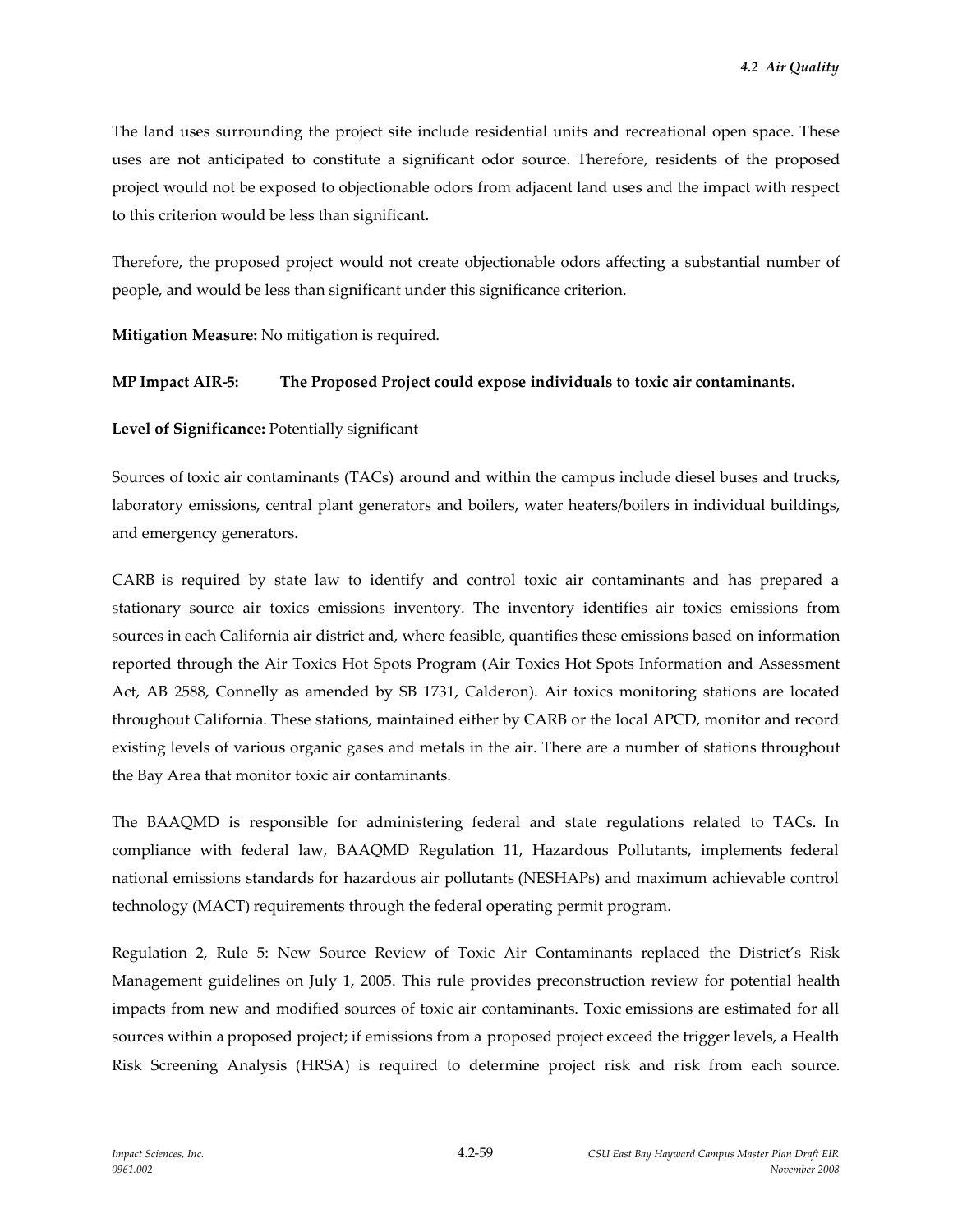BAAQMD guidelines for performing a HRSA conform to the Health Risk Assessment Guidelines established by OEHHA for use in the Air Toxics Hot Spots Program

The BAAQMD will grant a permit for a new or modified stationary sources if the sources meet either of the following impact criteria (1) the estimated incremental cancer risk from the project is less than 1 in one million; or (2) the estimated incremental risk is less than 10 in one million, and the toxics best available control technology (TBACT), which are standards to reduce TAC emissions, will be implemented. Therefore, compliance with BAAQMD permit requirements for stationary sources of TACs would ensure that the impact would not be significant. The following mitigation measure would be implemented to address this potentially significant impact.

**MP MM AIR-5**: Prior to issuance of any permit for installation of boilers, chillers, and/or cooling towers within the CSU Hayward Campus, Campus officials shall work with the BAAQMD to ensure that environmental review of projects that will result in new TACs (e.g., installation of boilers, chillers, and/or cooling towers, laboratories) is closely coordinated with the BAAQMD's permitting process. The analysis of TACs from these new sources shall be conducted in accordance with the *BAAQMD CEQA Guidelines* and appropriate and feasible mitigation measures shall be developed as necessary to ensure that impacts are reduced to a less-thansignificant level. In the event the cancer risk exceeds 10 in one million, BAAQMD will require implementation of measures that would reduce this risk to less than significant. Mitigation measures that could be incorporated into future projects include, but are not limited to, the establishment of buffer zones, the installation of control devices on equipment, and changes to operational practices.

**Significance After Mitigation**: Less than significant

**MP Impact AIR-6: The Proposed Project would result in a cumulatively considerable net increase of criteria pollutants for which the project region is in nonattainment under an applicable federal or state ambient air quality standard.**

#### **Level of Significance:** Significant

According to the *BAAQMD CEQA Guidelines*, any project that would individually have a significant air quality impact would also have a significant cumulative air quality impact. As discussed in **MP Impact AIR-2**, emissions associated with operation of the proposed project would exceed the BAAQMD-recommended operational threshold of significance for ROG and PM<sup>10</sup> even after mitigation and the impact would be significant and unavoidable. Therefore, the project would have an individually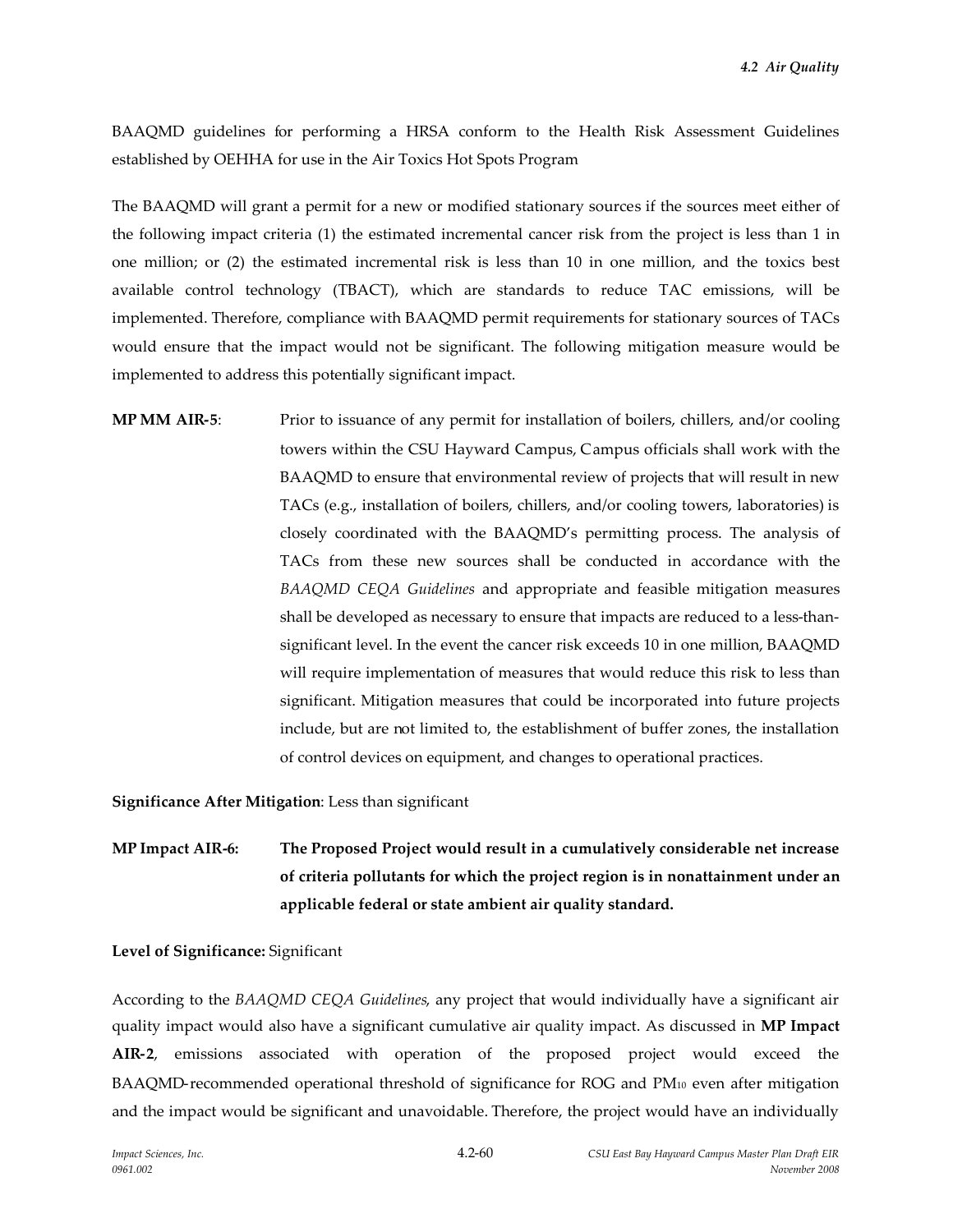significant air quality impact. As a result, the proposed project would result in a cumulatively considerable net increase of criteria pollutants for which the project region is in nonattainment. This impact would be significant.

### **MP MM AIR-6:** Implement **Mitigation Measures AIR-1**, **AIR-2a**, and **AIR-2b**.

**Significance after Mitigation:** For reasons presented in **MP Impact AIR-2**, the emissions of criteria pollutants would still exceed the thresholds and therefore this impact would remain significant and unavoidable.

# **MP Impact AIR-7: Although the Proposed Project would result in greenhouse gas emissions, its contribution to the significant cumulative impact associated with greenhouse gas emissions would not be cumulatively considerable.**

### **Level of Significance:** Less than significant

The proposed project would generate GHG emissions, which would contribute to potential cumulative impacts of GHG emissions on the global climate. Although, at the time of this analysis, no quantitative GHG threshold exists for evaluation of a project's impact on global climate, the BAAQMD recommends quantification of operational GHG emissions.<sup>9</sup> Therefore, operational emissions of GHG were estimated. Construction GHG emissions were also estimated because it is anticipated that some amount of construction activity would occur on the campus almost continuously between 2009 and 2030. The GHG emissions associated with construction and operational area and mobile sources were primarily estimated using URBEMIS2007. URBEMIS2007 provides estimates of  $CO<sub>2</sub>$  emissions for area sources, including natural gas combustion and landscape maintenance. URBEMIS2007 also provides an estimate of CO<sup>2</sup> emissions from vehicle emissions associated with travel to and from the proposed project site. The emissions of CO2, the primary greenhouse gas associated with mobile and area sources estimated using URBEMIS2007 were adjusted to convert  $CO<sub>2</sub>$  emissions to GHG emissions on a carbon dioxide equivalent (CO2E) basis:

 Construction diesel trucks and equipment: The CO<sup>2</sup> emissions associated with off-road and on-road equipment were multiplied by a factor based on the assumption that  $CO<sub>2</sub>$  represents approximately 99.4 and 99.0 percent, respectively, of the CO2E emissions. These assumptions were derived from the California Climate Action Registry (CCAR 2008) and the California Energy Commission (CEC 2002).

<sup>9</sup> Personal communication between Greg Tholen, Senior Environmental Planner, BAAQMD and George Lu, Impact Sciences Inc.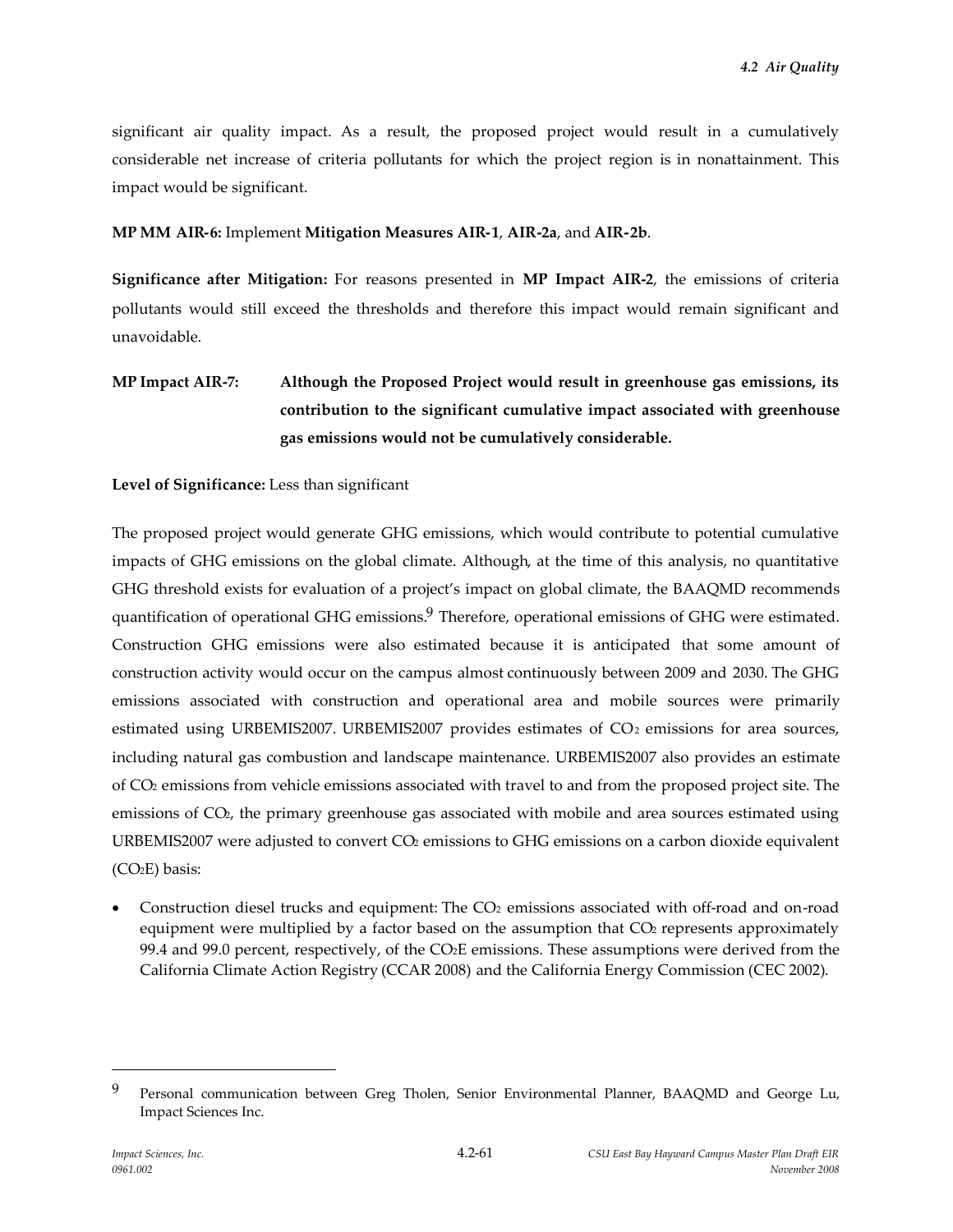- Motor vehicles: The annual CO<sub>2</sub> emissions associated with motor vehicle trips were multiplied by a factor based on the assumption that CO<sub>2</sub> represents 95 percent of the (CO<sub>2</sub>E) emissions associated with passenger vehicles, which account for most of the project-related trips (US EPA 2005).
- Area sources (natural gas combustion): The  $CO<sub>2</sub>$  emissions from natural gas consumption for water and space heating were adjusted based on emission factors for  $CO<sub>2</sub>$ , CH<sub>4</sub>, and N<sub>2</sub>O for natural gas combustion from the US EPA's *Compilation of Air Pollutant Emission Factors* (US EPA 1998) and the global warming potential for each GHG.

The project would also result in indirect GHG emissions from various offsite sources. These include emissions due to the electricity demand, water demand, wastewater generation, and solid waste generation of the proposed project. Emission factors for GHGs due to electrical demand from the project's land uses were obtained from the CCAR *General Reporting Protocol*. This emission factor takes into account the current mix of energy sources used to generate electricity in the State and the relative carbon intensities of these sources, and includes natural gas, coal, nuclear, large hydroelectric, and other renewable sources of energy. The estimated annual electrical demand at Master Plan buildout was obtained from the campus.

In addition to electrical demand, the project would also result in indirect GHG emissions due to water demand, wastewater treatment, and solid waste generation. GHG emissions from water demand are due to the electricity needed to convey, treat, and distribute potable water. GHG emissions from wastewater are due to the electricity needed to treat wastewater and the treatment process itself, which primarily releases CH<sup>4</sup> into the atmosphere. GHG emissions from solid waste generation are due to the decomposition of organic material, which releases CH<sup>4</sup> into the atmosphere. The annual electrical demand factor for water was obtained from the California Energy Commission (CEC 2006). GHG emission factors for wastewater treatment were obtained from the US EPA (US EPA 1998). While solid waste generation would result in GHG emissions, the magnitude of these emissions were not quantified due to insufficient data on solid waste generation rates. The proposed project incorporates specific solid waste measures that would result in 75 to 100 percent diversion of solid waste thereby reducing the level of associated GHG emissions. Therefore, GHG emissions from solid waste generation would tend to account for a small fraction of the total GHG emissions when compared to the other sources previously described and would not substantially affect any impact determinations.

A detailed summary of the greenhouse gas emissions associated with the proposed construction and operational sources is included in **Appendix 4.2**. **Table 4.2-16, Estimated Construction Greenhouse Gas Emissions** and **Table 4.2-17**, **Estimated Net Operational Greenhouse Gas Emissions**, shows the construction and annual greenhouse gas emissions associated with the proposed project. As discussed for the operational emissions, the Campus Master Plan identifies mitigation measure that would reduce emissions associated with energy demand and transportation. Additionally, the Campus Master Plan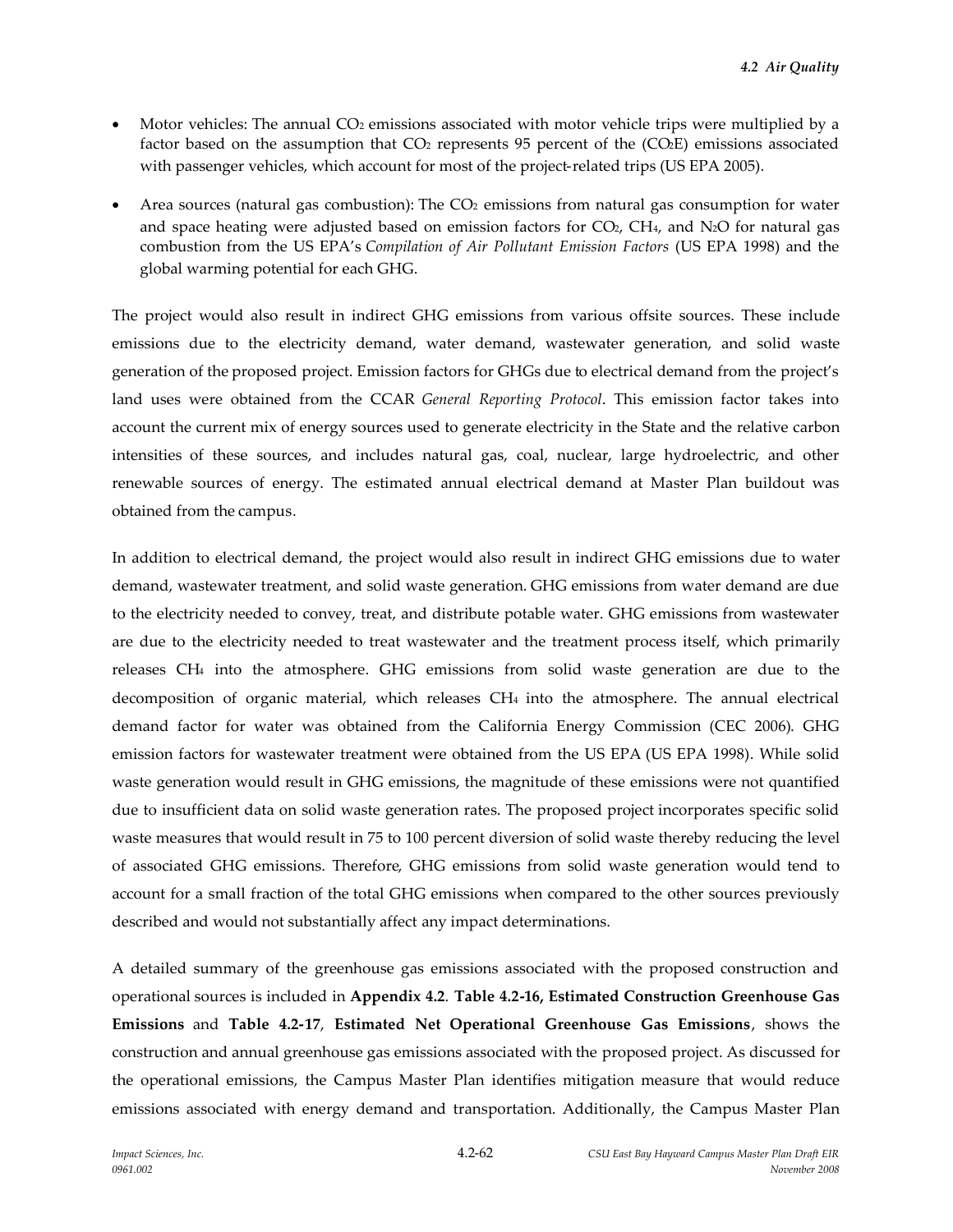incorporates specific water conservation measures that would result in 35 percent less water consumption for the entire campus at buildout. While it is not possible to quantify the full extent of the emission reduction associated with all of the mitigation measures identified in the Campus Master Plan, the same quantification methodologies used to estimate some of the operational emission reductions are used to estimate some of the GHG emission reductions, including water conservation reductions. These reductions are quantified and presented in **Table 4.2-17**. "Business as usual" emissions are also presented in **Table 4.2-17**, which represents the unmitigated GHG emissions associated with the proposed project if mitigation measures and other GHG reducing strategies are not implemented.

|                          | <b>GHG</b> Emissions                     |
|--------------------------|------------------------------------------|
| <b>Construction Year</b> | (Metric Tons CO <sub>2</sub> E Per Year) |
| 2009                     | 287.80                                   |
| 2010                     | 879.40                                   |
| 2011                     | 1,001.34                                 |
| 2012                     | 1,005.24                                 |
| 2013                     | 1,005.29                                 |
| 2014                     | 1,005.34                                 |
| 2015                     | 1,005.38                                 |
| 2016                     | 1,005.40                                 |
| 2017                     | 1,001.57                                 |
| 2018                     | 1,005.44                                 |
| 2019                     | 1,005.45                                 |
| 2020                     | 1,009.32                                 |
| 2021                     | 1,005.53                                 |
| 2022                     | 1,001.68                                 |
| 2023                     | 1,001.68                                 |
| 2024                     | 1,009.38                                 |
| 2025                     | 1,005.53                                 |
| 2026                     | 1,005.59                                 |
| 2027                     | 1,005.59                                 |
| 2028                     | 714.05                                   |
| 2029                     | 716.79                                   |
| 2030                     | 354.66                                   |

**Table 4.2-16 Estimated Construction Greenhouse Gas Emissions**

*Source: Impact Sciences, Inc. Emissions calculations are provided in Appendix 4.2.*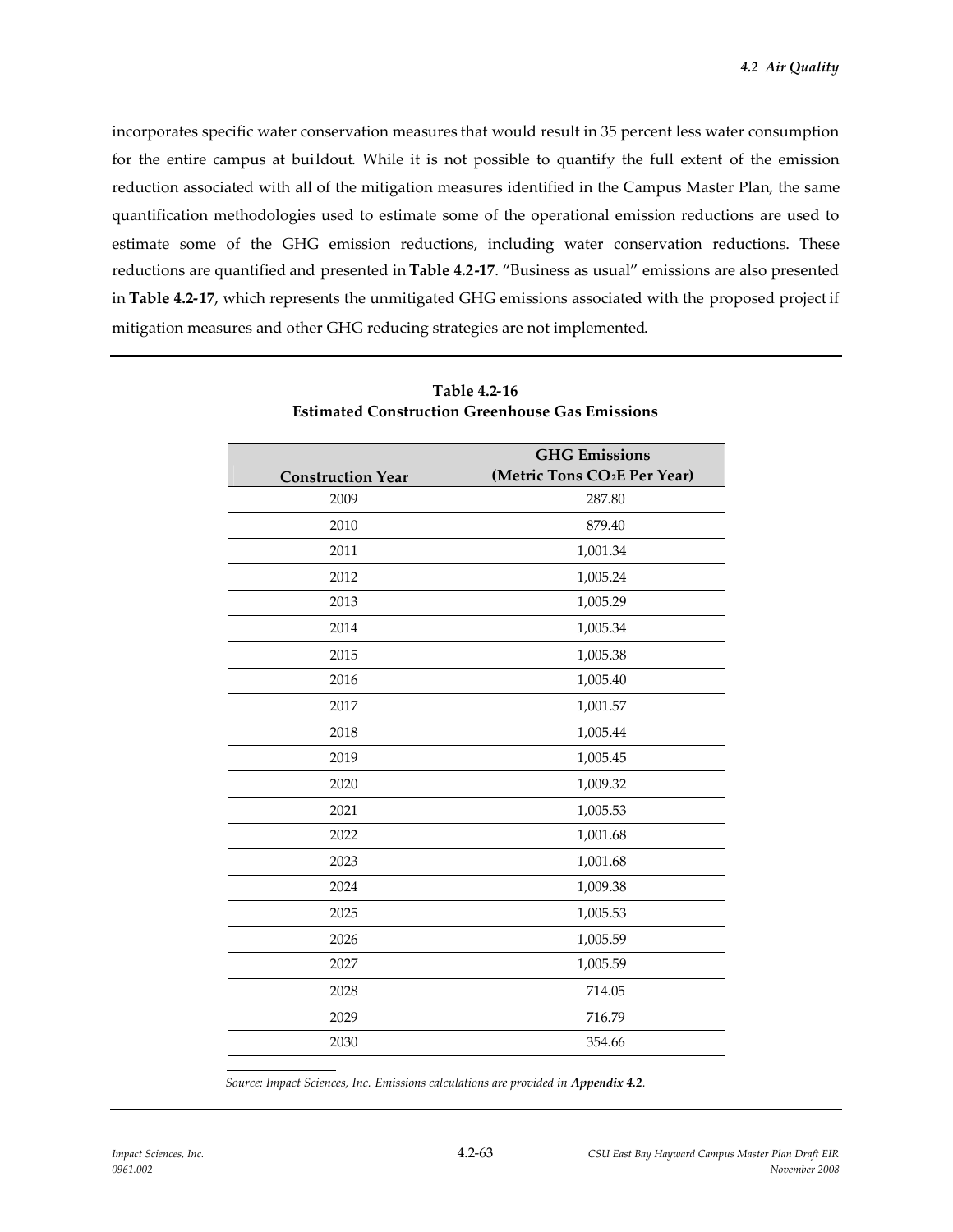|                                 | GHG Emissions (Metric Tons CO2E Per Year) | Percent   |           |
|---------------------------------|-------------------------------------------|-----------|-----------|
| <b>Emissions Source</b>         | Unmitigated                               | Mitigated | Reduction |
|                                 | ("Business as usual")                     |           |           |
| Area Sources                    | 8,605                                     | 6,024     | $30\%$    |
| Mobile Sources                  | 23,034                                    | 11,389    | 51%       |
| <b>Electricity Demand</b>       | 5,645                                     | 3,952     | 30%       |
| Water Supply                    | 790                                       | 397       | 50%       |
| Wastewater Treatment            | 304                                       | 179       | 41%       |
| <b>Stationary Sources</b>       | 14,325                                    | 14,325    | $0\%$     |
| <b>Maximum Annual Emissions</b> | 52,703                                    | 36,266    | 31%       |

**Table 4.2-17 Estimated Net Operational Greenhouse Gas Emissions**

*Source: Impact Sciences, Inc. Emissions calculations are provided in Appendix 4.2.*

As discussed above, to date, no quantitative emission thresholds or similar criteria have been established to evaluate the cumulative impact of a single project on global climate. In the absence of quantitative emissions thresholds, consistency with adopted programs and policies is used by many jurisdictions to evaluate the significance of cumulative impacts. The project's consistency with the implementing programs and regulations to achieve the statewide GHG emission reduction goals established under Executive Order S-3-05 and AB 32 were used to evaluate the significance of the proposed project's impact with respect to cumulative GHG emissions. Towards this end, the sustainable strategies practices included in the Campus Master Plan are evaluated relative to pertinent measures included in CARB's Proposed Scoping Plan for the state's compliance with AB 32.

**Table 4.2-18, Consistency of Campus Sustainable Strategies with AB 32 Proposed Scoping Measures,** lists all pertinent measures included in CARB's Proposed Scoping Plan for the state's compliance with AB 32, and presents the goals, strategies, targets, project design features, and mitigation measures in this EIR that comply with the Proposed Scoping Plan measures.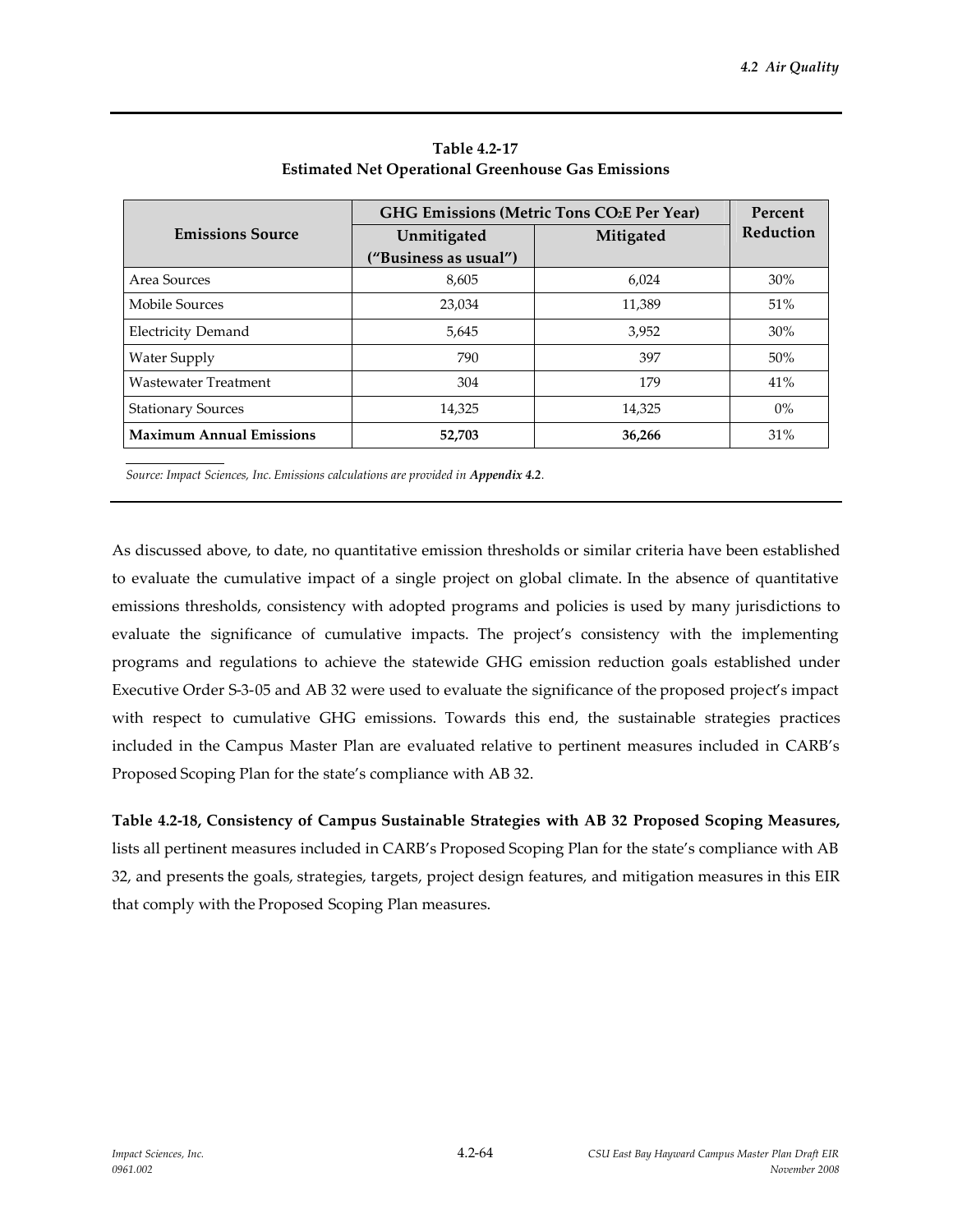## **Table 4.2-18 Consistency of Campus Sustainable Strategies with AB 32 Proposed Scoping Plan Measures**

| <b>Scoping Plan Measure</b>                                                        | MP Policy/Project Feature/Mitigation Measure                                                         |
|------------------------------------------------------------------------------------|------------------------------------------------------------------------------------------------------|
| SPM-1: California Cap-and-Trade<br>Program linked to Western Climate<br>Initiative | Not applicable                                                                                       |
|                                                                                    |                                                                                                      |
| SPM-2: California Light-Duty Vehicle<br>GHG Standards                              | Not applicable                                                                                       |
| <b>SPM-3: Energy Efficiency</b>                                                    | <b>Energy Goals:</b>                                                                                 |
|                                                                                    | Achieve a sustainable energy balance that is resilient, efficient, and<br>leads to carbon neutrality |
|                                                                                    | <b>Energy Strategies:</b>                                                                            |
|                                                                                    | 1. Existing Building Retrofits and Re-commissioning                                                  |
|                                                                                    | 2. Energy Load Reduction (orientation, thermal massing)                                              |
|                                                                                    | 3. Passive Energy Efficiency Strategies (bio-climatic design approach)                               |
|                                                                                    | 4. Active Energy Efficiency Strategies (radiant systems, under floor<br>air distribution)            |
|                                                                                    | 5. Recover Energy (heat pipe, heat wheel)                                                            |
|                                                                                    | 6. Renewable Energy Generation (PVs, wind, fuel cell)                                                |
|                                                                                    | 7. Offsetting                                                                                        |
|                                                                                    | <b>Energy Targets:</b>                                                                               |
|                                                                                    | Achieve 30% energy savings in existing buildings                                                     |
|                                                                                    | Achieve 50% energy savings in new buildings                                                          |
|                                                                                    | <b>Carbon Goals:</b>                                                                                 |
|                                                                                    | Achieve operational carbon neutrality                                                                |
|                                                                                    | <b>Carbon Strategies:</b>                                                                            |
|                                                                                    | 1. Right-size buildings                                                                              |
|                                                                                    | 2. Reduce movement                                                                                   |
|                                                                                    | 3. Minimize energy use                                                                               |
|                                                                                    | 4. Maximize use of renewables                                                                        |
|                                                                                    | <b>Carbon Targets:</b>                                                                               |
|                                                                                    | Achieve a 60% carbon emissions reduction through operational,<br>policy and design strategies        |
|                                                                                    | Pursue off-site regenerative and credit programs to off-set the<br>balance of emissions              |
|                                                                                    | Mitigation Measure AIR-2b to minimize operational emissions.                                         |
| <b>SPM-4:</b> Renewables Portfolio Standard                                        | Not applicable                                                                                       |
| SPM-5: Low Carbon Fuel Standard                                                    | Not applicable                                                                                       |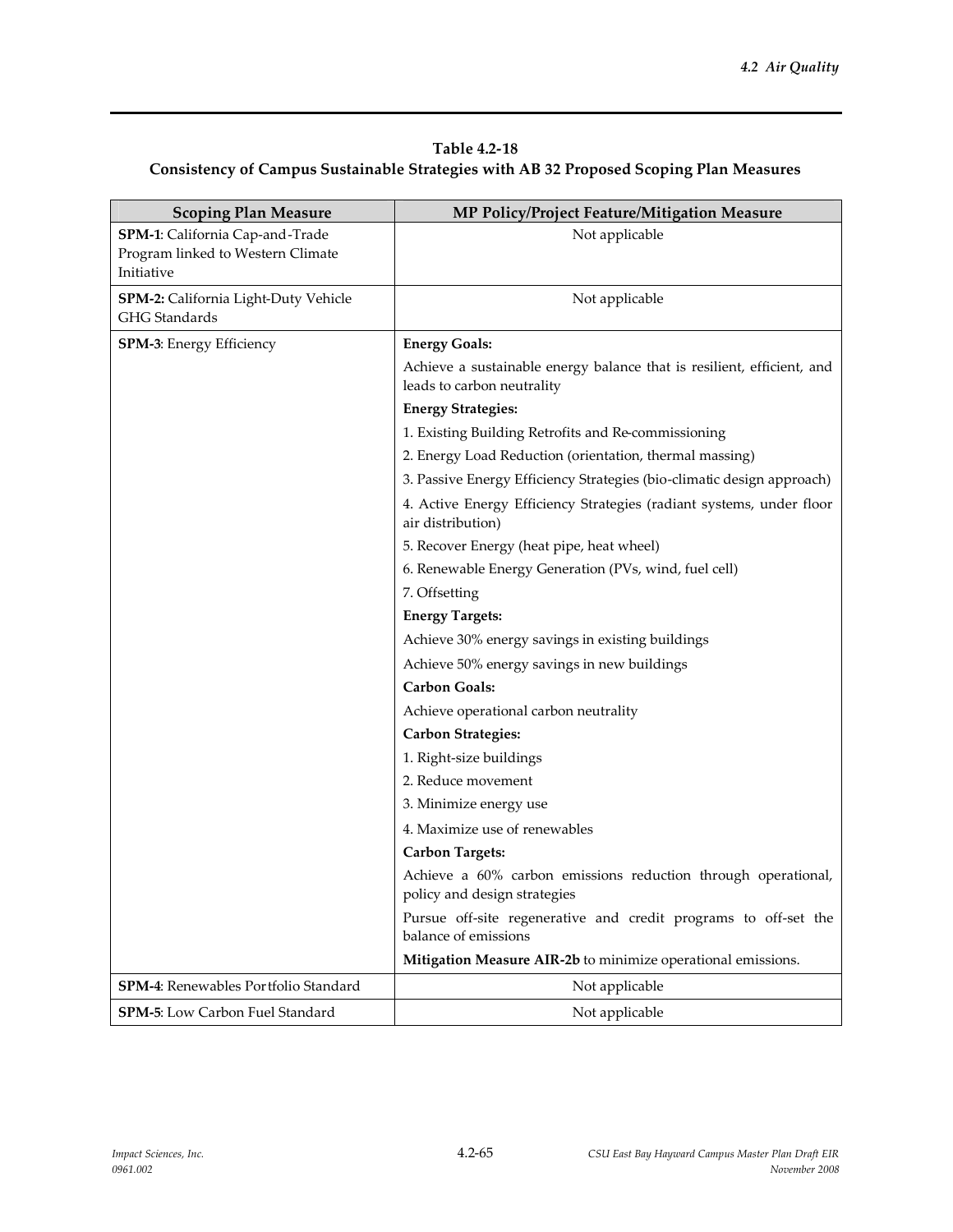| <b>Scoping Plan Measure</b>            | MP Policy/Project Feature/Mitigation Measure                                                                                                                                                                                     |
|----------------------------------------|----------------------------------------------------------------------------------------------------------------------------------------------------------------------------------------------------------------------------------|
| SPM-6: Regional Transportation-Related | <b>Transportation Goals:</b>                                                                                                                                                                                                     |
| <b>Greenhouse Gas Targets</b>          | Create a campus community utilizing alternate modes<br>of<br>transportation and with a larger on-campus population to help<br>achieve carbon neutrality.                                                                         |
|                                        | <b>Transportation Strategies:</b>                                                                                                                                                                                                |
|                                        | 1. Provide highly accessible, frequent bus and shuttle transit                                                                                                                                                                   |
|                                        | 2. Promote transit use through incentives                                                                                                                                                                                        |
|                                        | 3. Discourage auto use by residents and commuters                                                                                                                                                                                |
|                                        | <b>Transportation Targets:</b>                                                                                                                                                                                                   |
|                                        | Reduce drive alone rates for commuters from 79% to 64% and<br>increase carpooling rates from 4% to 8%                                                                                                                            |
|                                        | Increate transit ridership from 16% to 29%                                                                                                                                                                                       |
|                                        | Reduce future parking supply from 0.49 per FTE to 0.37 per FTE                                                                                                                                                                   |
|                                        | Land Use and Site Development Goals:                                                                                                                                                                                             |
|                                        | Create a robust learning community that creates many opportunities<br>for interaction. Keep the campus compact and walkable with<br>abundant usable open space. Develop at adequate densities to ensure<br>long term flexibility |
|                                        | Land Use and Site Development Strategies:                                                                                                                                                                                        |
|                                        | 1. Develop academic uses within a walkable core area                                                                                                                                                                             |
|                                        | 2. Locate residential neighborhoods in close proximity                                                                                                                                                                           |
|                                        | 3. Locate parking on periphery                                                                                                                                                                                                   |
|                                        | 4. Provide generous and well furnished open spaces                                                                                                                                                                               |
|                                        | Land Use and Site Development Targets:                                                                                                                                                                                           |
|                                        | 5,000 student resident beds                                                                                                                                                                                                      |
|                                        | Provide appropriate balance of built and open space                                                                                                                                                                              |
|                                        | Provide convenient access to transit stops                                                                                                                                                                                       |
|                                        | Mitigation Measure AIR-2a to minimize transportation emissions                                                                                                                                                                   |
| SPM-7: Vehicle Efficiency Measures     | Not applicable                                                                                                                                                                                                                   |
| <b>SPM-8:</b> Goods Movement           | Not applicable                                                                                                                                                                                                                   |
| SPM-9: Million Solar Roofs Program     | <b>Energy Goals:</b>                                                                                                                                                                                                             |
|                                        | Achieve a sustainable energy balance that is resilient, efficient, and<br>leads to carbon neutrality                                                                                                                             |
|                                        | <b>Energy Strategies:</b>                                                                                                                                                                                                        |
|                                        | 6. Renewable Energy Generation (PVs, wind, fuel cell)                                                                                                                                                                            |
|                                        | <b>Energy Targets:</b>                                                                                                                                                                                                           |
|                                        | Achieve 30% energy savings in existing buildings                                                                                                                                                                                 |
|                                        | Achieve 50% energy savings in new buildings                                                                                                                                                                                      |
| SPM-10: Heavy/Medium-Duty Vehicles     | Not applicable                                                                                                                                                                                                                   |
| SPM-11: Industrial Emissions           | Not applicable                                                                                                                                                                                                                   |
| SPM-12: High Speed Rail                | Not applicable                                                                                                                                                                                                                   |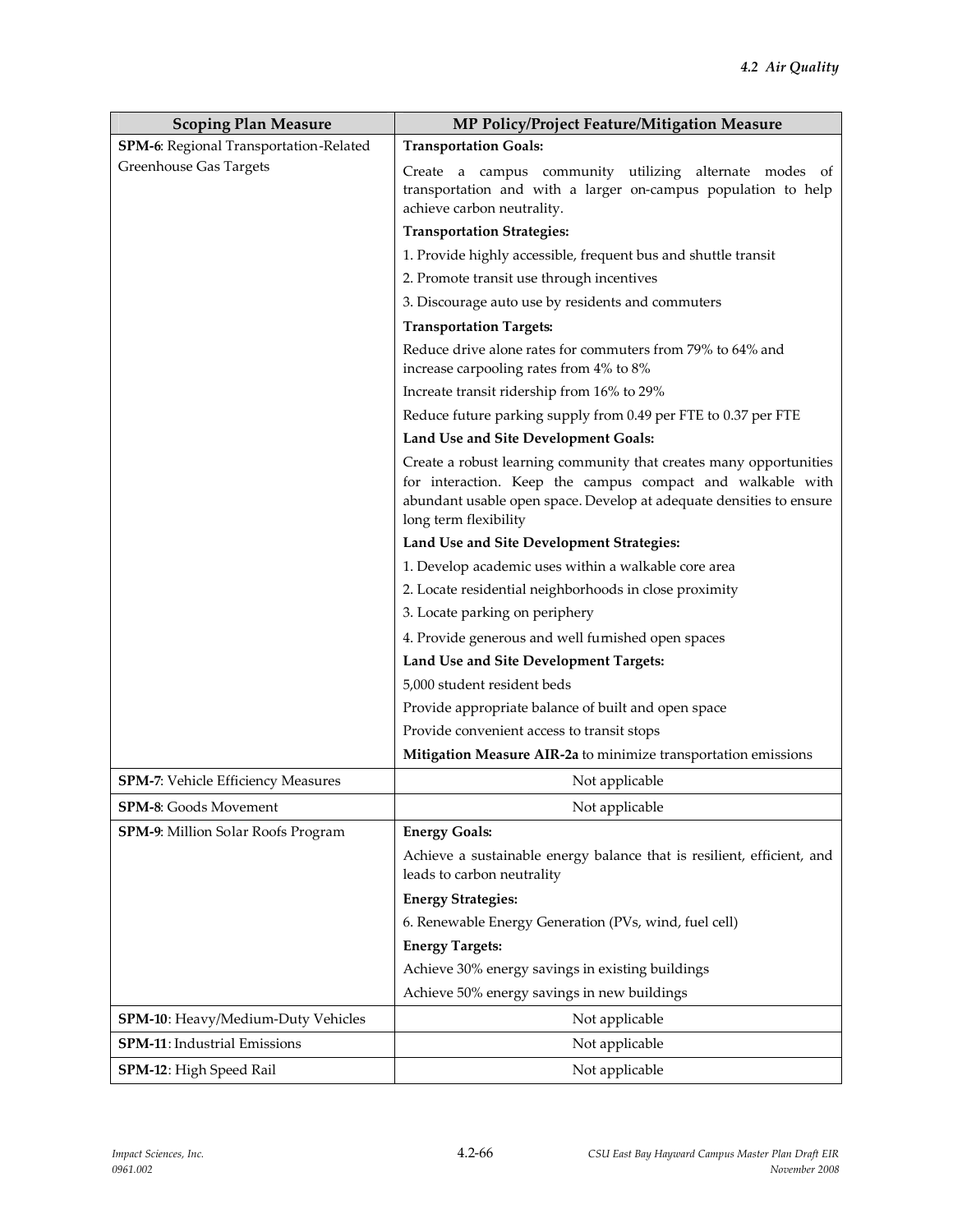| <b>Scoping Plan Measure</b>            | MP Policy/Project Feature/Mitigation Measure                                                                                      |
|----------------------------------------|-----------------------------------------------------------------------------------------------------------------------------------|
| <b>SPM-13:</b> Green Building Strategy | <b>Energy Goals:</b>                                                                                                              |
|                                        | Achieve a sustainable energy balance that is resilient, efficient, and<br>leads to carbon neutrality.                             |
|                                        | <b>Energy Strategies:</b>                                                                                                         |
|                                        | 1. Existing Building Retrofits and Re-commissioning                                                                               |
|                                        | 2. Energy Load Reduction (orientation, thermal massing)                                                                           |
|                                        | 3. Passive Energy Efficiency Strategies (bio-climatic design approach)                                                            |
|                                        | 4. Active Energy Efficiency Strategies (radiant systems, under floor<br>air distribution)                                         |
|                                        | 5. Recover Energy (heat pipe, heat wheel)                                                                                         |
|                                        | 6. Renewable Energy Generation (PVs, wind, fuel cell)                                                                             |
|                                        | 7. Offsetting                                                                                                                     |
|                                        | <b>Energy Targets:</b>                                                                                                            |
|                                        | Achieve 30% energy savings in existing buildings                                                                                  |
|                                        | Achieve 50% energy savings in new buildings                                                                                       |
|                                        | <b>Carbon Goals:</b>                                                                                                              |
|                                        | Achieve operational carbon neutrality                                                                                             |
|                                        | <b>Carbon Strategies:</b>                                                                                                         |
|                                        | 1. Right-size buildings                                                                                                           |
|                                        | 2. Reduce movement                                                                                                                |
|                                        | 3. Minimize energy use                                                                                                            |
|                                        | 4. Maximize use of renewables                                                                                                     |
|                                        | <b>Carbon Targets:</b>                                                                                                            |
|                                        | Achieve a 60% carbon emissions reduction through operational,<br>policy and design strategies                                     |
|                                        | Pursue off-site regenerative and credit programs to off-set the<br>balance of emissions                                           |
|                                        | Mitigation Measure AIR-2b to minimize operational emissions.                                                                      |
| SPM-14: High GWP Gases                 | Not applicable                                                                                                                    |
| <b>SPM-15:</b> Recycling and Waste     | <b>Solid Waste Goals:</b>                                                                                                         |
|                                        | Develop a campus that leads the regional and global efforts for<br>closed material loops, landfill diversion and self-sustenance. |
|                                        | <b>Solid Waste Strategies:</b>                                                                                                    |
|                                        | 1. Minimize Waste Generation                                                                                                      |
|                                        | 2. Maximize Recycling                                                                                                             |
|                                        | 3. Reuse Buildings and Demolition Materials                                                                                       |
|                                        | 4. Compost Green Waste on Campus                                                                                                  |
|                                        | 5. Engage Students, Faculty, Staff and Visitors                                                                                   |
|                                        | <b>Solid Waste Targets:</b>                                                                                                       |
|                                        | Achieve 75% - 100% solid waste diversion from landfills by 2030                                                                   |
|                                        | Compost 100% of campus organic waste on-site                                                                                      |
| <b>SPM-16:</b> Sustainable Forests     | Not applicable.                                                                                                                   |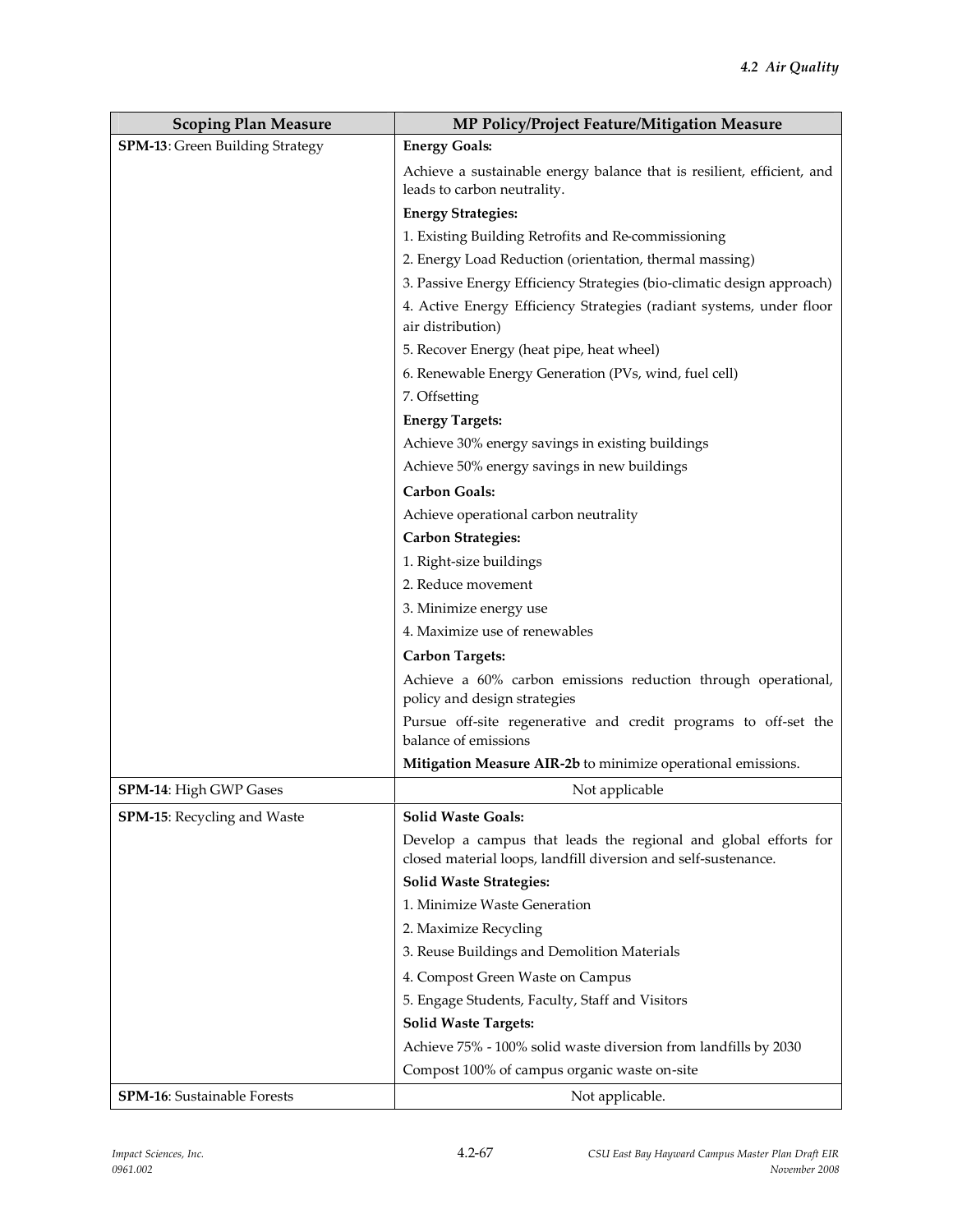| <b>Scoping Plan Measure</b> | MP Policy/Project Feature/Mitigation Measure                                                                        |
|-----------------------------|---------------------------------------------------------------------------------------------------------------------|
| SPM-17: Water               | <b>Water Goals:</b>                                                                                                 |
|                             | Reduce future potable water needs to a level lower than existing use.                                               |
|                             | <b>Water Strategies:</b>                                                                                            |
|                             | 1. Water Efficiency (Exterior)                                                                                      |
|                             | 2. Water Efficiency (Interior)                                                                                      |
|                             | 3. Alternate Water Sources (Low Energy)                                                                             |
|                             | 4. Alternate Water Sources (High Energy)                                                                            |
|                             | <b>Water Targets:</b>                                                                                               |
|                             | Reduce water by 35% without recycled water supply, or 60% with<br>recycled water supply by full build out of campus |
|                             | <b>Landscape Goals:</b>                                                                                             |
|                             | Create and beautiful and sustainable campus setting to enhance the<br>life of the University                        |
|                             | Landscape Strategies:                                                                                               |
|                             | 1. Understand soil and plant conditions                                                                             |
|                             | 2. Create plant palettes with an emphasis on native species and those<br>suited to the local climate                |
| <b>SPM-18:</b> Agriculture  | Not applicable                                                                                                      |

*Source: Impact Sciences, Inc., (2008).*

As indicated in **Table 4.2-18,** the proposed project is consistent with the implementing programs and regulations to achieve the statewide GHG emission reduction goals established under Executive Order S-3-05 and AB 32.

Additionally, the proposed project would result in fewer traffic trips with implementation of the elements of the Access, Circulation and Parking Framework of the Campus Master Plan (**MP Mitigation Measure AIR-2a**) and incorporate strategies to reduce energy demand and associated area source air emissions (**MP Mitigation Measure AIR-2b**). The reduction in mobile and area source emissions would have a corresponding reduction in greenhouse gas emissions, which is consistent with the overall goals of AB 32 and Executive Order S-3-05. As shown in **Table 4.2-17**, with the implementation of various programs that would encourage sustainable development on the campus, the total GHG emissions would be more than 30 percent lower than business as usual. Accordingly, the project will lessen the potential contribution to the cumulative impact of GHG emissions, and the impact would not be cumulatively considerable. The impact on global climate would be less than significant.

**Mitigation Measure:** No mitigation is required.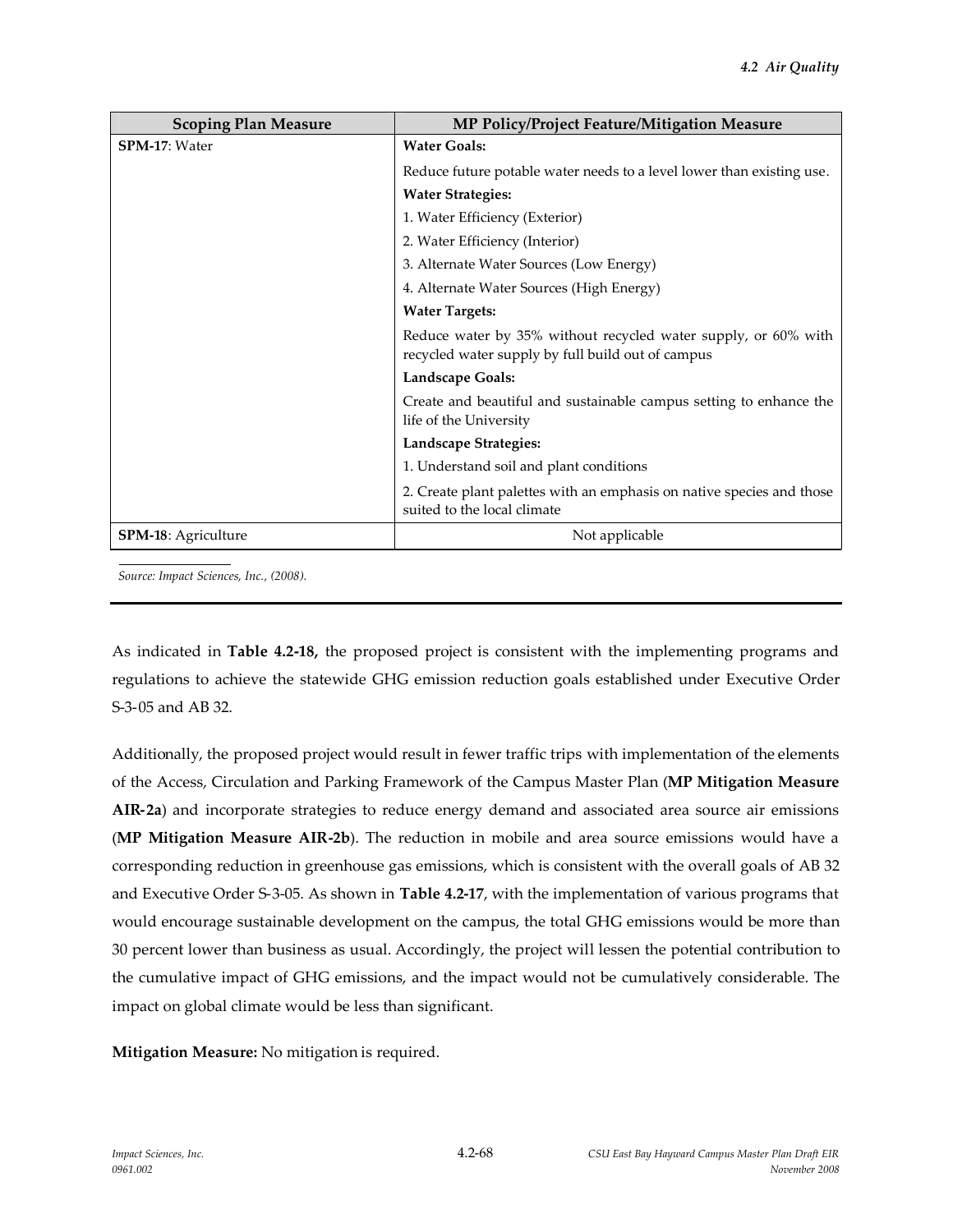# **4.2.5 REFERENCES**

- Bay Area Air Quality Management District. 1999. BAAQMD CEQA Guidelines: Assessing the Air Quality Impacts of Projects and Plans**.**
- Bay Area Air Quality Management District. 2000. Bay Area 2000 Clean Air Plan and Triennial Assessment.

- California Air Pollution Control Officers Association. 2008. CEQA & Climate Change: Evaluating and Addressing Greenhouse Gas Emissions from Projects Subject to the California Environmental Quality Act.
- California Air Resources Board. 2007. California 1990 Greenhouse Gas Emissions Level and 2020 Emissions Limit.
- California Climate Action Registry. 2008. General Reporting Protocol: Reporting Entity-Wide Greenhouse Gas Emissions.
- California Environmental Protection Agency, Climate Action Team. 2006. Climate Action Team Report to Governor Schwarzenegger and the Legislature.
- California Energy Commission. 2005. California's Water-Energy Relationship, Final Staff Report (CEC-700-2005-011-SF).
- California Energy Commission. 2006a. Inventory of California Greenhouse Gas Emissions and Sinks 1990 to 2004. http://www.energy.ca.gov/2006publications/CEC-600-2006-013/CEC-600-2006-013- SF.PDF.
- California Energy Commission. 2006b. Refining Estimates of Water-Related Energy Use in California, PIER Final Project Report (CEC-500-2006-118).
- California State University. n.d. The California State University CEQA Handbook.
- Department of Justice. 2008. The California Environmental Quality Act Addressing Global Warming Impacts at the Local Agency Level.
- Energy Information Administration. n.d. "Other Gases: Hydrofluorocarbons, Perfluorocarbons, and Sulfur Hexafluoride." http://www.eia.doe.gov/oiaf/1605/archive/gg01rpt/pdf/chapter5.pdf.
- Energy Information Administration. 2008. "Alternatives to Traditional Transportation Fuels 1994." http://www.eia .doe.gov/cneaf/alternate/page/environment/exec2.html.
- National Climatic Data Center. 2008. "Global Warming Frequently Asked Questions." http://www.ncdc .noaa.gov/oa/climate/globalwarming.html.

Bay Area Air Quality Management District. 2001. 2001 Ozone Attainment Plan.

Bay Area Air Quality Management District. 2006. 2005 Ozone Strategy.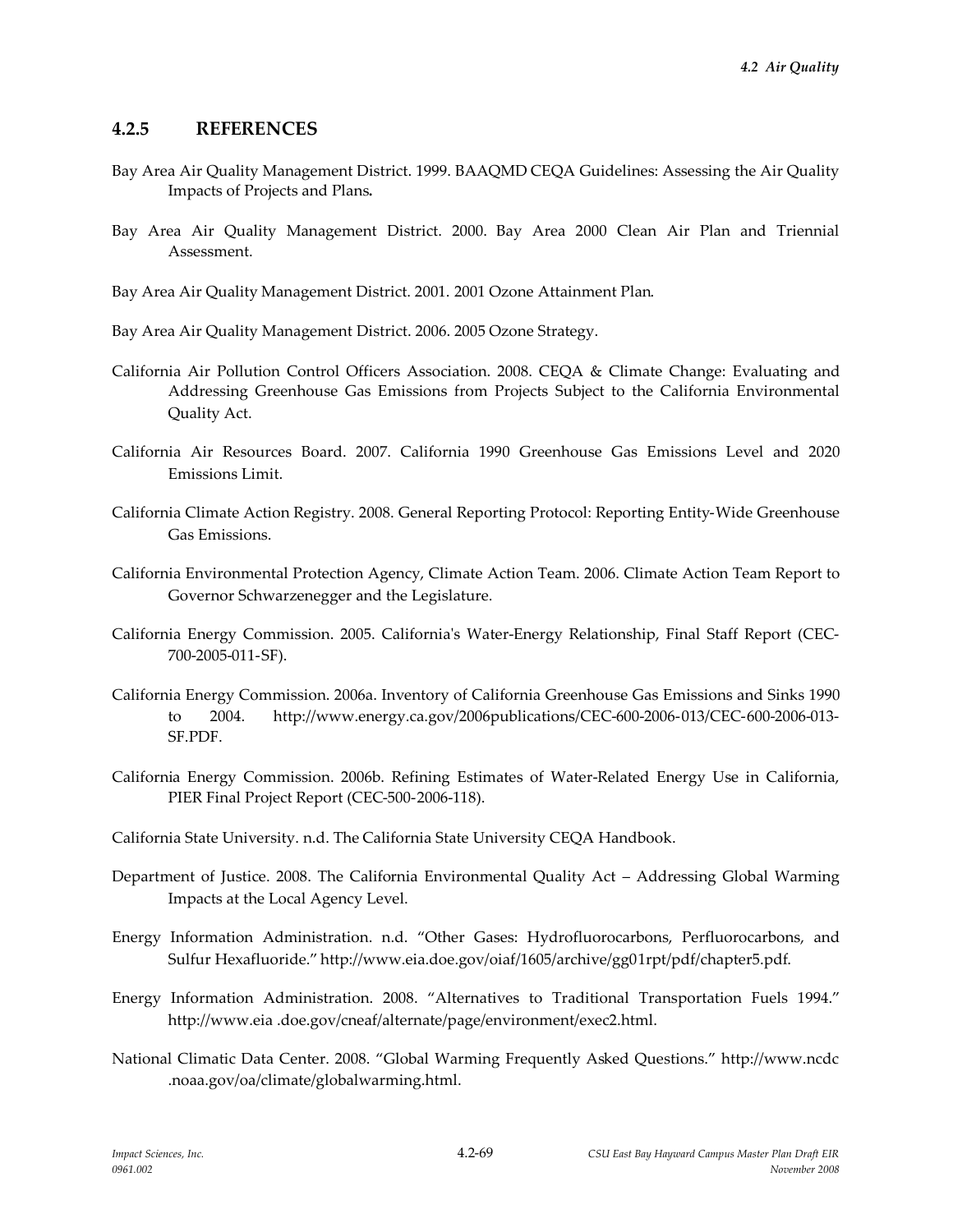- Governor's Office of Planning and Research. 2008. Technical Advisory CEQA and Climate Change: Addressing Climate Change through California Environmental Quality Act (CEQA) Review.
- Schmidt, Gavin A. 2005. "Water Vapour: Feedback or Forcing?" http://www.realclimate.org/index.php ?p=142.
- Intergovernmental Panel on Climate Change. n.d. "Climate Change 2001: Tropospheric Ozone." http://www.grida .no/climate/ipcc\_tar/wg1/142.htm.
- Intergovernmental Panel on Climate Change. 1996. Climate Change 1995: The Science of Climate Change – Contribution of Working Group I to the Second Assessment Report of the IPCC. Cambridge (UK): Cambridge University Press.
- Intergovernmental Panel on Climate Change. 2007. "Climate Change 2007: The Physical Science Basis, Summary for Policymakers." http://ipcc-wg1.ucar.edu/wg1/docs/ G1AR4\_SPM\_ PlenaryApproved.pdf.
- Intergovernmental Panel on Climate Change. 2008. "Frequently Asked Question 7.1: Are the Increases in Atmospheric Carbon Dioxide and Other Greenhouse Gases During the Industrial Era Caused by Human Activities?" http://ipcc-wg1.ucar.edu/wg1/FAQ/wg1\_faq-7.1.html.
- Institute of Transportation Studies, University of California, Davis. 1997. Transportation Project-Level Carbon Monoxide Protocol.
- Johnson, Stephen L. 2007. Letter to Governor Arnold Schwarzenegger dated December 19.
- Pew Center on Global Climate Change. n.d. "Bush Policy vs. Kyoto." http://www.pewclimate.org /what\_s\_being \_done/in\_the\_world/bush\_intensity\_targe\_2.cfm.
- United Nations Framework Convention on Climate Change. n.d.(a) "Annex I Parties GHG total without LULUCF." http://unfccc.int/ghg\_data/ghg\_data\_unfccc/time\_series\_annex\_i/items/ 3841.php.
- United Nations Framework Convention on Climate Change. n.d.(b) "Flexible GHG Data Queries" with selections for total GHG emissions excluding LULUCF/LUCF, all years, and non-Annex I countries." http://unfccc.int/di/FlexibleQueries.do.
- United Nations Framework Convention on Climate Change. n.d.(c) "Status of Ratification." http://unfccc.int/ kyoto\_protocol/background/status\_of\_ratification/items/2613.php.
- US Environmental Protection Agency. n.d. "High GWP Gases and Climate Change." http://www .epa.gov/highgwp/scientific.html#sf6.
- US Environmental Protection Agency. 1996. "Protection of Stratospheric Ozone: Listing of Global Warming Potential for Ozone-Depleting Substances." http://www.epa.gov/fedrgstr/ EPA-AIR/1996/January/Day-19/ pr-372.html.
- US Environmental Protection Agency, Office of Solid Waste and Emergency Response. 1998. Greenhouse Gas Emission Factors for Management of Selected Materials in Municipal Solid Waste (EPA-530- R-98-013).